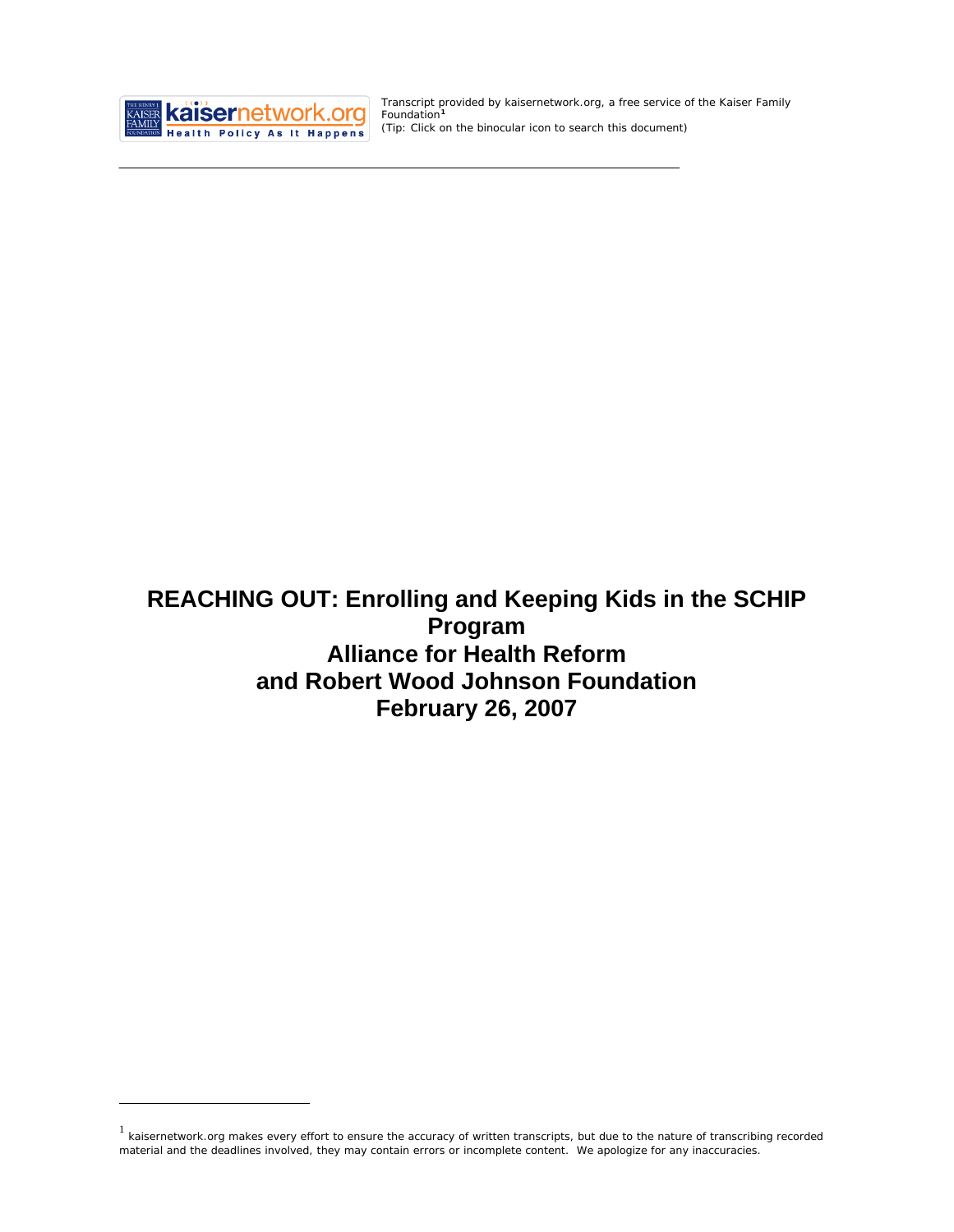[START RECORDING]

 **ED HOWARD**: Hottest health and policy topic in town, that is getting decent affordable health insurance to lowincome and moderate-income children. Our partner today is the Robert Wood Johnson Foundation, the largest health and health care philanthropy in the country, and one that has taken a very active role for many years to see the kids who qualify for low-cost or free health insurance actually get it. And we'll be hearing from Andy Hyman of the Foundation in just a few minutes.

 You know, again and again, we've been told that seven out of 10 uninsured kids in America are already eligible for public coverage. And today, we're going to take a look at why that's the case, and what we can do about, how Congress and the president can keep the promise that was made 10 years ago when the SCHIP statute was enacted.

 We're looking, I guess, at the 70-percent solution. And at our kick-off briefing on this topic a couple of weeks ago, Senators Collins and Rockefeller made it clear by their presence and their words that they care deeply about this subject, and they can't be with us today. But we're incredibly fortunate to have with us some pivotal players in the Senate debate on SCHIP 10 years ago who are just as important in this year's debate on renewal.

<sup>&</sup>lt;sup>1</sup> kaisernetwork.org makes every effort to ensure the accuracy of written transcripts, but due to the nature of transcribing recorded material and the deadlines involved, they may contain errors or incomplete content. We apologize for any inaccuracies.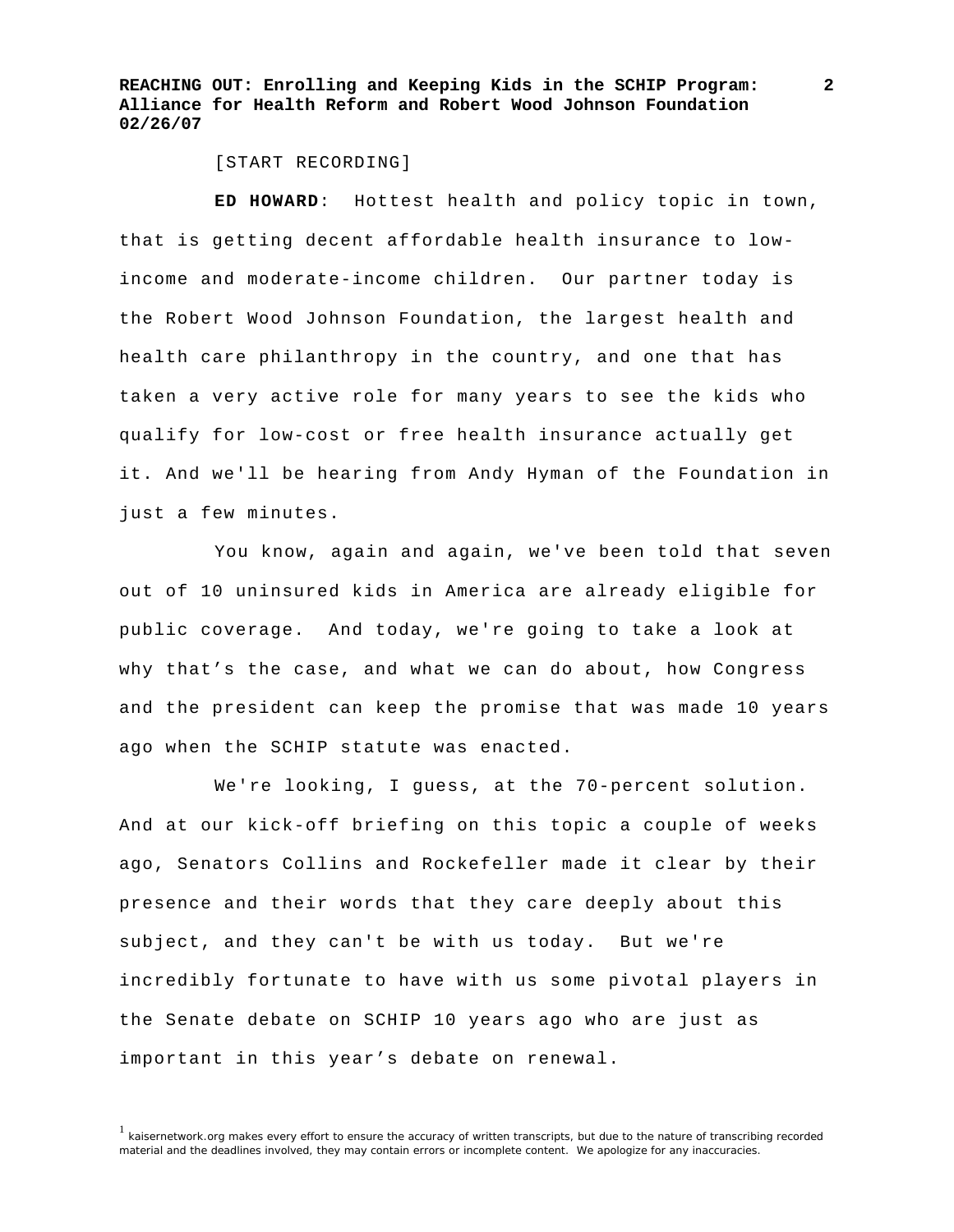And first we're going to hear from the chairman of the Senate Help Committee, who's been at the heart of every congressional debate about expanding coverage in memory. I'm proud to say he was an active member of the PEPPER Commission several years ago, from whose ashes the Alliance for Health Care Reform strung and he does need no introduction and he's not going to get what he deserves in the way of an introduction from me. Thank you for joining us, Senator Ted Kennedy.

[Applause]

**SENATOR EDWARD KENNEDY**: Well, thank you very much, Ed, and for your leadership and thank all of our wonderful panelists that are here today, an extraordinary group of men and women who have a lot of good wisdom to share with all of us, I know. And thank all of you for being willing to spend some time on an issue which is, I think, of central importance to our country and our society and certainly of underlying importance to our children.

 We have just finished a debate on the floor of the U.S. Senate. First of all, I want to thank Jay Rockefeller and Senator Collins for their leadership. Jay has been a very special friend over a long, long period of time. He's enjoyed a personal relationship even before he was elected to the Senate. He's been a tireless advocate for children on the Finance Committee.

<sup>&</sup>lt;sup>1</sup> kaisernetwork.org makes every effort to ensure the accuracy of written transcripts, but due to the nature of transcribing recorded material and the deadlines involved, they may contain errors or incomplete content. We apologize for any inaccuracies.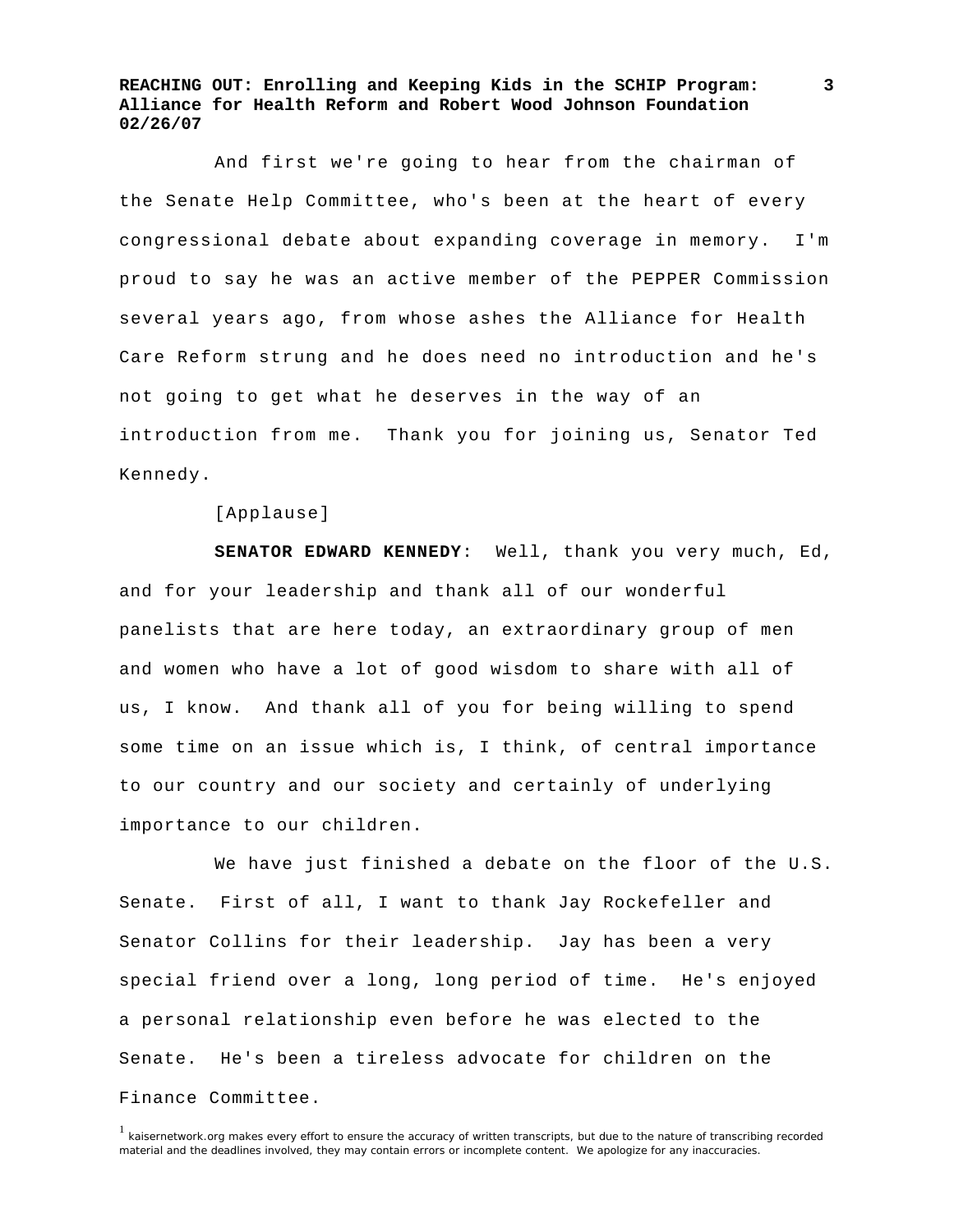Senator Collins, we've worked with closely on a number of different issues, particularly in the areas of education and I'm very, very grateful to both of them for their continued work in this endeavor.

 And I want to also acknowledge at the very beginning my colleague and friend Senator Hatch. Usually, when Senator Hatch and I co-sponsor legislation, most people say, well, one of them hasn't read it, and that is not true with regards to this legislation. But Orrin Hatch was an indispensable figure in the time that the SCHIP program was passed some 10 years ago, and I have enormous both respect for his continuation and as a member of the Finance Committee working with Senator Rockefeller and a number of us on that committee.

 This indicates the continuation of a very important tradition on this legislation and that is, with regards to, I was just excusing you, Orrin. I was just saying nice things about Orrin Hatch. He can stand it now. He's just gotten reelected. I have too, so we can be nice to each other. But I said to the audience, Orrin, this legislature never would had been successful, it never would have passed, unless you at a very critical and important time, it was my markups that Finance Committee and really dug in your heels and talked about the importance of insuring that where we're going to develop a real program that's going to have obviously strong state

<sup>1</sup> kaisernetwork.org makes every effort to ensure the accuracy of written transcripts, but due to the nature of transcribing recorded material and the deadlines involved, they may contain errors or incomplete content. We apologize for any inaccuracies.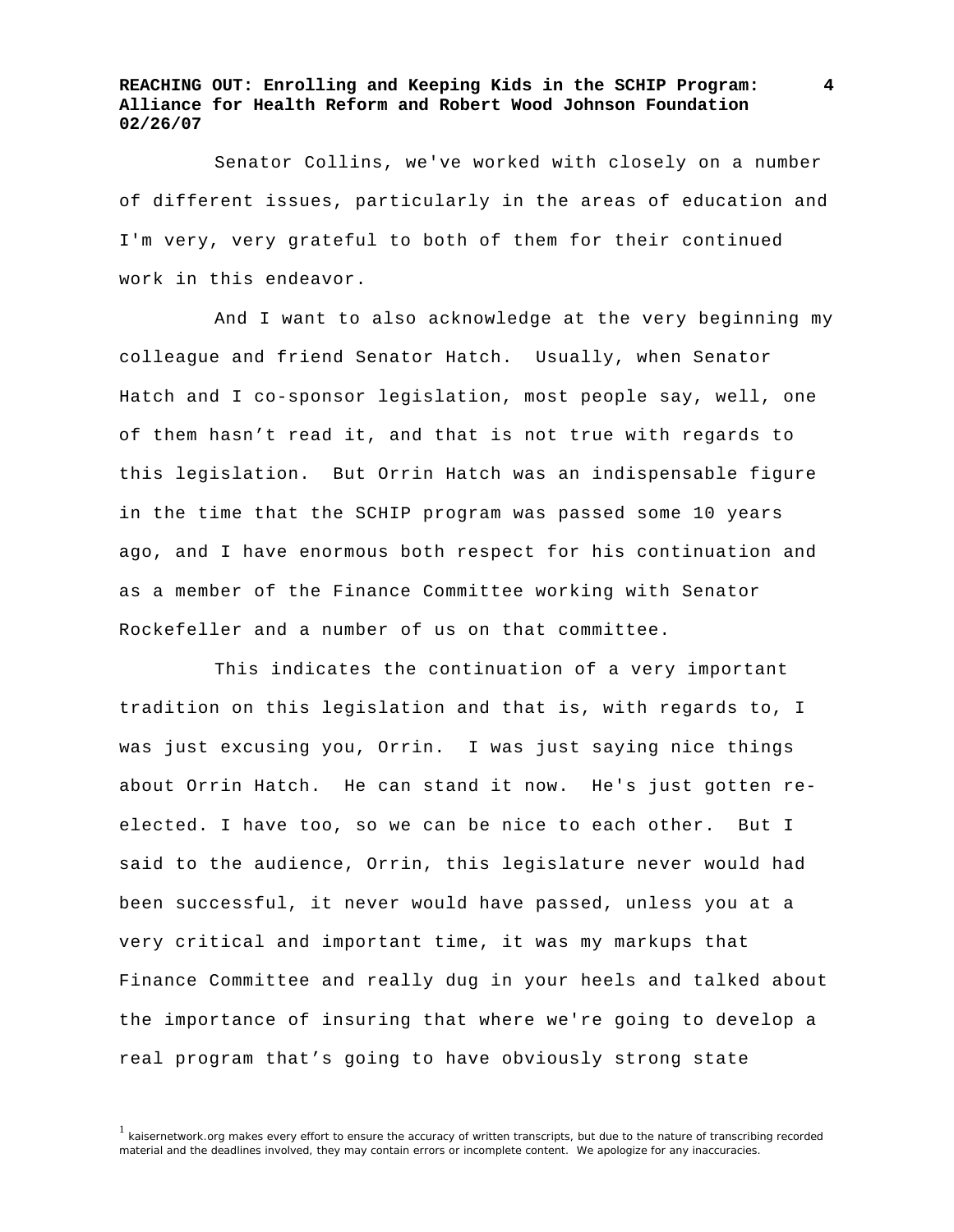involvement to reach out and cover the children of this country.

 Just to get back, and I'm not going to take a great deal of time. But having concluded the debate on the issue on the minimum wage, one of the extraordinary facts is, that came through, time and time again, was the fact that of all the industrial nations of the world, we have the highest number of children that are living in poverty, and in all the industrial nations of the world, we provide less health care coverage than any other nation of the world.

 And that, we don't have to say, well, that in and of itself ought to be a reason. But we ought to, sort of, think back a little bit about what were the reasons and what were the justifications and what were the purposes of other nations, that they felt such an extraordinary reason for moving ahead in terms of the coverage, and they're rather basic and rather fundamental. Not really like we have seen, that so many of those that are the parents of these children have lost their health insurance in recent time, and therefore, if there hadn't been the SCHIP program, that these children that are covered, that are in that gap between the Medicaid and the SCHIP program would certainly have lost any kind of coverage, because we have seen the growth of the uninsured in this country. And that's another issue for another time. But its implications with

 $<sup>1</sup>$  kaisernetwork.org makes every effort to ensure the accuracy of written transcripts, but due to the nature of transcribing recorded</sup> material and the deadlines involved, they may contain errors or incomplete content. We apologize for any inaccuracies.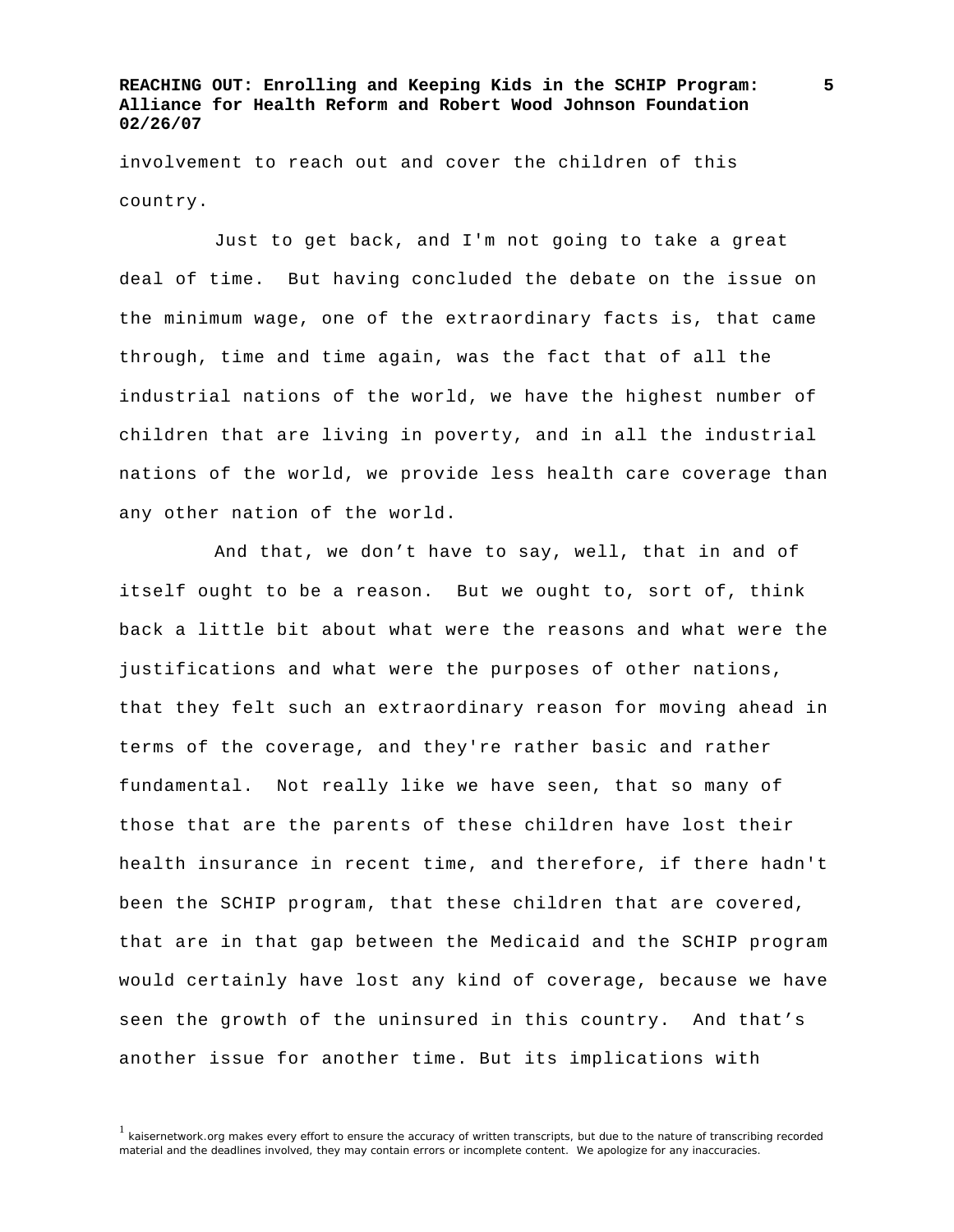regard to children is very profound, and it's putting enormous pressure even at the present time.

 Secondly, if you look over the incomes of the groups, you take even college graduates, those individuals with children anywhere from two to seven, nine, 10 years old, and you look over all the different groups in our society, you'll find that those particular groups both men and women, incomes have been stabled over the last five or seven years or actually declined over the last. So, it's putting increasing pressure on families with children, when they're also finding that they have other kinds of responsibilities on food in terms of housing, in terms of where their own repayment of student debt and many other obligations. So there's an increasing pressure on this. There's an increasing fracture and course that these children are more vulnerable now because we're seeing the pressure on them, because of the decline in terms of health insurance.

 If you look at what's happened in state budgets over the period of the recent years, in my state alone in Massachusetts we are \$1 billion, \$200 million short in terms of the funding of these. And if you look over with the exception of certain states, quite frankly, that have been fortunate enough because of the energies issues, I mean, the dramatic surplus you have down in Texas, close to \$7 billion and some of the other states that have these mineral resources. But if you

<sup>1</sup> kaisernetwork.org makes every effort to ensure the accuracy of written transcripts, but due to the nature of transcribing recorded material and the deadlines involved, they may contain errors or incomplete content. We apologize for any inaccuracies.

**<sup>6</sup>**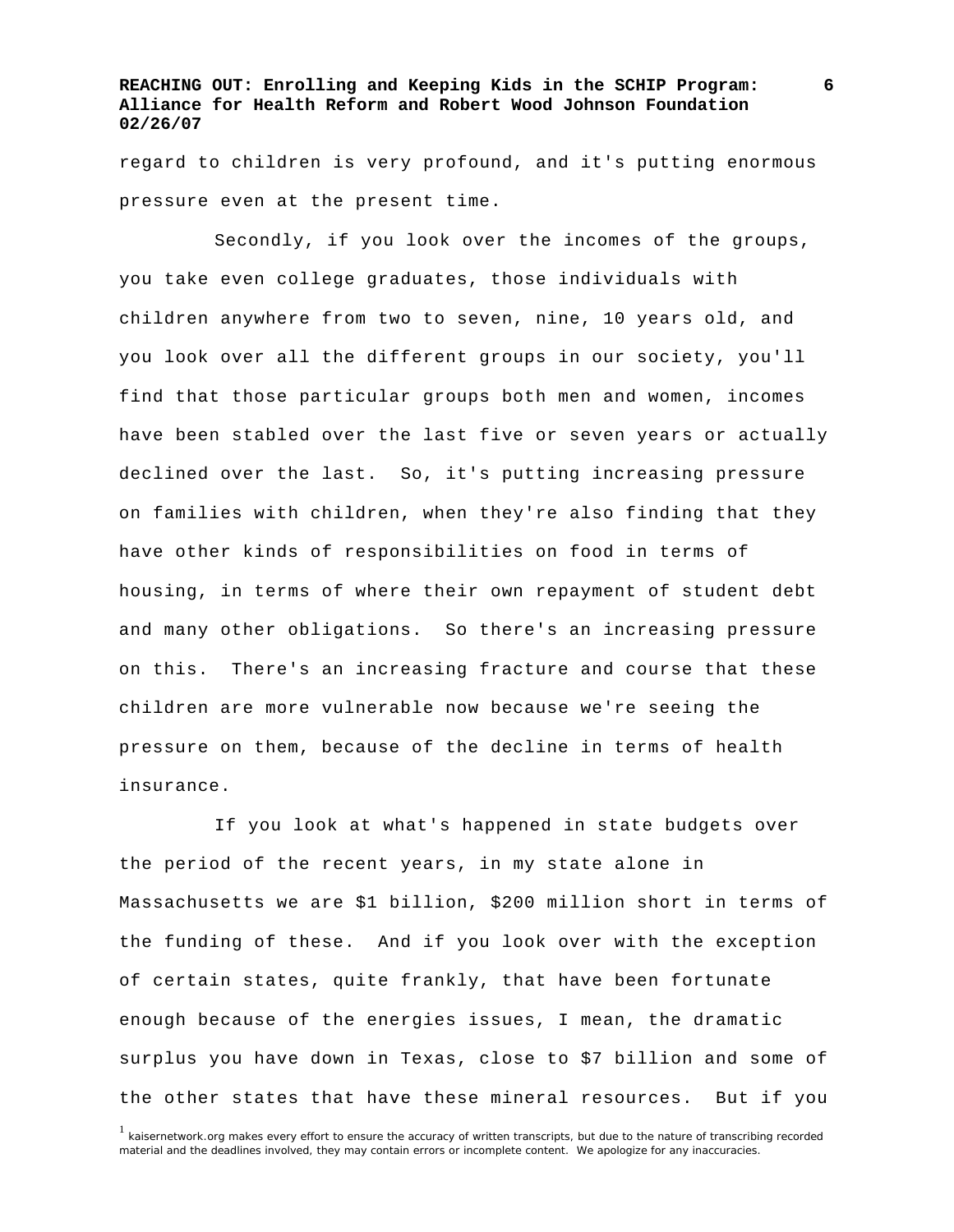look at where the poor children are, where the needy children are or where the profiles for these children, you'll find that the states have been hard-pressed to provide the resources on this.

 Now, we could say that these are all useful and maybe somewhat interesting. But I'm, as someone who's concerned about education, I have listened to too many teachers who have come before our committee and say that they have too many children in their classrooms that can't see the blackboard or can't hear the teacher, and they are not getting the kinds of attention or dedicating the focus, they're not getting the health care that they so vitally need.

 I've traveled to too many parts of this country to listen to too many parents that wonder whether their child is going to be \$150 or \$250 or \$300 sick, because that's what they have to pay if they go to the emergency room, and they'll say maybe I'll just wait another day and see if my child is going to get better. That is happening in the United States of America, at this time, and it is putting a burden primarily on younger people, primarily on workers and primarily it's a burden that is placed upon children. If you read Elizabeth Warren's book from the Harvard Law School, where she talks about what is going to be the future of the middle class and what is going to be the future of children in our society, you

 $<sup>1</sup>$  kaisernetwork.org makes every effort to ensure the accuracy of written transcripts, but due to the nature of transcribing recorded</sup> material and the deadlines involved, they may contain errors or incomplete content. We apologize for any inaccuracies.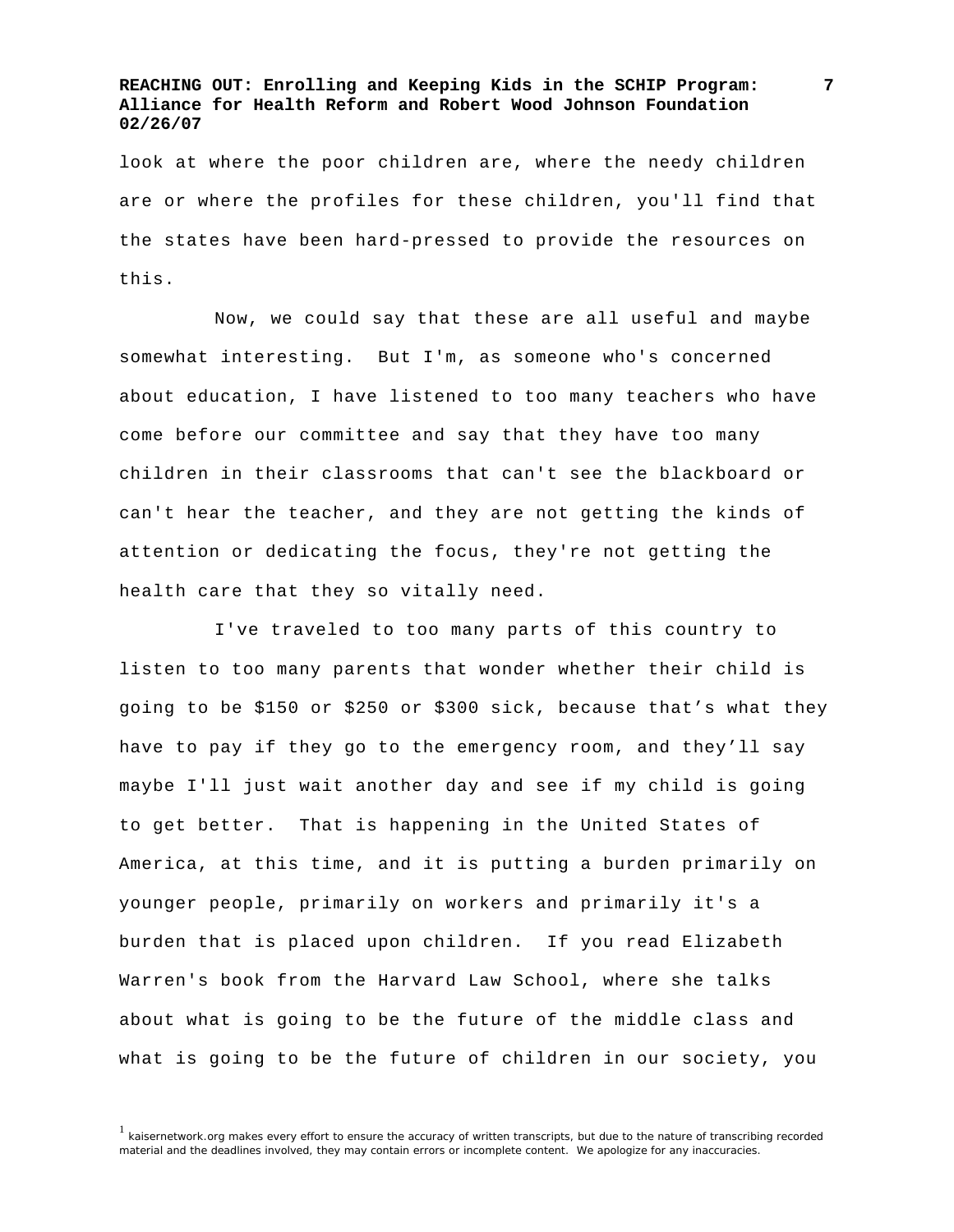find that the trend lines that are impacting children are all going in the wrong direction.

 And one aspect, it's a well-worth-reading book. She's a magnificent professor there, and has really done in analysis about what is happening to the middle class and the young couples, and particularly the young couples with children and the implication with regard to children, that is very, very important and profound. So, we have this extraordinary pool and the function and the central purpose of your group is how you're going to reach out, how you're going to find those children and how you're going to make sure that they're going to be involved in this program. But there's an underlying factor, and that is whether the resources are going to be there in order to pay for this program.

 I was impressed this morning to see that the governors have come together, Democrat and Republican, governors have come at the opening day of the Governor's Conference, and virtually unanimously have urged the Congress and the president and the distinguished secretary, all Republicans and Democrats to come together on a program they know is working and they know that they can administer and they know that they can work and know the critical need.

 And the real kind of issue is whether we, in the Congress, I think, are going to prioritize the needs of the children over this period of time, whether we're going to just

<sup>&</sup>lt;sup>1</sup> kaisernetwork.org makes every effort to ensure the accuracy of written transcripts, but due to the nature of transcribing recorded material and the deadlines involved, they may contain errors or incomplete content. We apologize for any inaccuracies.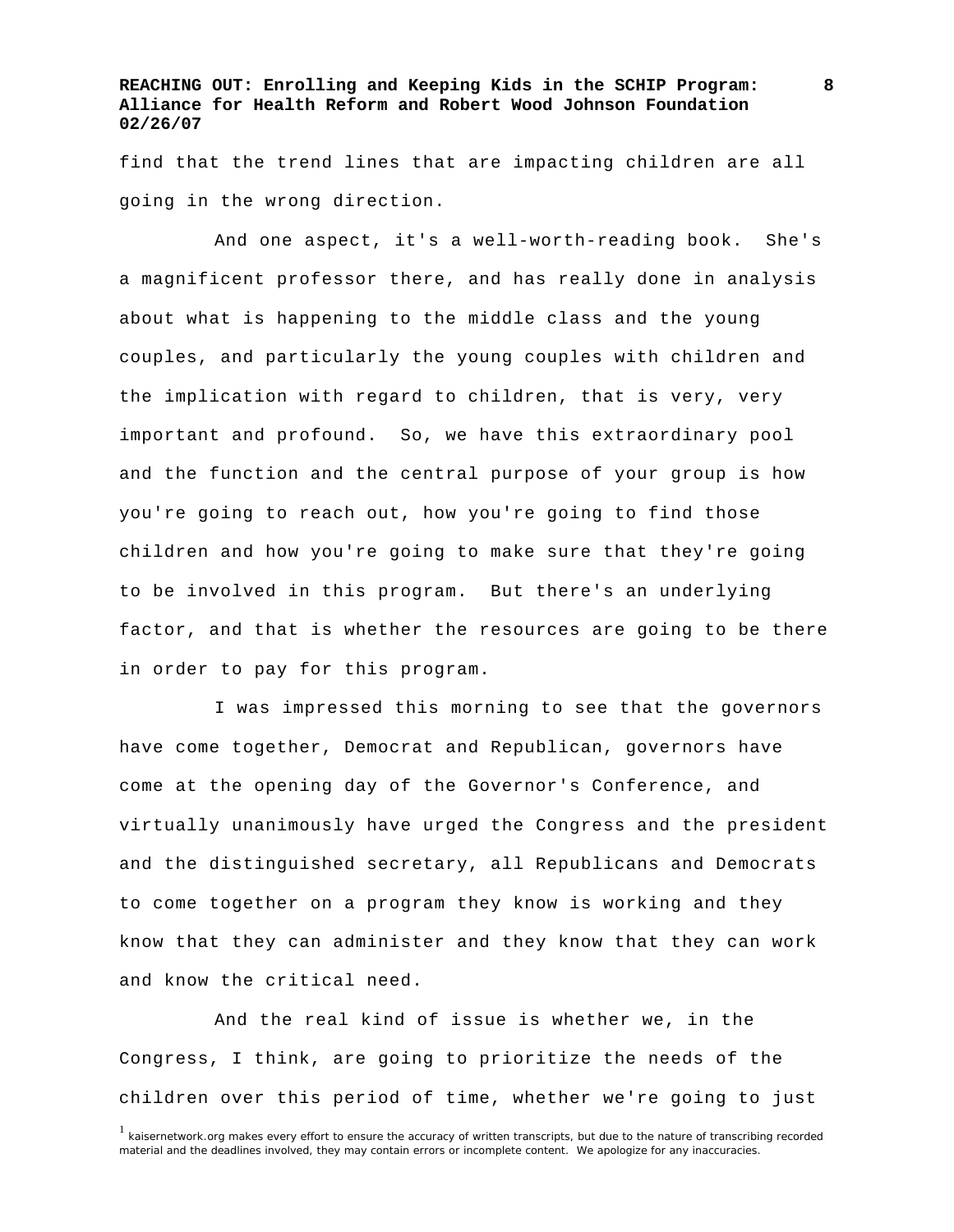say that those at the lower end of the 200-percent of poverty are going to be the cupboard or whether were going to recognize the opportunity to make a very important difference of really making sure that we're reaching not only those that are eligible in the Medicaid, but we're also going to try and work with the states, like my own state of Massachusetts, that's moved up to 300-percent poverty and try to say that this is going to be a matter of national priority.

 In the early 1960s, in the early 1960s, this country said, as a matter of national priority we are going to recognize that we as a national responsibility have an obligation to educate poor children. That is title one. That's title one. And we've been working on that and shaping that and changing that and we're going to work on it again in a revised matter and the No Child Left Behind. But why aren't the world, are we making this as a national priority if that we're going to save health care for children? We're making it on education, and why aren't we going to do it? It's the same children. It's the same needs. They're actually intertwined in terms of what the needs are and this ought to be a matter of national priority. In a budget of \$2 trillion, 900 billion, we ought to be able to find the billions of dollars, whether it's this year or whether it's over the period the next five years to allocate the \$50 billion over a five-year period for it.

 $<sup>1</sup>$  kaisernetwork.org makes every effort to ensure the accuracy of written transcripts, but due to the nature of transcribing recorded</sup> material and the deadlines involved, they may contain errors or incomplete content. We apologize for any inaccuracies.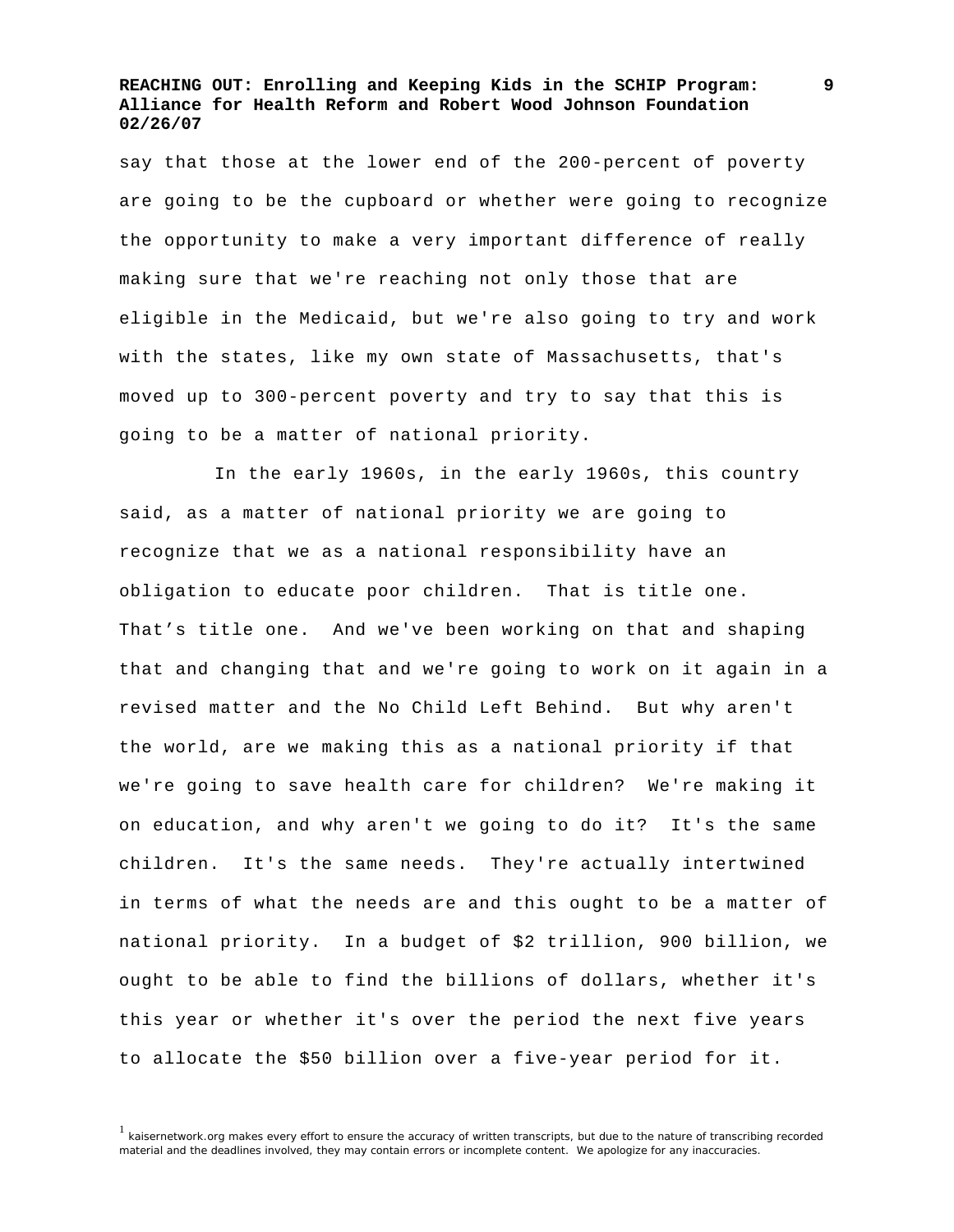And if we can't find it in that \$2.9 trillion, we ought to be able to find a sufficient loophole closing in terms of the whole budget, the tax expenditures to be able to say, as a matter of national priority, what is more important for us? That we're going to invest in our children, so that they're going to have a more prosperous and hopeful future? That is going to make a difference in terms of our national security. Having an investment in children is a national security issue. It's a global economy issue because we're going to need it in order to be able to United States to be able to compete. In the global economy, it's essential in terms of our values, it's essential in terms of our values as a democracy to have people who are going to be healthy and are going to be educated and understand and involved in terms of making our democratic institutions work.

 If you get whatever the criteria, whatever the test, finally it is in our self-interest, if we're looking about how we're going to get a handle on health care cost in the future. The best investment that you can make on this is investing in the children. You're going to have healthier children that are going to have, dealing with the chronic challenges that they're going to have in a more comprehensive way and that is going to have a very important, dramatic impact in terms of the cost and expenditures.

 $<sup>1</sup>$  kaisernetwork.org makes every effort to ensure the accuracy of written transcripts, but due to the nature of transcribing recorded</sup> material and the deadlines involved, they may contain errors or incomplete content. We apologize for any inaccuracies.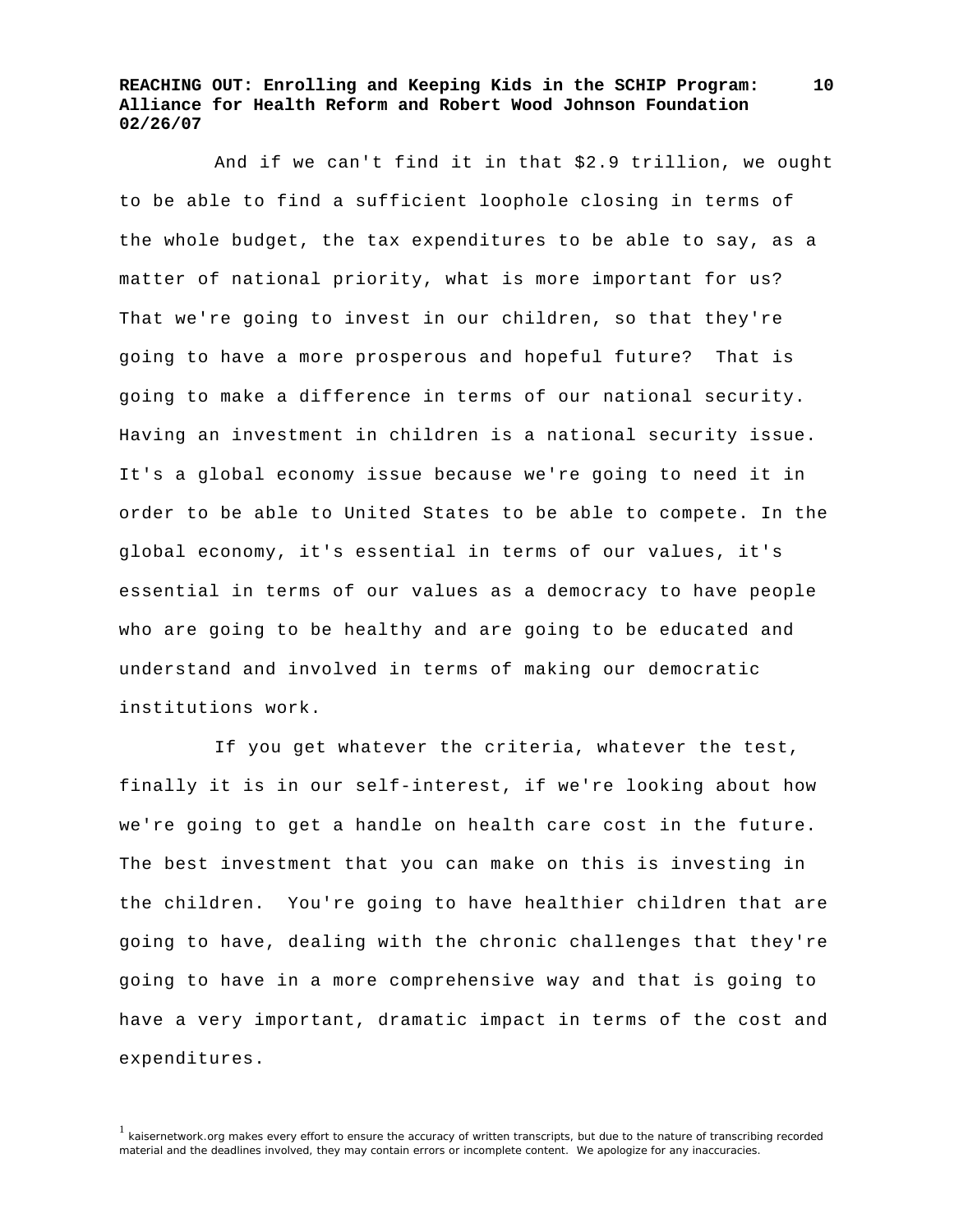So, whether you're interested just in bottom-line issues, or whether you're interested in the shape of our democracy or where the United States is going to be in terms of the world, whether your chagrinned by where we are and how we treat our children in terms of this industrialized nation, or whether you're motivated by the fact the every child in this country ought to be able to start off with a healthy start, whatever the criteria, the SCHIP program working, and effectively, tied in to the Medicaid program and having the kind of support that your panelists have suggested and Outreach support, I believe is the way to go. Thank you.

[Applause]

**ED HOWARD**: Thank you so much, Senator Kennedy. Talk about your one-two punch. We're now really honored to welcome to the discussion about kid coverage, one of the key authors of the original SCHIP legislation, and Senator Rockefeller has told the story many times of the meeting in the finance committee where Senator Hatch and his colleagues decided they could get along without staff support and come to an agreement to break a logjam when this legislation was foundering back in 1996. So, we're so pleased to have you with us Senator Hatch.

**SENATOR ORRIN HATCH**: Well, I'm honored to be with you today, and especially with my colleague Senator Kennedy, who gives me a lot of angst from time to time, but as he does almost everybody. [Laughter] I do think - Happy birthday,

<sup>&</sup>lt;sup>1</sup> kaisernetwork.org makes every effort to ensure the accuracy of written transcripts, but due to the nature of transcribing recorded material and the deadlines involved, they may contain errors or incomplete content. We apologize for any inaccuracies.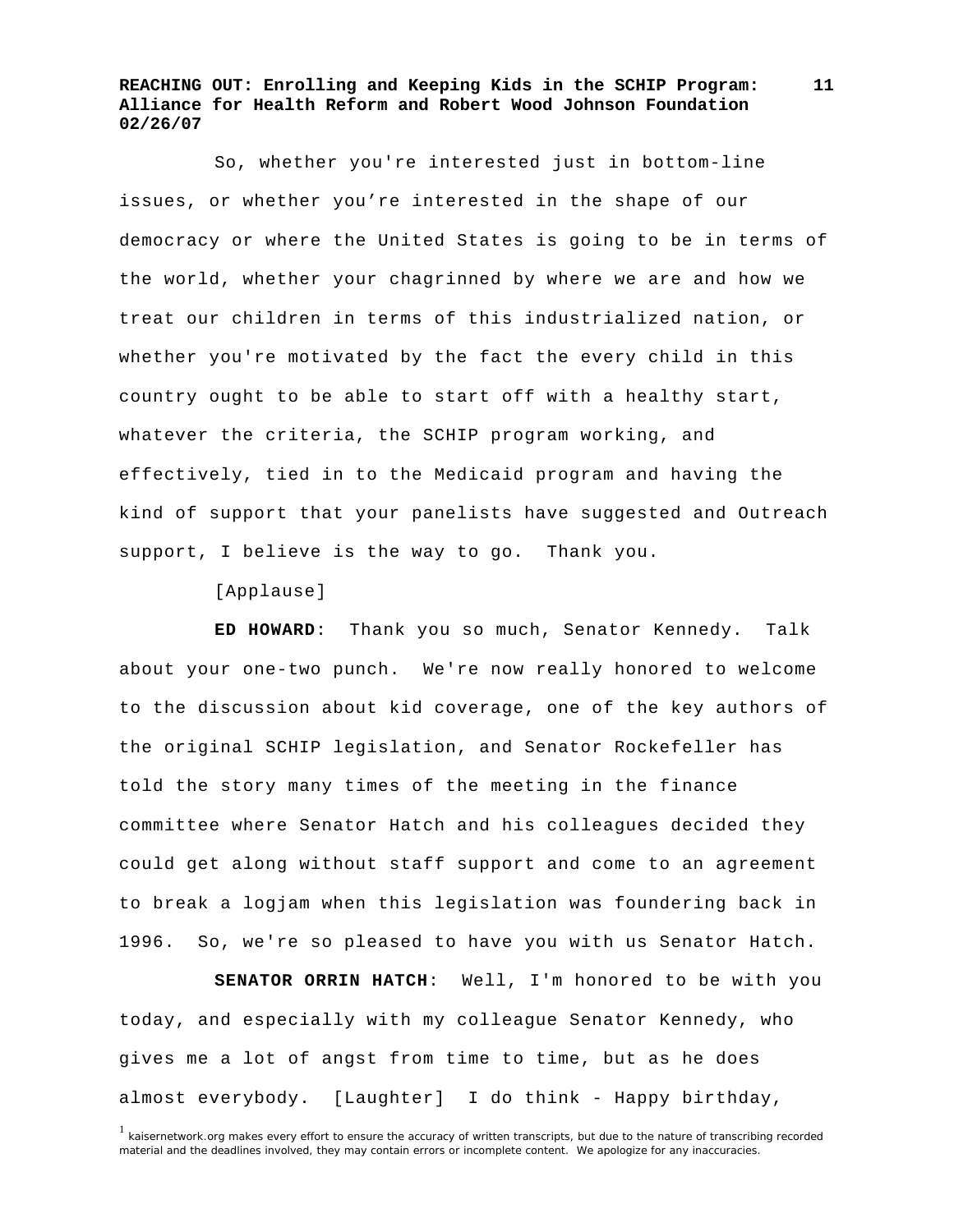Senator Kennedy, I do think— [Applause] — however, I have to say about my friend that I think a full solid week of birthday parties is a little bit excessive. [Laughter]

 However, I have a great respect for him. We went up and down this land giving speeches all over the place and bringing the liberal children's groups together, the conservative groups together and even irritating the daylights out of some of out colleagues who felt that we were a little excessive on some of our comments about how important this is, but it wouldn't have happened without Senator Kennedy. But I also want to mention it would not have happened without Senator Rockefeller and Senator Collins, and I don't think they've received nearly as much credit at they deserve for their [inaudible] excellent program. But thank you, Ed, for inviting me to speak here today and I also do want to think Senators Rockefeller and Collins for hosting this savannah for their dedication that's just surrounding children's health. And of course, again, I want to thank my partner. We've done an awful lot in health care and in other areas as well, and we fight each other most of the time, but we're always able to be friends in the end.

 Thanks to Senator Kennedy, whose vision and drive were integral to the development of the SCHIPs program, and I'm grateful that he could be here today. Senator Kennedy was the co-author with me of the child bill, which became when melded

<sup>&</sup>lt;sup>1</sup> kaisernetwork.org makes every effort to ensure the accuracy of written transcripts, but due to the nature of transcribing recorded material and the deadlines involved, they may contain errors or incomplete content. We apologize for any inaccuracies.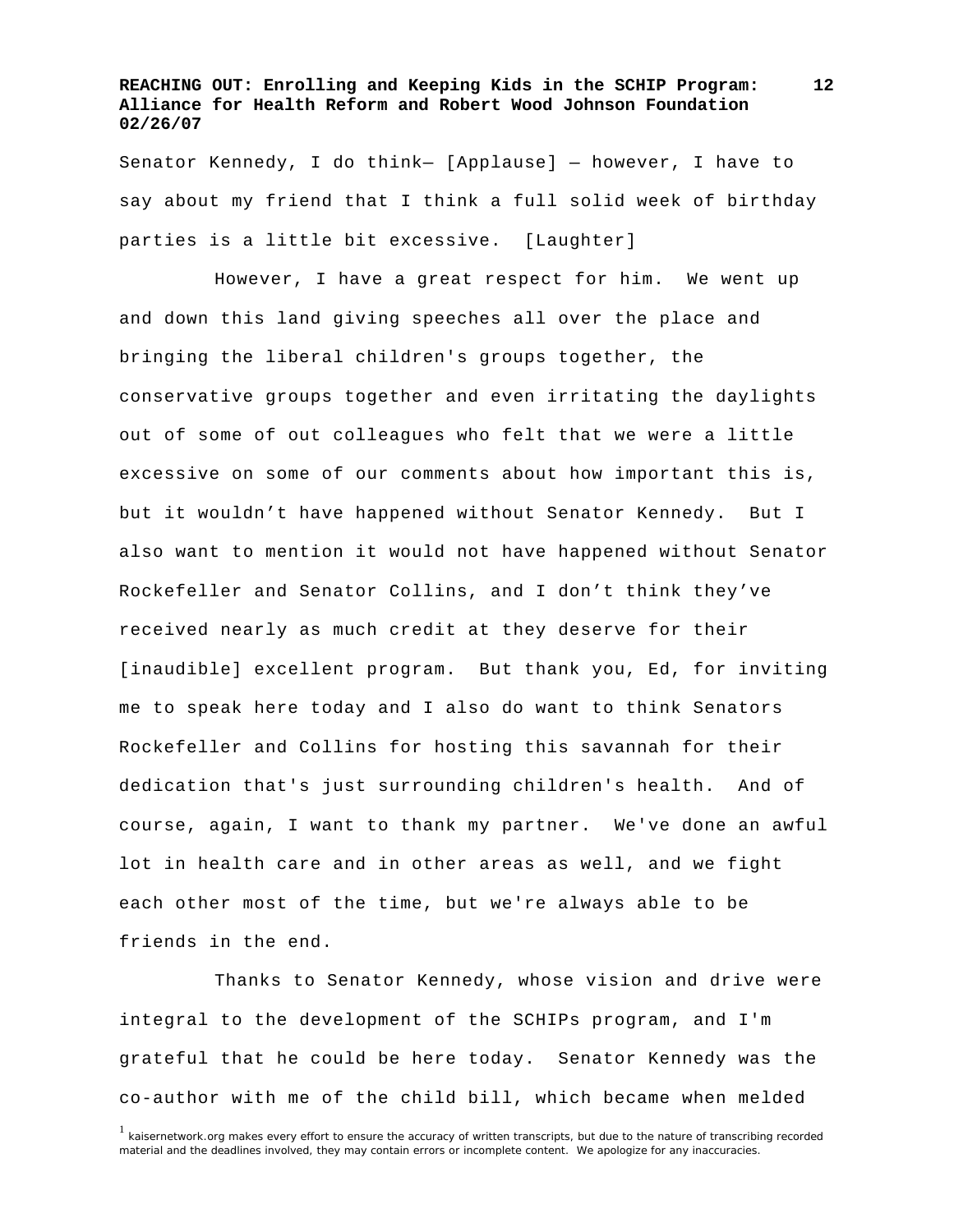with the Chaffe/Rockefeller bill expanding Medicaid coverage for children. And it's no coincidence that we are here together again today as we continue to have great interest in this program. In fact, almost everybody does who looks at this program. At last, but certainly not least, I extend my thanks for our moderators and the expert panel that you have here today. We truly appreciate your insight and your expertise today as we explore Outreach and Enrollment possibilities for CHIP.

 And as you know, the balanced act of 1997 created the state Children's Health Insurance Program, better known as SCHIP, with a new title 21 of this Social Security Act. SCHIP provides states with federal matching funds to cover uninsured children of families with incomes that are above Medicaid eligibility levels. Today, 10 years later, all 50 states, the District Of Columbia and five territories have SCHIP programs. And as allowed and is allowed by law 17 states, use Medicaid expansions. Eighteen states use separate state programs and 21 states use a combination approach of both their Medicaid program and the state program. So state flexibility is a very strong component of the program's success.

 I can still remember two couples coming from Provo, Utah, to me early on in this matter - in fact, at the beginning of this matter. In both instances, the husband and the wife worked, but neither family made more than \$20,000 a year. And

<sup>&</sup>lt;sup>1</sup> kaisernetwork.org makes every effort to ensure the accuracy of written transcripts, but due to the nature of transcribing recorded material and the deadlines involved, they may contain errors or incomplete content. We apologize for any inaccuracies.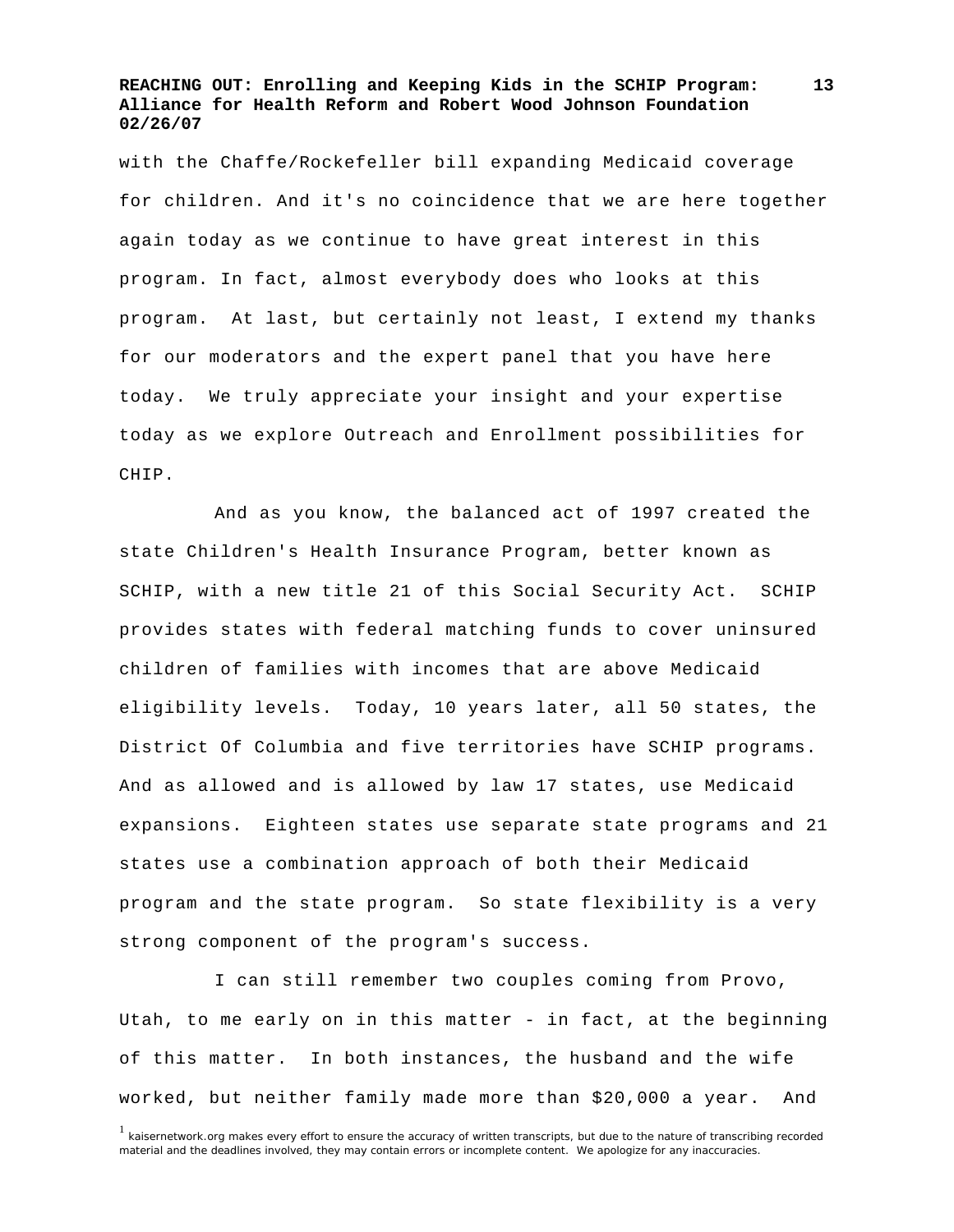they could not afford health insurance for their children. These were the working poor. And SCHIP was designed to try and help children of the working poor, who were the only ones left to of the health care process. And we still find a number of them left out today. When we drafted this legislature in 1997, our goal was to cover several million children who had no health insurance coverage at all, and I'm extremely pleased to report that approximately 6.2 million children,have their health insurance coverage through the SCHIP program today.

 Now, we've gone a long way in meeting that goal, but we're clearly not there yet. It is estimated that there are between 2 million and 2.8 million children nationwide who are eligible for the SCHIP program but are still not enrolled. Coverage of these uninsured children should be our top priority. I know they are in the case of Senator of Kennedy and myself and Senator Rockefeller and Senator Collins as well.

 I know some may disagree with me but, in my opinion, we should not consider expanding this program to other populations, until we've covered all eligible children who do not have health care coverage. It is important to note here that the federal dollars and the budget baseline allocated for the SCHIP program over the next 10 years, as Senator Kennedy has so eloquently expressed, will not even cover current SCHIP beneficiaries. That amount is \$5 billion annually over the next 10 years. Some estimates claim that we would need another

<sup>1</sup> kaisernetwork.org makes every effort to ensure the accuracy of written transcripts, but due to the nature of transcribing recorded material and the deadlines involved, they may contain errors or incomplete content. We apologize for any inaccuracies.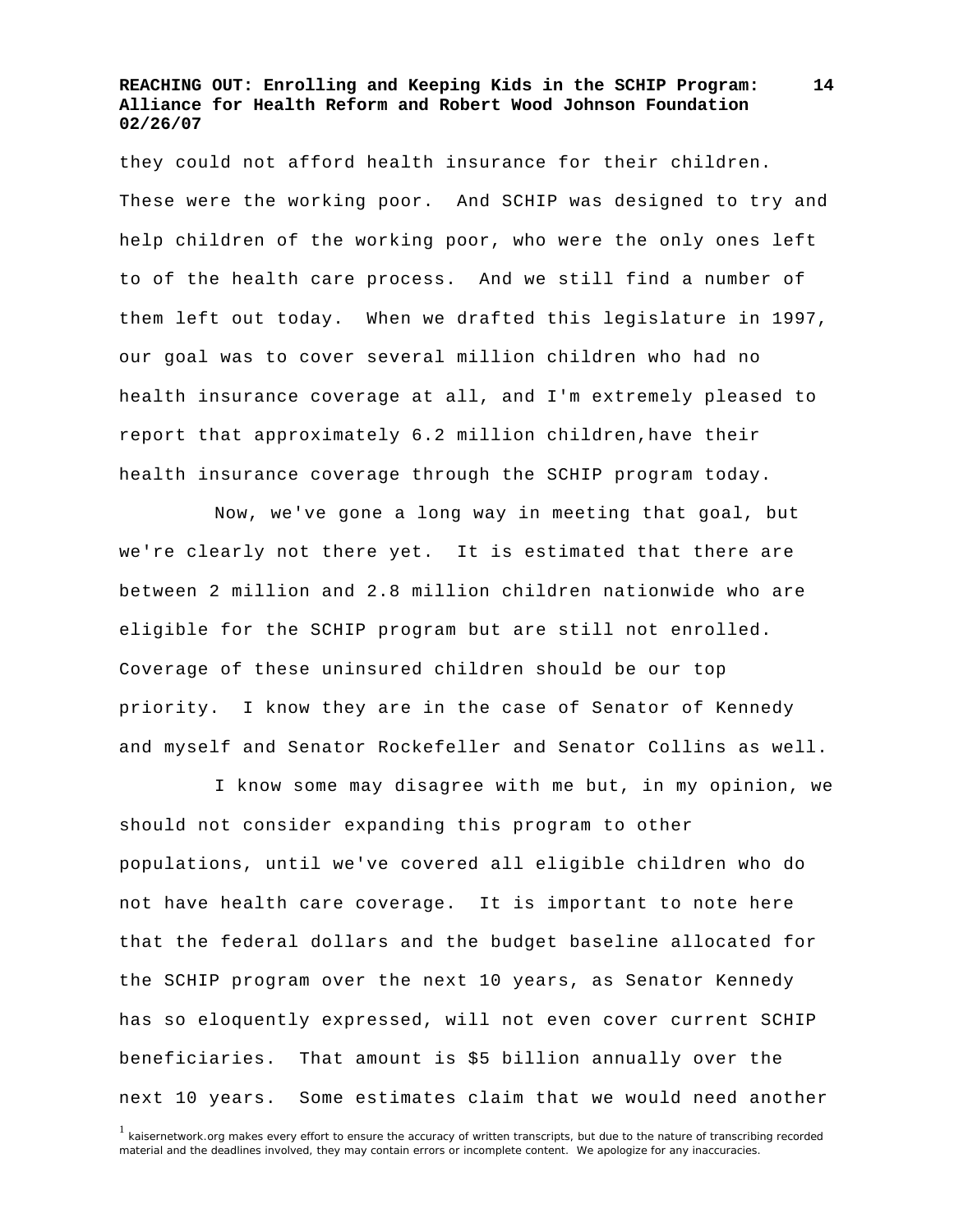\$12 billion to \$15 billion over the next five years just to sustain the program that current capacity, and that doesn't include adding the others who really deserve to be helped.

 As it is estimated that there are well over 2 million children nationwide who are eligible for the SCHIP program that are still not enrolled. Expansion of the program poses a very valid a very real fiscal concern. But I know we're not here to talk about money. My subtle sense of humor doesn't work as well. [Laughter] We here to examine outreach activities to increase enrollment in this very important program.

 My home state of Utah uses a variety of strategies to identify and enroll eligible children. And although Utah runs a separate SCHIP program as opposed to a Medicaid expansion or a contribution program, there is coordination between SCHIP and Medicaid. Medicaid eligibility work is already in place and almost 100 locations determine eligibility for SCHIP.

 These eligibility determination sites are located in hospitals, community health center, local health departments, department of work force services, offices and many other allied agencies. SCHIP information is broadcast through community presentations, press coverage, toll-free telephone lines, brochures, flyers and postcards. Information is also disseminated by housing assistance organizations, hospitals, medical care sites, community-based organizations, and other Medicaid Outreach Campaigns.

<sup>1</sup> kaisernetwork.org makes every effort to ensure the accuracy of written transcripts, but due to the nature of transcribing recorded material and the deadlines involved, they may contain errors or incomplete content. We apologize for any inaccuracies.

**<sup>15</sup>**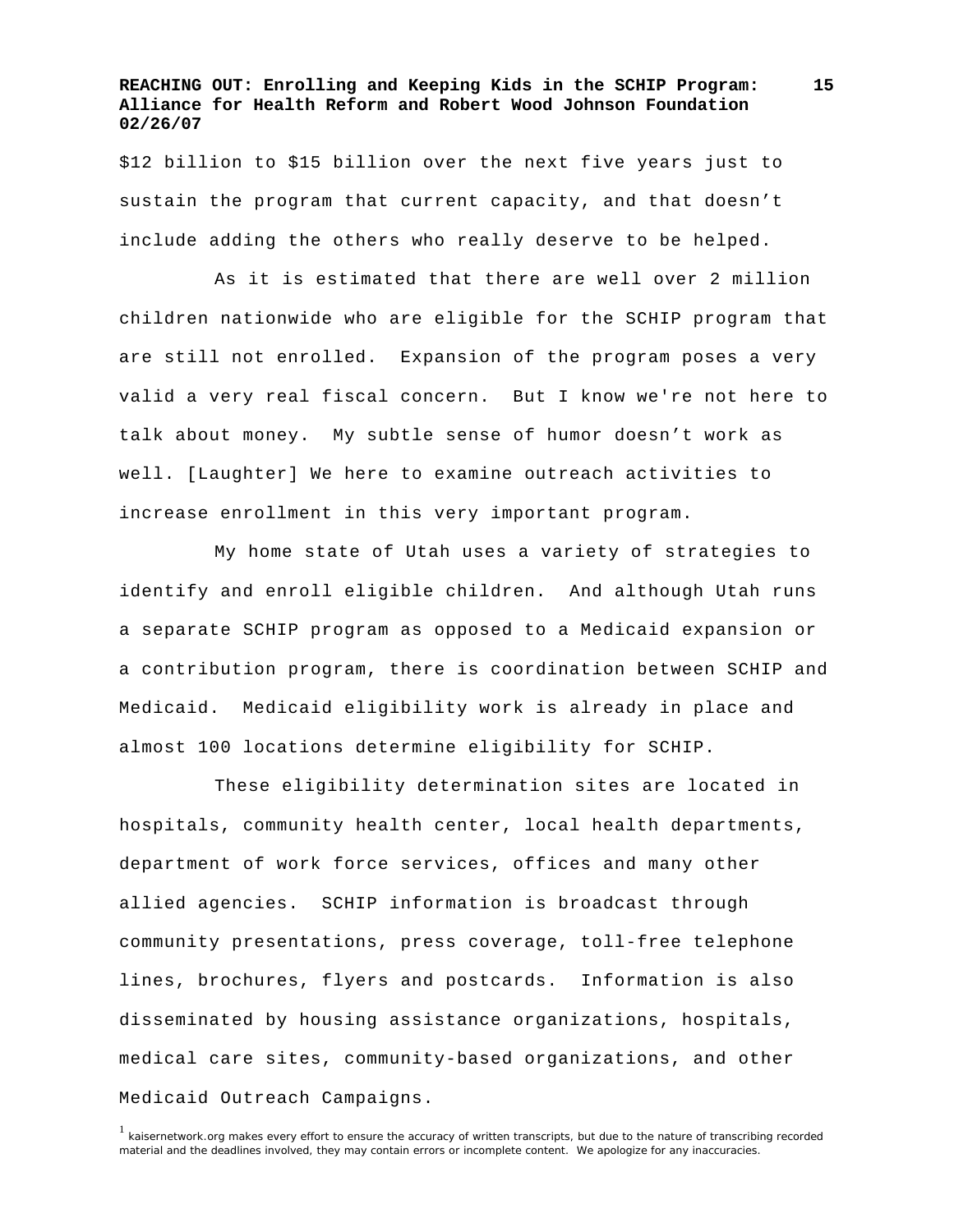**16**

 Now, as I mentioned, state flexibility is important. And we tried to write it in to the bill. Not all strategies will work for every state and it is likely the some outreach methods may not have worked for any state. That is why I am very concerned in hearing what our panel of experts have to say today, and we will have people here to listen to them. To provide health care coverage for those eligible-but-notenrolled children remains my primary goal and concern. In exploring the way outreach influences enrollment is a very important step in reaching that goal.

 Now, let's be honest about it, we have a lot of budgetary problems up there. If we didn't have Katrina, the other national disasters, 911, the war in Iraq, we would be well over a balanced budget. And we would have plenty of money it seems to me, to resolve an awful lot of these problems. On the other hand, if we take SCHIP and we make it into a universal health care program because it's so popular, I think we'll wreck SCHIP in the end, and we may never get that program through. So, I hope that we can work together to get SCHIP modified, improved, rearranged, whatever it takes to make it work better after all these years of experience and reauthorize it and provide enough funds for these children out there who are not covered by any other form of health insurance.

<sup>1</sup> kaisernetwork.org makes every effort to ensure the accuracy of written transcripts, but due to the nature of transcribing recorded material and the deadlines involved, they may contain errors or incomplete content. We apologize for any inaccuracies.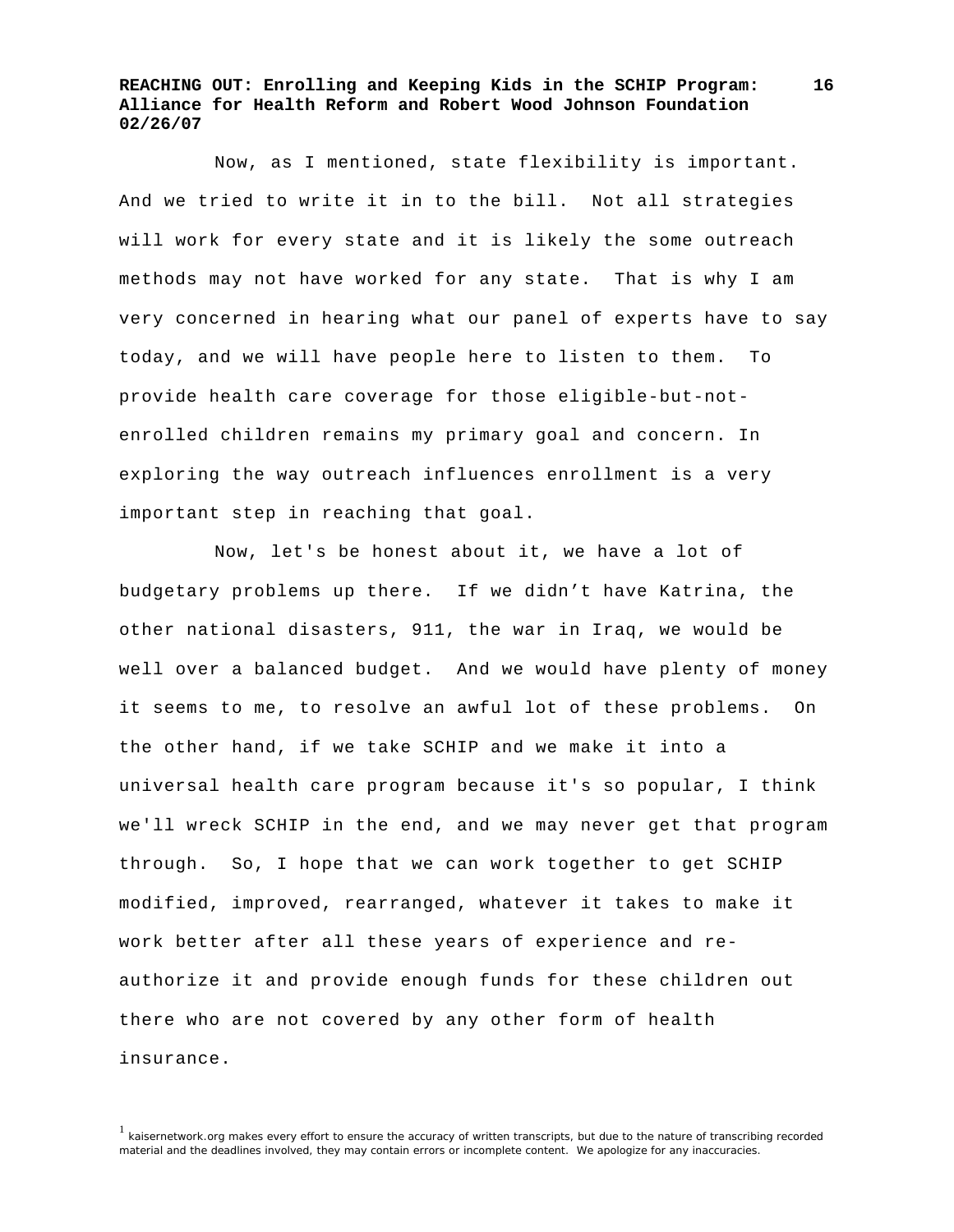**17**

 I have to say it's a pleasure to work with these people that I've worked with on this. Senator Kennedy and I go back a long, long way together, and I think we've passed as many health care bills as any two people in the whole Congress. Senator Rockefeller is playing a significant role on the finance committee and of course, Senator Collins is one of the great women leaders in the United States Senate. And there are others who were very, very helpful in this program.

 I'll never forget the day we passed CHIP in the Senate. You know, SCHIP was the glue that brought together the first balanced budget in over 40 years. The Republicans wanted the balanced budget, Democrats wanted SCHIP and some Republicans as well, and that's what really brought us together. I'll never forget, I was standing at the dais the marble dais there with my elbow on it and one of the leading Republicans came up to me and he said, I hate this bill. Then he voted aye  $-$ [Laughter]— which tickled me to death, and I've never forgotten it. All I can say is today he and a number of others claim that this SCHIP bill is their bill as well. [Laughter] And frankly, it is.

 So, let me just say it's a privilege to be with you, it's a privilege to be with people who are willing to make a difference for our children in our society. It's always a privilege to be with my friend Senator Kennedy. As you know, we get along pretty well for two completely opposite individuals

<sup>&</sup>lt;sup>1</sup> kaisernetwork.org makes every effort to ensure the accuracy of written transcripts, but due to the nature of transcribing recorded material and the deadlines involved, they may contain errors or incomplete content. We apologize for any inaccuracies.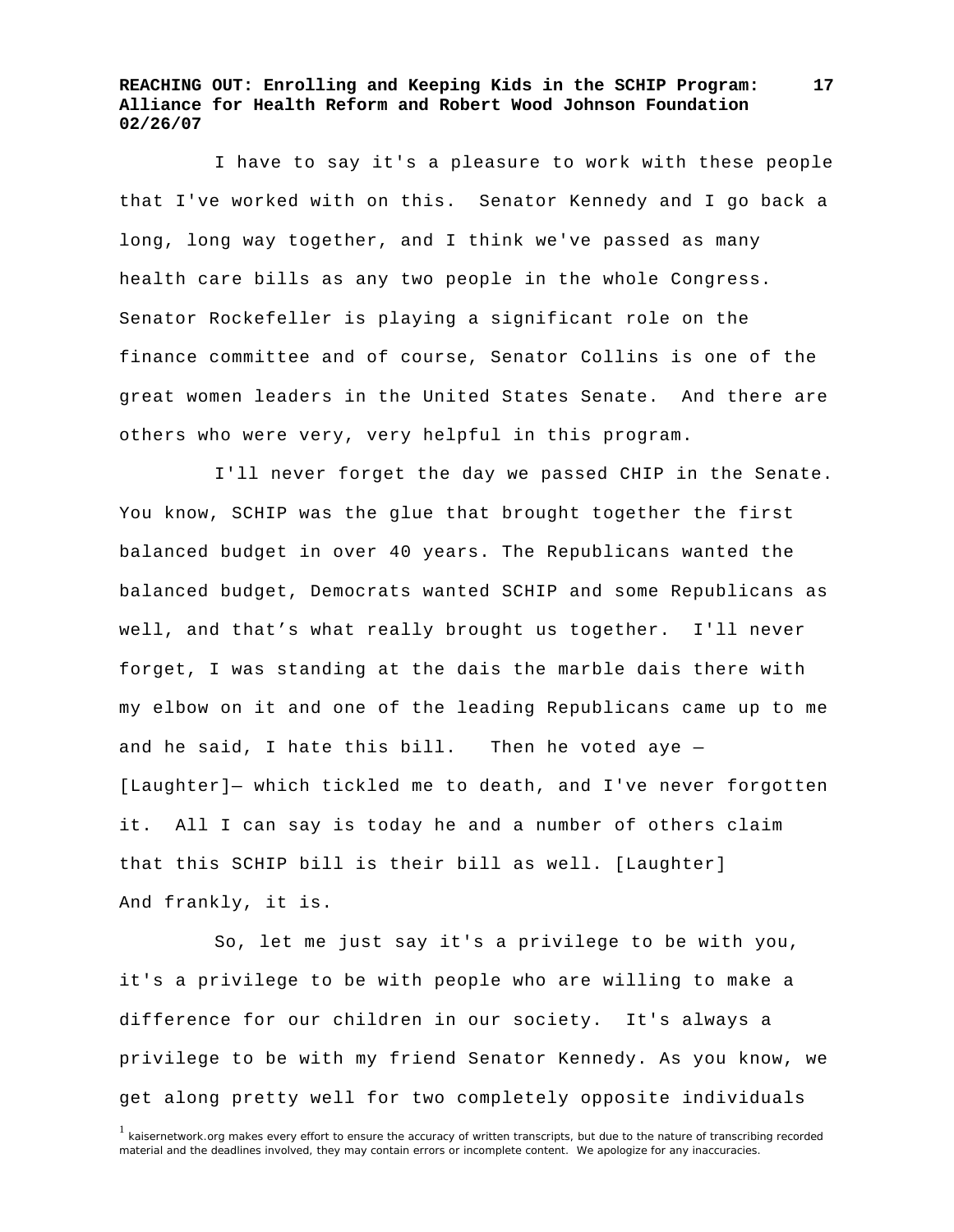and I have nothing but respect for him and his wife and his family. Over the holidays, I read the book, *Sarge*, about Sergeant Schreiber. As you know, Eunice and Sergeant Schreiber have been great leaders in this country for a long time, and I have to say that it was one of the great books I read, because Sergeant Schreiber had a lot to do with Job Corps, the Peace program, with Head Start. A lot of the programs that help children and families came right from the Kennedy family and from Sergeant Schreiber, and it was a real thrill to be able to read that and to, again, renew my fondness for the Kennedy family, and particularly the Schreiber family. Eunice has always been my secret weapon, because we have gotten along very, very well, as we worked on some of her great projects, the Special Olympics being one of them. And every time I have a particularly tough time with Ted Kennedy. I just, okay, I'm going to go talk to Eunice — [Laughter] — and Teddy always says, no, no, no don't do that, don't do that. We can work it out. Having read that book and seeing how really powerful Eunice is in the family and elsewhere I understand now why he is definitely afraid of her. All I can say is three great people, Sergeant Schreiber, Eunice and Ted Kennedy. Well, four. Vicky, his wife, is a tremendous human being and could I go on and on and I just — I can't claim that for the Hatches. All I can say is that we're a very poor peasant family and I'm

<sup>1</sup> kaisernetwork.org makes every effort to ensure the accuracy of written transcripts, but due to the nature of transcribing recorded material and the deadlines involved, they may contain errors or incomplete content. We apologize for any inaccuracies.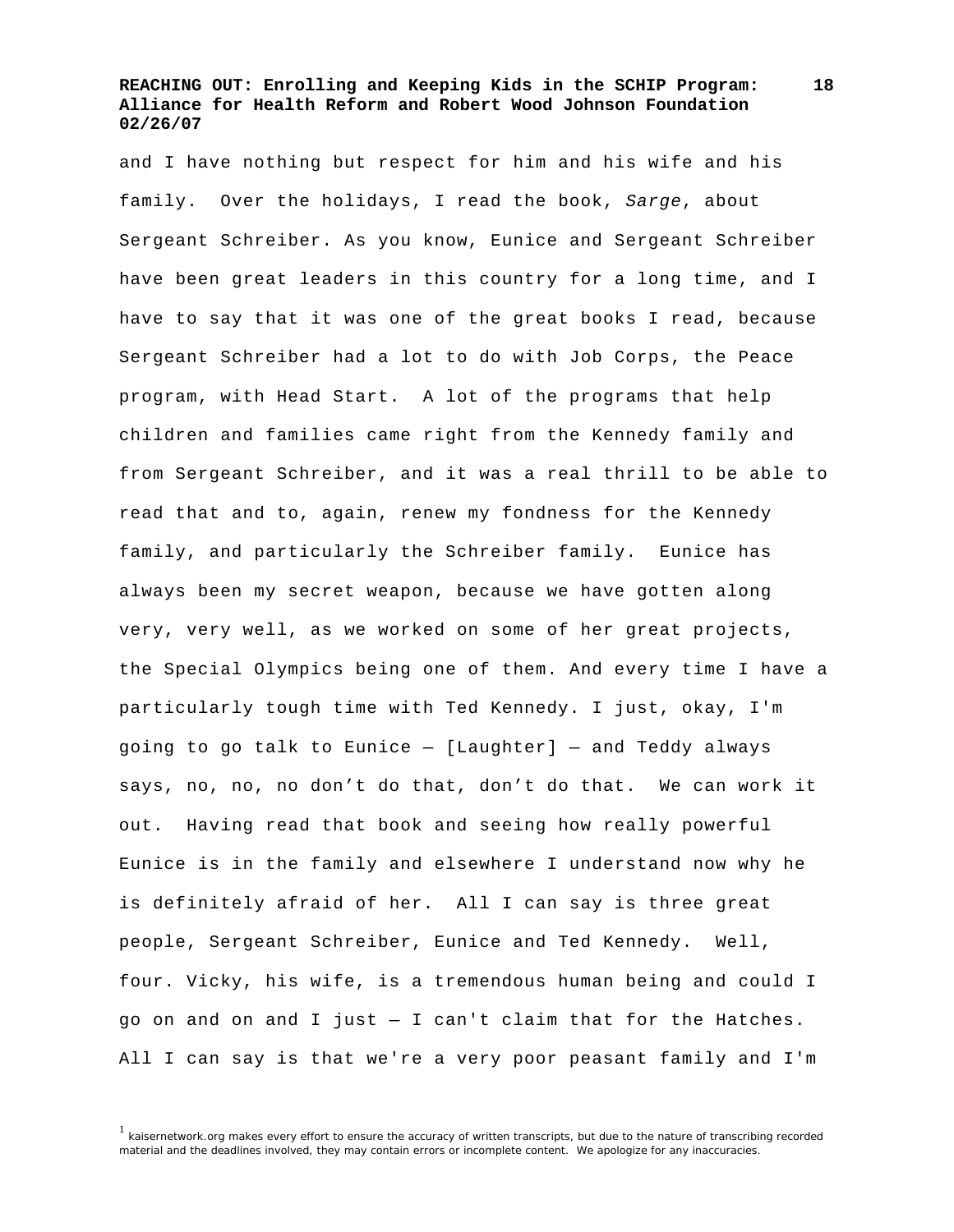the only one who ever had a college education so... and some even deny that.

 But it's great to be with all of you, keep up the great work, this is a very, very important thing that we're doing. And I've got my Save The Children tie on, just for you today. God bless all of you, thanks.

[Applause]

 **ED HOWARD**: Thank you so much, Senator Hatch, and thanks to both of you for taking the time out of incredibly busy schedules and fighting the weather to get here, to talk to some of the congressional staff who we're going to be relying on for the background information you need to work on this legislation over the next few months. I mentioned that the Robert Wood Johnson Foundation was our co-sponsor today, and I want to thank you so much.

[Applause]

 Yes, absolutely. So you know when you come up with the solution we can get it through. And by the way, I want to thank Senators Rockefeller and Collins for doing some highpowered, high-pressure recruiting to get us the full panel today. As I say, I mentioned the Robert Wood Johnson Foundation, and representing the foundation today, the leader of its health coverage team and a senior program officer there, is Andy Hyman. Andy I want to give you a chance to [interposing] here.

<sup>1</sup> kaisernetwork.org makes every effort to ensure the accuracy of written transcripts, but due to the nature of transcribing recorded material and the deadlines involved, they may contain errors or incomplete content. We apologize for any inaccuracies.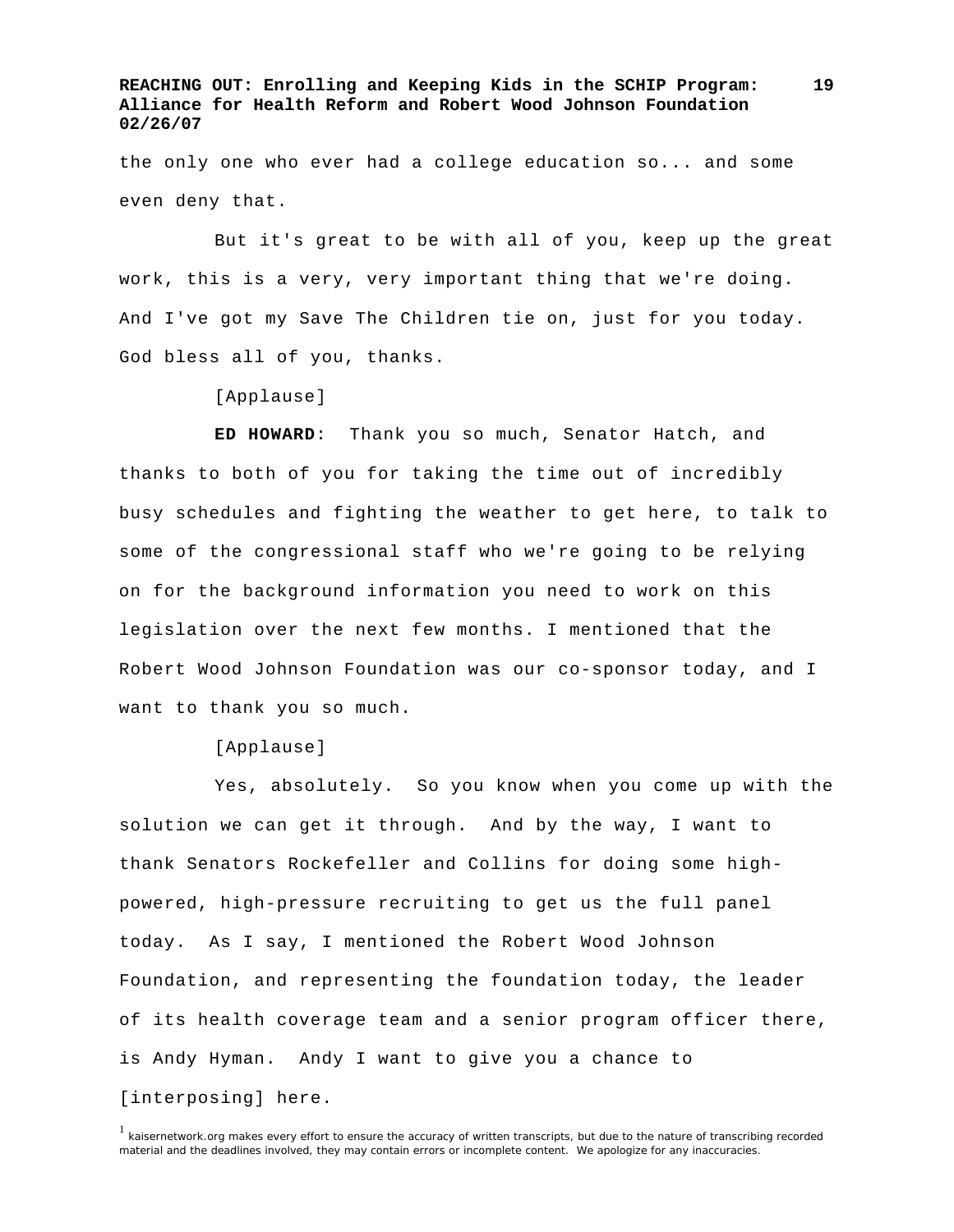**20**

**ANDREW HYMAN, J.D.:** Thank you, Ed. Good afternoon everybody. Thank you all for joining us this afternoon, and thanks for holding this briefing, Ed. We at the Robert Wood Johnson Foundation are particularly pleased to be working with the Alliance to bring together this terrific panel. Each of the participants here have played unique roles in studying, shaping, managing, implementing the SCHIP program over 10 years. We're very fortunate to have them here to reflect some of the key issues at play in the SCHIP program and to consider, of course, what comes next.

 The foundation has worked hard itself over the life of the program to make it a success. RWJF has committed more than \$150 million on programs such as covering kids and families to work in every state to increase enrollment in the program through simplification and coordination and Outreach strategies. Now, at a time when in this country there's much for us to be glum about, when considering the direction of the health care system, we've had one shining success: the shining success in the SCHIP program and the coverage of America's children. During this period, while the number of uninsured adults have gone up almost 20-percent, the number of uninsured children has decreased more than 20-percent. And so, because of SCHIP, millions of children have been able to get the health care they need, when they need it. And Congress, and

<sup>1</sup> kaisernetwork.org makes every effort to ensure the accuracy of written transcripts, but due to the nature of transcribing recorded material and the deadlines involved, they may contain errors or incomplete content. We apologize for any inaccuracies.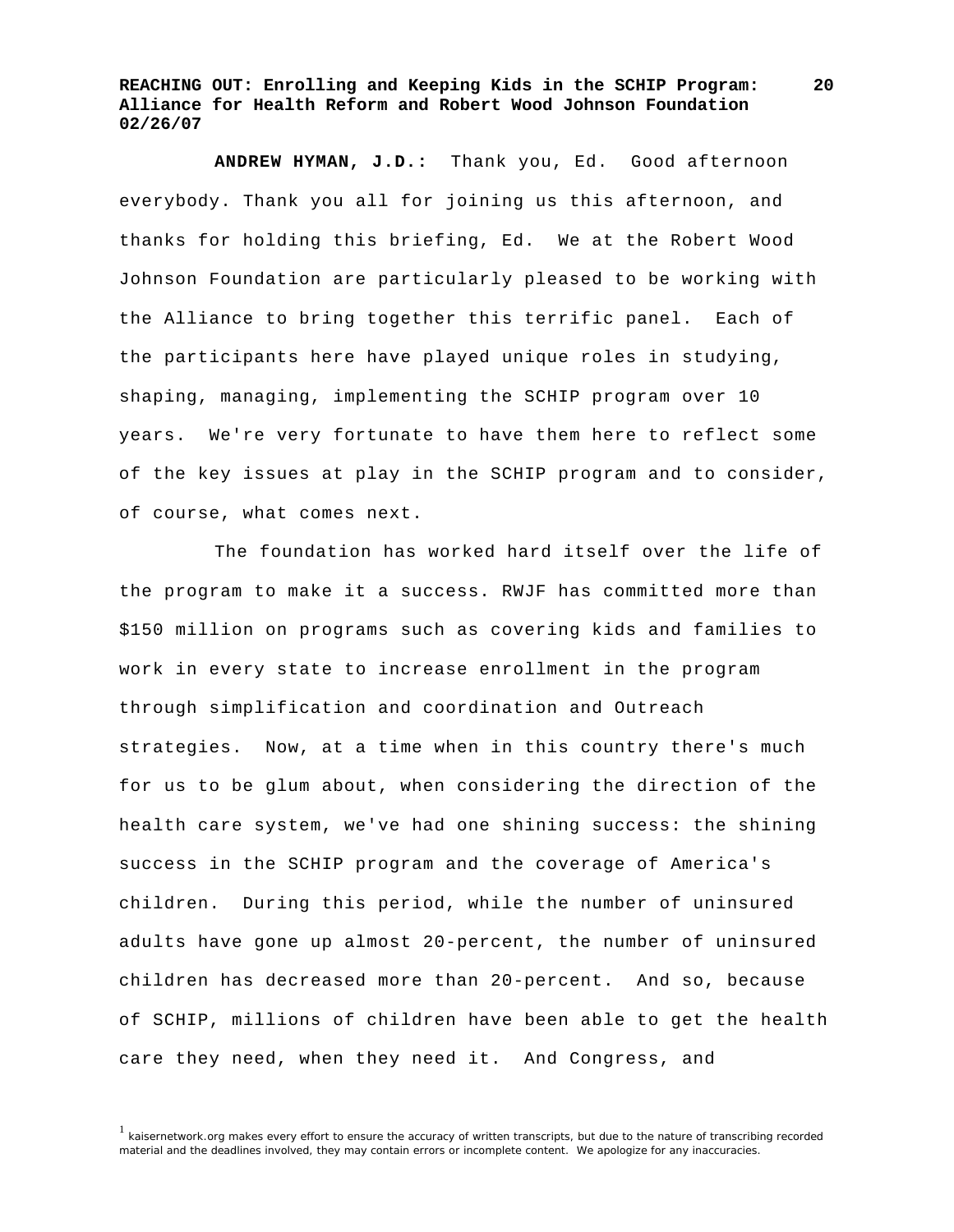particularly the two senators who were just here, should be tremendously proud of this achievement.

 So, with the reauthorization of the SCHIP program, Congress has a great opportunity to celebrate its success, but perhaps most importantly, I have an opportunity to use the information for lessons that our expert panel, this afternoon will share with us, help us move forward and to shape the program to cover all eligible children. Thank you, and take care.

 **ED HOWARD**: Thank you, Andy. And I should note that Najaf Ahmad is in the audience from the foundation staff, whose efforts on behalf of this program were also stellar and essential for its success.

 We have an incredible array of speakers and I'm going to offer two apologies to all of them. One is that I'm not going to give them the introductions they deserve. There's information in your packets. And the other is were going to be draconian about the time limits because of our extended program. We wanted to make sure that all of them get a chance to share their thoughts with you and that you get a little bit of a chance to question them as well.

 So, with that in mind, let me turn to Cindy Mann, who's our first speaker. She directs the Georgetown Health Policy Institutes Center for Children and Families and was responsible

<sup>&</sup>lt;sup>1</sup> kaisernetwork.org makes every effort to ensure the accuracy of written transcripts, but due to the nature of transcribing recorded material and the deadlines involved, they may contain errors or incomplete content. We apologize for any inaccuracies.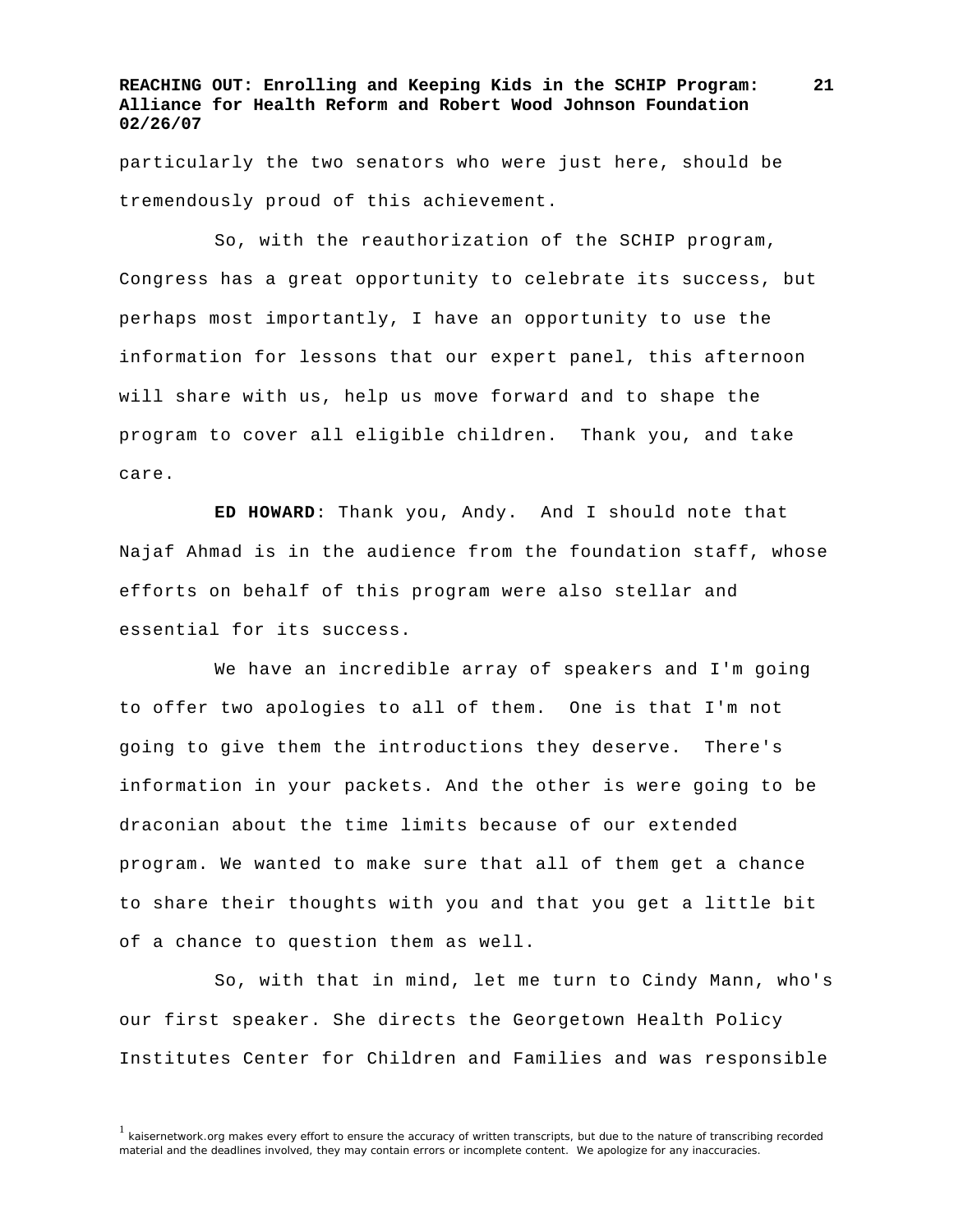for children's health programs within HHS, so we're happy to be able to tap in to your expertise, Cindy.

**CINDY MANN**: It's, great to be here. Thank you so much. I'm going to share the podium for a while with Senators Kennedy and Hatch.

 So, turning to the topic for today, when SCHIP was first enacted in 1997, a major change in the paradigm occurred around public coverage. For years before Medicaid was enacted in 1965 and for many decades before SCHIP, children were sometimes made eligible for public coverage, but there was very little effort and in some cases, absolutely no effort at all, to actually reach and enroll eligible children. And that change in the paradigm really occurred when CHIP was enacted.

 States around the country, communities around the country, community-based organizations and some foundations most notably the Robert Wood Johnson Foundation - really invested a tremendous amount of energy and effort in to actually trying to reach, find and enroll and retain the kids who are eligible for public coverage. And these changes resulted in an enormous gain for children.

 And we found out an answer to a question that we really didn't know in 1997, which was if you set up these programs, if you establish expanded coverage, would we enroll eligible children? If you build it right, they will come, is really what we found out. So, I'm going to review a little bit of

<sup>&</sup>lt;sup>1</sup> kaisernetwork.org makes every effort to ensure the accuracy of written transcripts, but due to the nature of transcribing recorded material and the deadlines involved, they may contain errors or incomplete content. We apologize for any inaccuracies.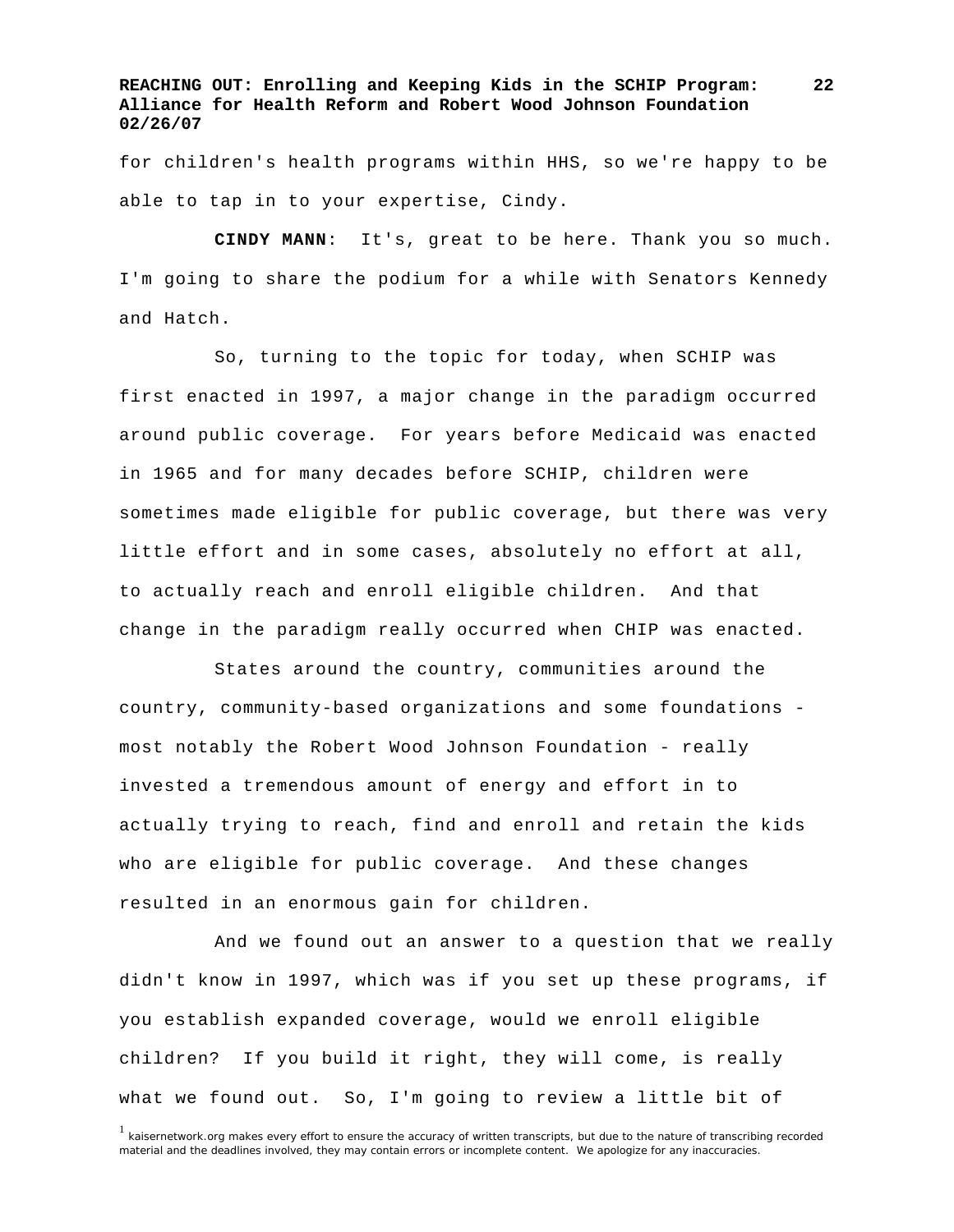what the trends have been in terms of public coverage, and I'll move along. My flow with my timer here.

 There's been several references to the gains and successes that have been achieved. This data from the Centers for Disease Control show that between 1997 and 2005 the uninsured rate of low-income children dropped by one-third. That is a stunning achievement, particularly when you consider the fact that the overall number of people grew during this period of time. We had higher rates of un-insurance among adults, we had rising health care costs, we had declines in employee based coverage and during some of this period, we had a significant fiscal hiatus at the state level, which made it more and more difficult for public coverage programs to do their job, but do their job is indeed what happened and we saw a remarkable change in the coverage.

 And I want to stress an important point that I think has been alluded to already in the panel, which is that this success is due to both the SCHIP program and the Medicaid program. About half of the children who gained coverage during this period of time gained coverage in the Medicaid program. There was a great amount of coordination, a great amount of simplification and changes that occurred in Medicaid as a result of SCHIP, so while we say that SCHIP prompted a lot of these changes, the actual enrollment that occurred was both within the SCHIP program and in the Medicaid program.

<sup>&</sup>lt;sup>1</sup> kaisernetwork.org makes every effort to ensure the accuracy of written transcripts, but due to the nature of transcribing recorded material and the deadlines involved, they may contain errors or incomplete content. We apologize for any inaccuracies.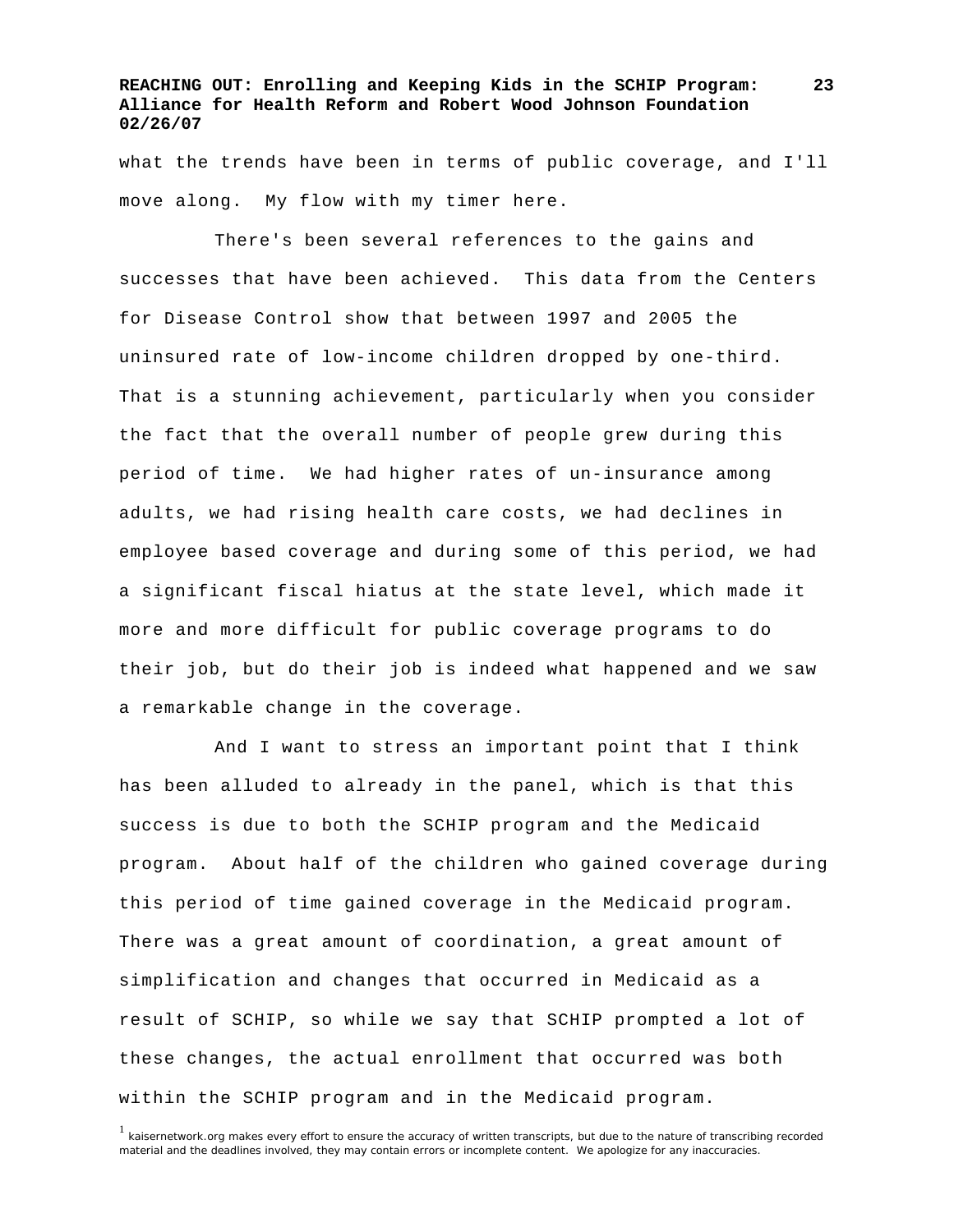And we see also that we found its successes in many different areas, including narrowing the disparities in the coverage among our racial and ethnic groups. The disparities certainly continue and that's a big issue that we need to look forward to dealing with in the next period of time, but the disparities have narrowed.

 So, why did we see the success that we've seen? Well, two things. One is, obviously, states expanded their coverage programs. This map gives you a sense of the eligibility levels in each state for the Medicaid and SCHIP program. A survey conducted by a colleague of ours, Donna Cohen Ross at the Commission on Medicaid and the Uninsured, gives us a lot of these data. But we also found out as part of the success story, just as important to this success story as increasing the eligibility levels was increasing the participation rates. The change in the paradigm. Reaching and enrolling the eligible kids. And so these data show you some changes in both the Medicaid program starting in 1997 and in the SCHIP program starting in 1999, in terms of actually boosting the participation rates. What percentage of the eligible kids were actually gaining coverage in these two programs? And you see that Medicaid bumped up to an 82-percent participation rate in 2002, and SCHIP about 68-percent.

 What does it matter that we have better participation rates? Well, I think the importance of taking the kind of

<sup>&</sup>lt;sup>1</sup> kaisernetwork.org makes every effort to ensure the accuracy of written transcripts, but due to the nature of transcribing recorded material and the deadlines involved, they may contain errors or incomplete content. We apologize for any inaccuracies.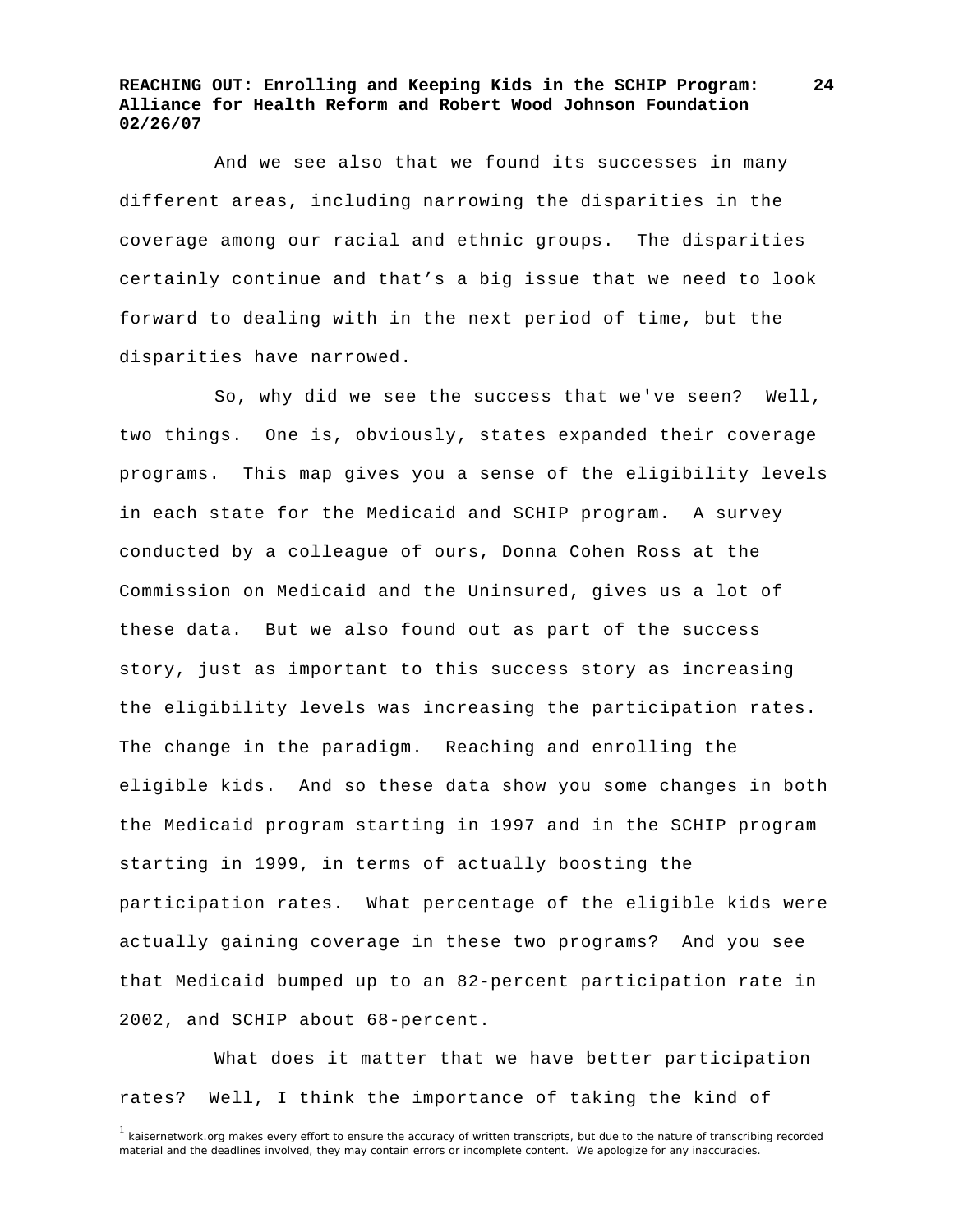steps that we're here to talk about to improve enrollment and retention is demonstrated by the experience of many states. This is some data from the state of Louisiana. This graph shows enrollment changes in that state, not because during this period of time this state changed eligibility but because step after step after step, the state changed its rule and its procedures for how they were bringing in to the program and very importantly in the state of Louisiana and for most states, how they were renewing eligibility, so that they were not losing kids once they were on the program. And so, these gains were not because of the change in eligibility. These things were because of some of the simplification steps that were taken that boosted participation rates.

 So, where are we now? This sides [inaudible] in station. Well, we've heard already, Ed's talked about that we need the 70-percent solution. There are about seven out of 10 of the eligible children who are uninsured in the nation today are actually now eligible for the Medicaid program or for the State Children's Health Insurance Program, and among low-income kids, that number's about 87-percent. That may sound counterintuitive, given that I've just talked about how successful we've been in boosting participation rates.

 So, I want to go behind these numbers and talk about what's been driving these numbers. We have boosted participation rates but, of course, there's been other factors

<sup>&</sup>lt;sup>1</sup> kaisernetwork.org makes every effort to ensure the accuracy of written transcripts, but due to the nature of transcribing recorded material and the deadlines involved, they may contain errors or incomplete content. We apologize for any inaccuracies.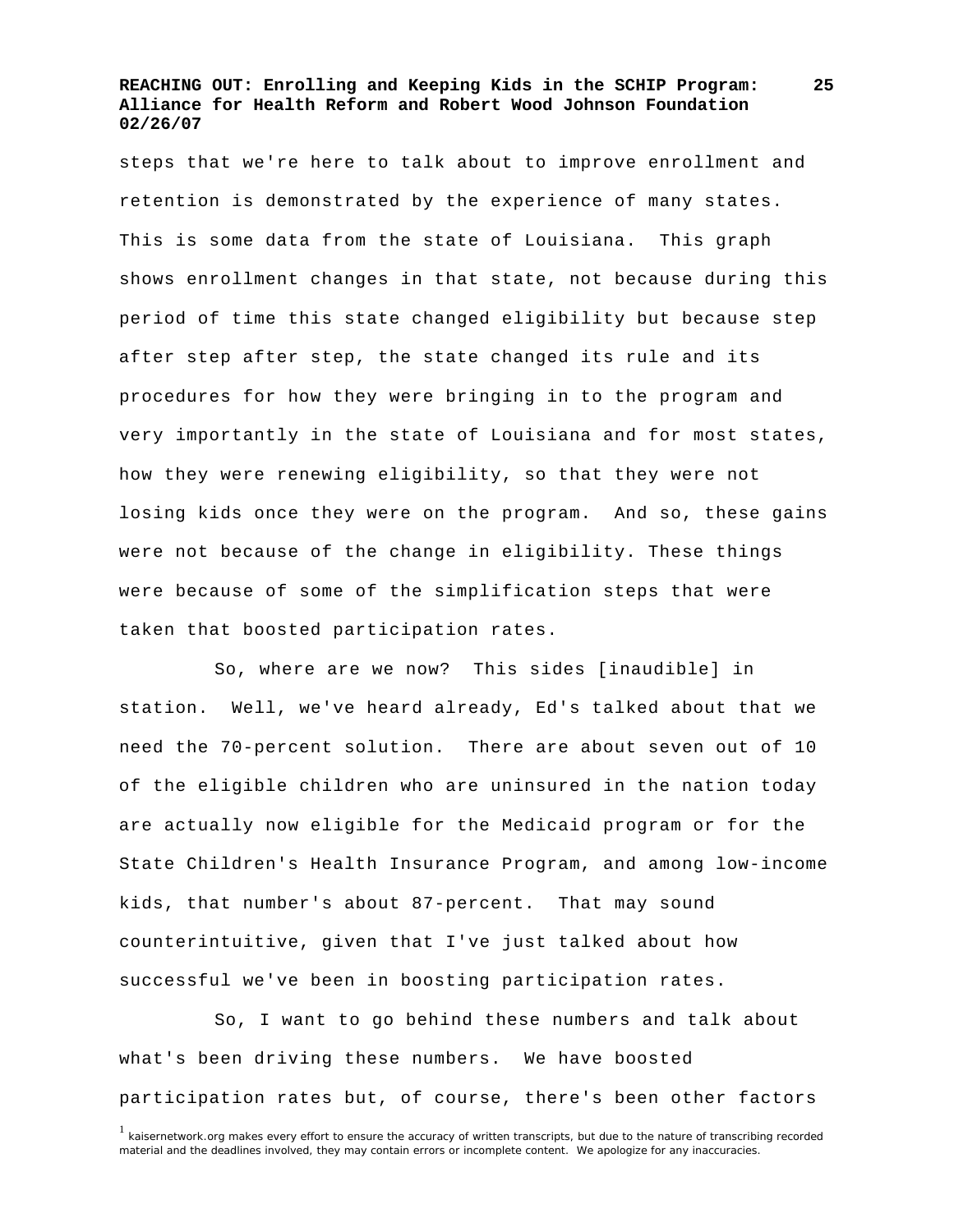that explain why today the success story that we've had both in terms of increasing eligibility and in boosting participation leaves us with, many and most of the kids who are uninsured being eligible for coverage. We have more children in the nation. That's actually a relatively small factor. We don't have a lot more children in the nation in the last 10 years, but still more. But we haven't significantly expanded the program, so the universal kids who are now eligible for public coverage is much greater than it was 10 years ago. Similarly, we have more children who actually need the coverage, who are among those who are eligible because of the decline in the employer-based coverage.

 So, while we've boosted participation rates, we actually have more eligible but unenrolled children. A high percentage of eligible but unenrolled children. So, this [inaudible] which I won't go through, give you some of the data in the percentage of children eligible for Medicaid and SCHIP and how that has expanded since SCHIP was adopted. Okay? So, we have a larger group of kids who are now in the universe and potentially getting coverage. That's a good thing. And we have more kids needing public coverage and it's a good thing that we have public coverage there to receive them because we've seen declines in employer-based coverage. And it's important to note, that the declines have been for kids as well as for parents, but for kids we have the public coverage

<sup>1</sup> kaisernetwork.org makes every effort to ensure the accuracy of written transcripts, but due to the nature of transcribing recorded material and the deadlines involved, they may contain errors or incomplete content. We apologize for any inaccuracies.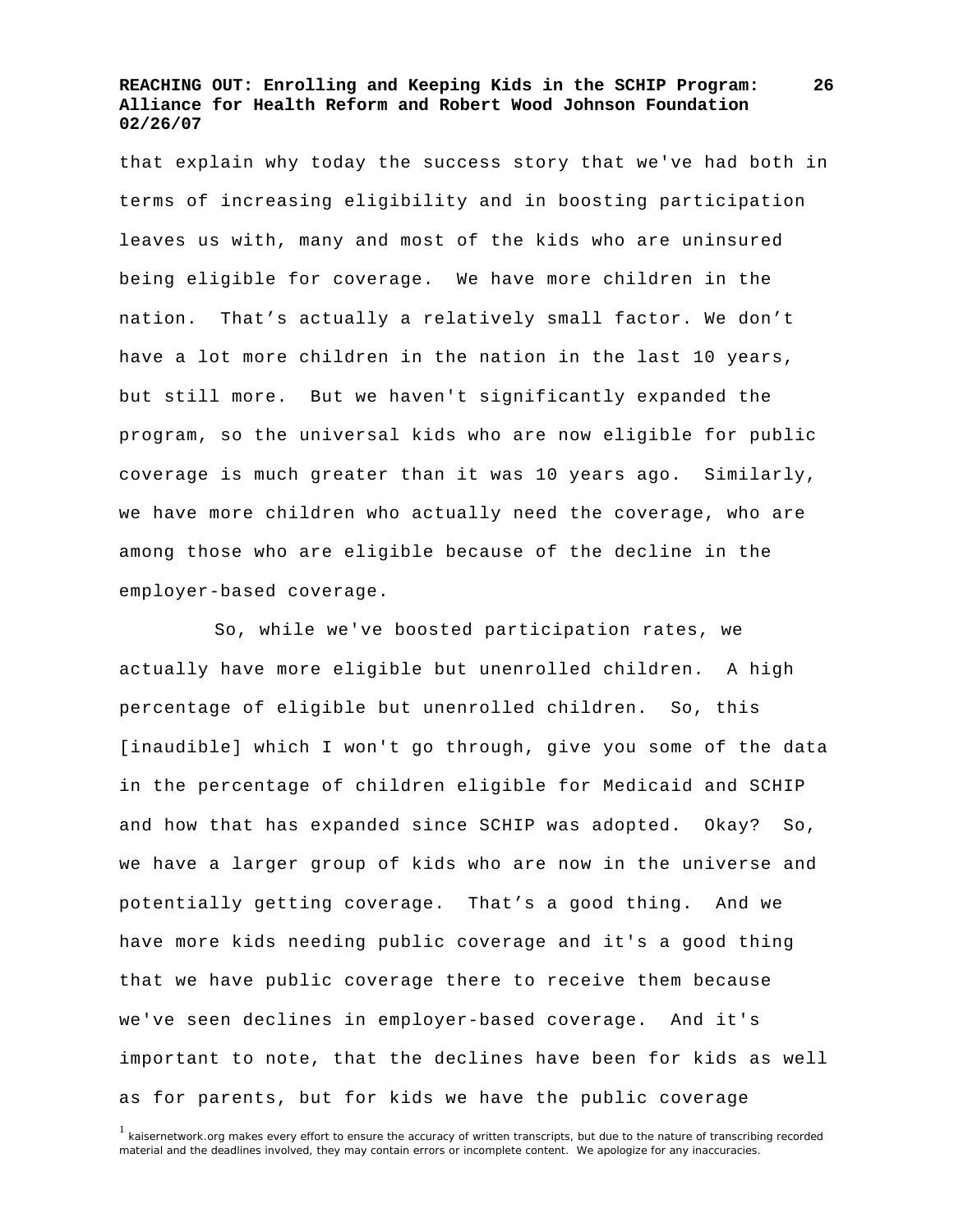programs, Medicaid and SCHIP to be able to pick up what's going on.

 An important thing also to keep in mind, both as we think about today, that seven out of 10, and as we think about what the tasks are going forward, is that it's not evenly split across the country. Whenever you look at these data, you always realize that the national numbers really mask significant variations across states. And so, what we've given you here is some participation rates for the three top states in terms of participation rates and the three states at the bottom of the rankings. And you see a considerable variation. And so, while you may have nationwide seven out of 10 of the uninsured children are eligible for Medicaid or for SCHIP, in some states we have participation rates that are 90-percent, 92-percent, that's Arkansas and Vermont, and in some states we have participation rates that are 50-percent or 60-percent.

 So, where do we go in terms of trying to make progress from where we are today? Here's some data on who are the eligible but uninsured children and I'm not going to get through the details, I think it's familiar to a lot of you. Most of them are in families whose parents are working. They're in small firms, they're self-employed, they're families who both because of the types of firms they work for and their income levels have a difficulty affording private health insurance even if it's offered to them.

<sup>1</sup> kaisernetwork.org makes every effort to ensure the accuracy of written transcripts, but due to the nature of transcribing recorded material and the deadlines involved, they may contain errors or incomplete content. We apologize for any inaccuracies.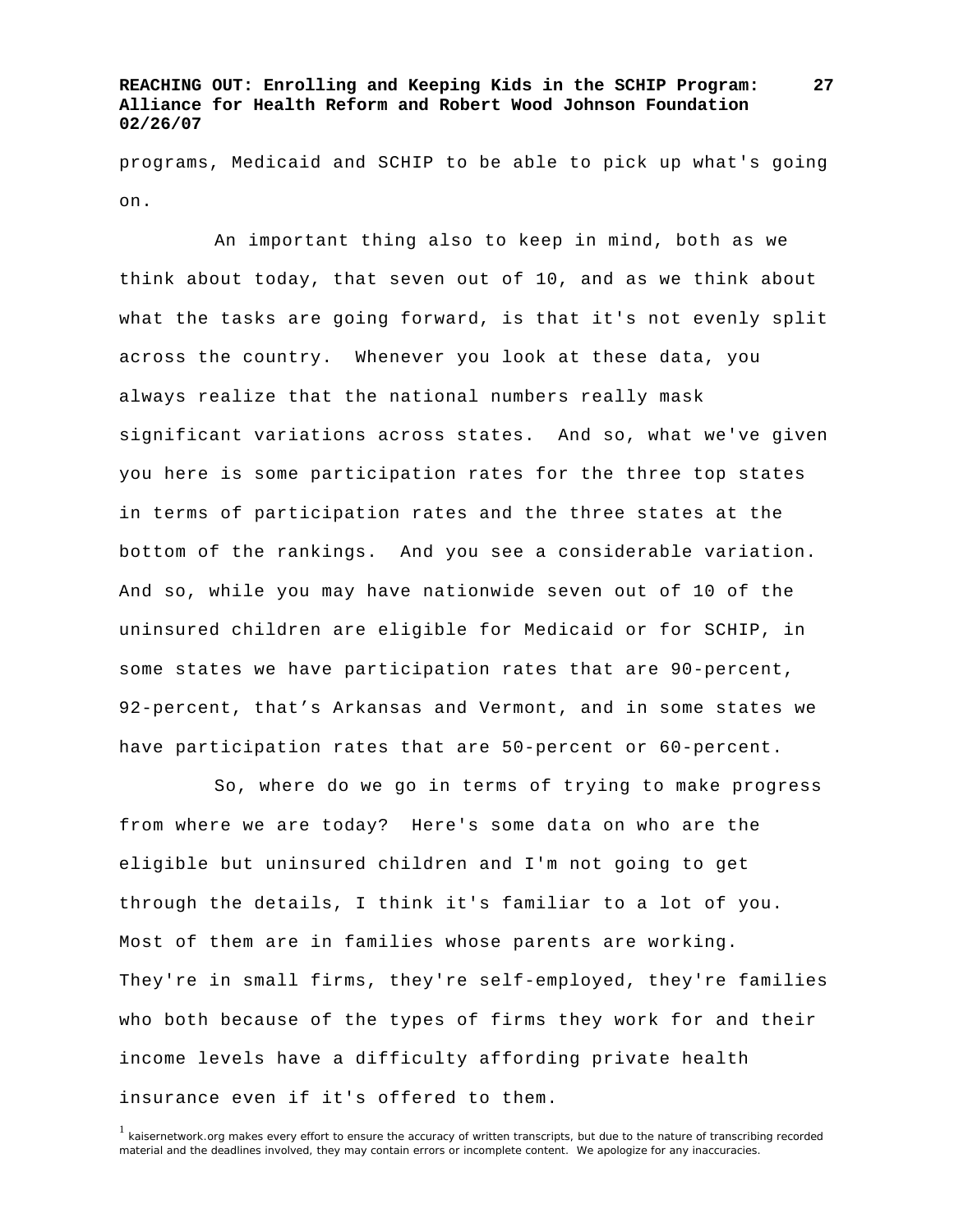We've had states take a number of many important steps over the last several years and other panelists were going to talk more in detail about some of these steps. Some of them are the most obvious ones that we had to confront early on in the year, getting rid of the acid test, which turned out to be just a paperwork area for the most part, eliminating the requirement that you actually have to physically go to welfare office to apply for public health insurance coverage and eliminating that face-to-face interview also at the renewal stage. We just don't have all states doing that activity, but as you see, most states do.

 There are lots of other measures that some states have taken. Some of them are really hard to quantify. There's a couple at the beginning of this table that shows the states that have adopted continuous eligibility, which has been a measure that has been found to be very successful in keeping and enrolling eligible children, presumptive eligibility. But some other things are also a little bit more elusive and harder to nail down. What's the documentation look like? How many pieces of paper do people have to bring or send in to the office in order to get coverage? What additional forms are needed beyond the application form? Is the state system fully automated?

 What we saw a lot after welfare reform is that state eligibility systems relied a lot of computer go-arounds, where

<sup>&</sup>lt;sup>1</sup> kaisernetwork.org makes every effort to ensure the accuracy of written transcripts, but due to the nature of transcribing recorded material and the deadlines involved, they may contain errors or incomplete content. We apologize for any inaccuracies.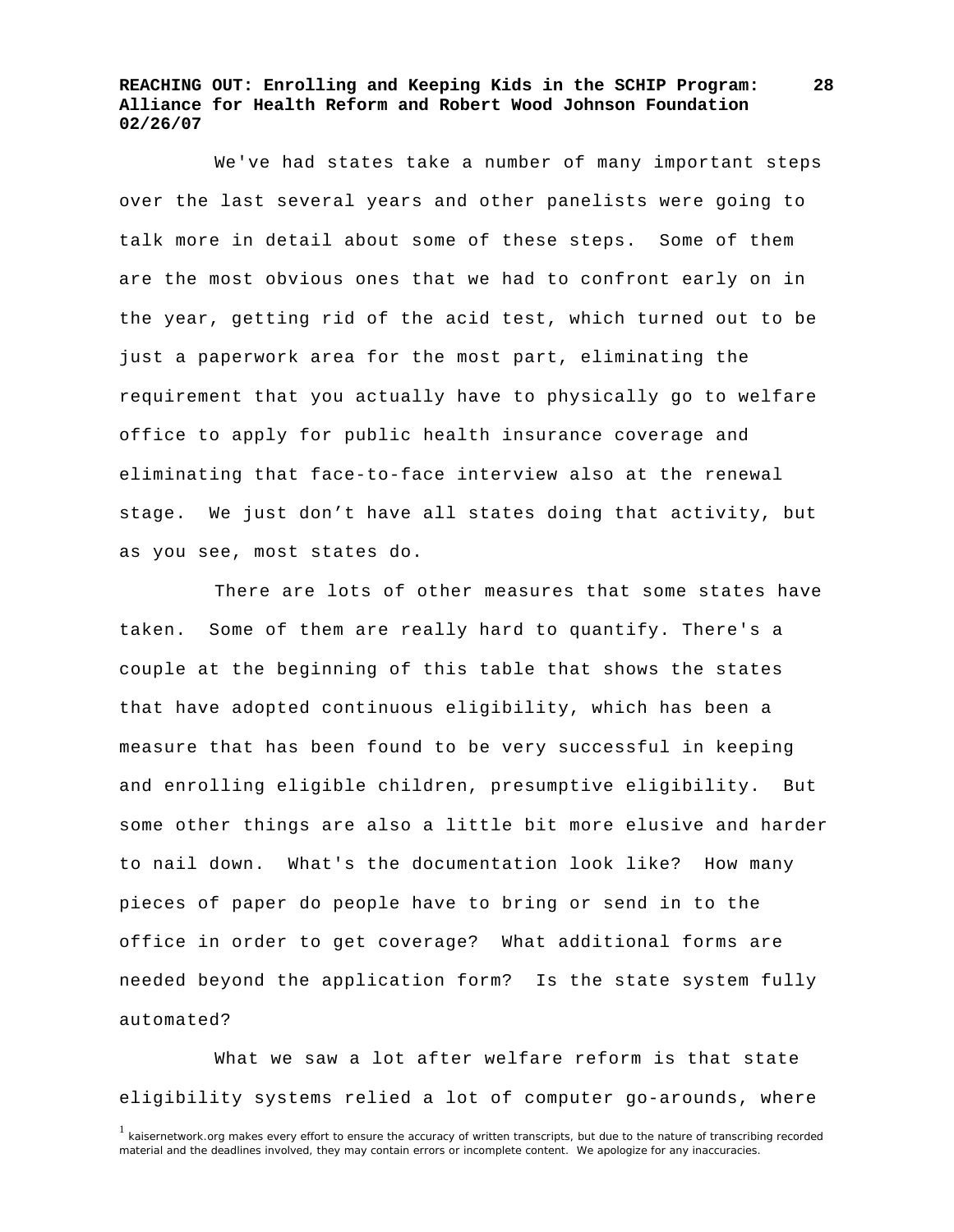you have to avoid your computer system because the computer system was doing it wrong and whenever you rely on manual changes, you would lose a lot of kids who were eligible, and who should be retained on the program and, of course, we have seen a lot of outreach come and go, some being more successful than others. I think the overwhelming point is that it matters enormously what states do in this area and a lot of what goes on goes back to the issue that Senator Hatch joked about, which is, it's about money.

 This is the experience of the state of Washington, it took a number of the steps, a number of taking advantage of the tools that many states understand will increase participation rates that will bring in the eligible kids and you see at the beginning of this graph that it was very successful.

 Then the state ran into a fiscal problem and it took back many of these steps and the barriers were resurrected because when the state is successful in enrolling eligible children it has to confront some coverage costs. And so, you saw enrollment then drop down and when the state recovered, it went back up.

 So, let me just summarize and end my talk here by talking about where we can go in terms of federal opportunities. First and foremost, adequate funding for the Medicaid and SCHIP program. You certainly can't enroll eligible children if there isn't financing there. We've seen

<sup>&</sup>lt;sup>1</sup> kaisernetwork.org makes every effort to ensure the accuracy of written transcripts, but due to the nature of transcribing recorded material and the deadlines involved, they may contain errors or incomplete content. We apologize for any inaccuracies.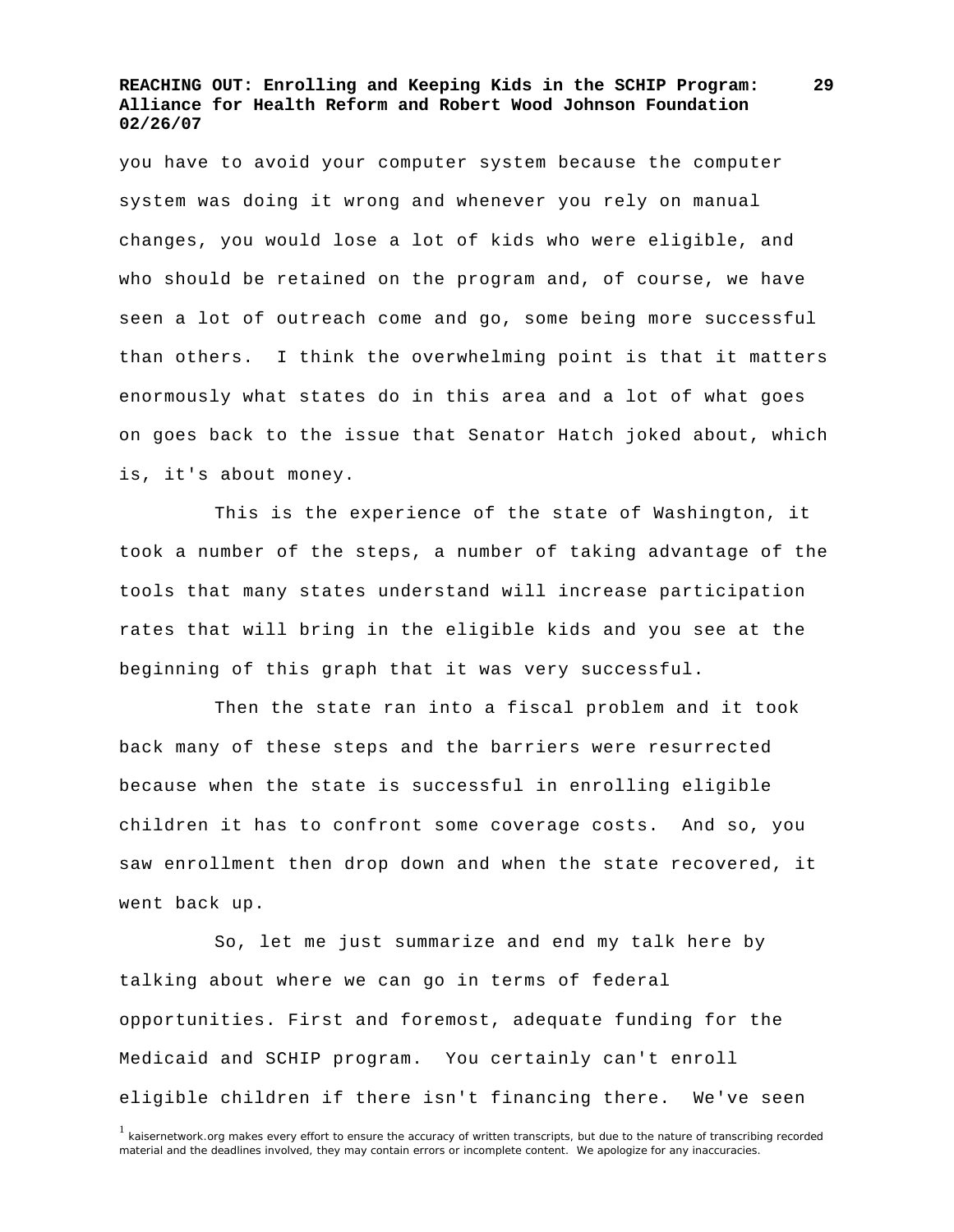there are freezes now instituted in Georgia because of inadequate federal dollars on the table. We also could think about some additional measure that would really help the underlying fiscal incentives. When states like Washington experienced, decide that they can't afford to take the steps they know will lead them to success because of the added state coverage cost, we could address that if the federal government stepped in and said, you know states, if you are successful, if you enroll more eligible children, we will boost the federal participation, particularly in the Medicaid program which has a lower match rate.

 Some new tools like express lane is one that would be useful and helpful for a lot of sates and of course, eliminating some of the barriers that the federal government itself imposes. Most notable is the recent barrier imposed by the deficient reduction act, which is to require citizen children to bring in documentation and, sort of, take a major step backwards in this simplification that was achieved over the last several years.

 The debate over SCHIP reauthorization and the activity going on in states really around the country right now are reinvigorating the interest in covering children, really demands that we pay a lot of attention to the issue that we're here today to talk about. We calculated if the nation as a whole could bring their participation rates up to the higher

<sup>&</sup>lt;sup>1</sup> kaisernetwork.org makes every effort to ensure the accuracy of written transcripts, but due to the nature of transcribing recorded material and the deadlines involved, they may contain errors or incomplete content. We apologize for any inaccuracies.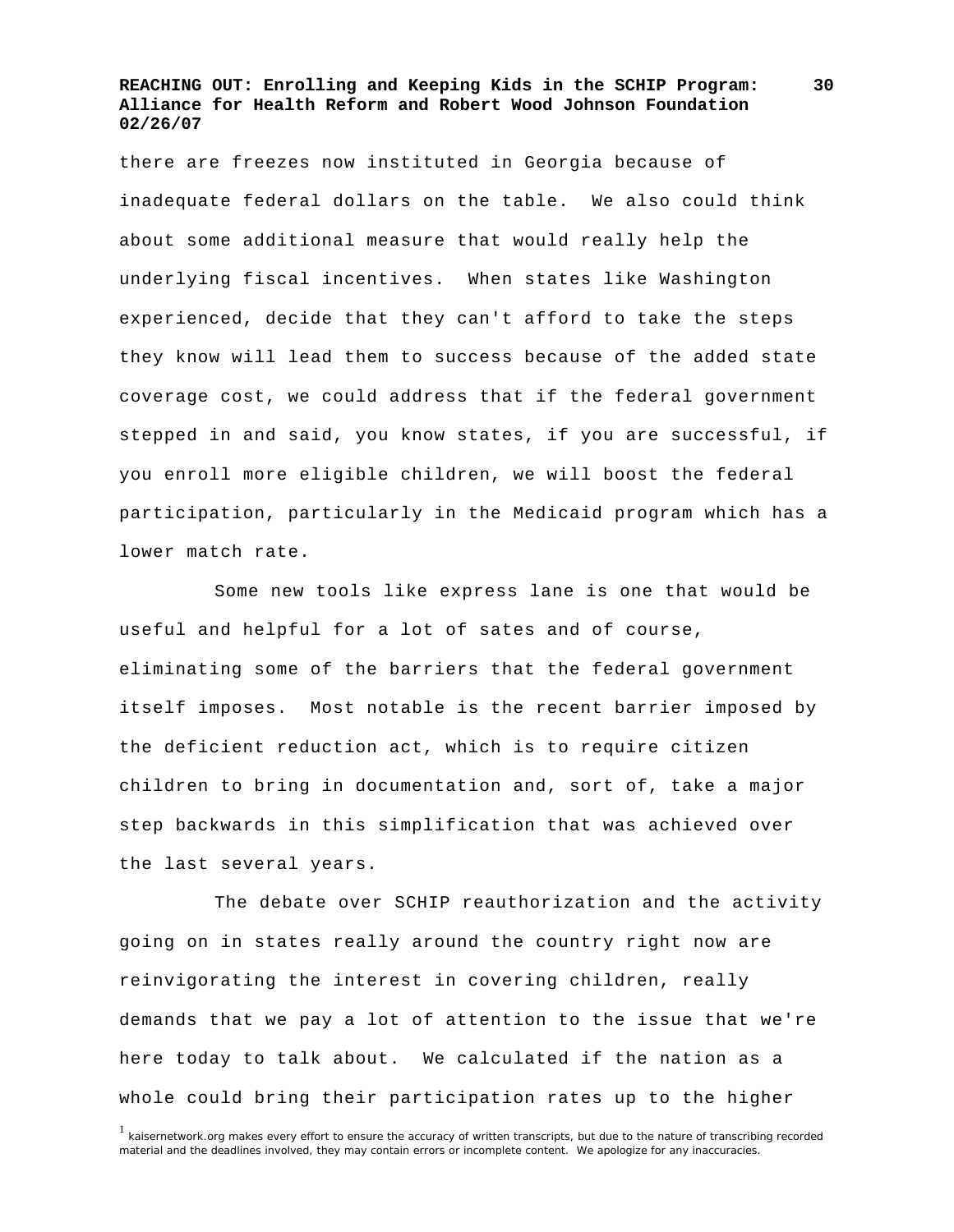levels, that some states have all ready achieved, these are achievable goals. Not just in Vermont, but in Arkansas, and we could reduce the number of uninsured children in this country by half. Thank you.

[Applause]

**ED HOWARD**: Thank you, Cindy. Our next two speakers come from Virginia, both of them. Both of them work on health care coverage for children. They often agree on difficult policy issues. One's inside state government, one's head of a public-private partnership that promotes wider and better kids coverage, so we're pleased to have them as point-counterpoint or at least complementary presentations. And we're going to start with Linda Nablo, she runs Virginia's SCHIP program, known as is it FAMIS. The Famous SCHIP program in Virginia, and as part of her duties that program falls within the Division of Maternal and Child Health which she directs in the state's Department of Medical Assistant Services. Linda, thanks for being with us.

**LINDA NABLO**: Thank you, thank you very much to the Alliance and to Robert Wood Johnson for having me here today on this, unexpectedly for me, distinguished panel. If anybody asks, I've got a picture of me sitting next to Senator Kennedy, would you send it to me, so I can show my kids? Thank you very much. Okay. [Laughter]

<sup>1</sup> kaisernetwork.org makes every effort to ensure the accuracy of written transcripts, but due to the nature of transcribing recorded material and the deadlines involved, they may contain errors or incomplete content. We apologize for any inaccuracies.

**<sup>31</sup>**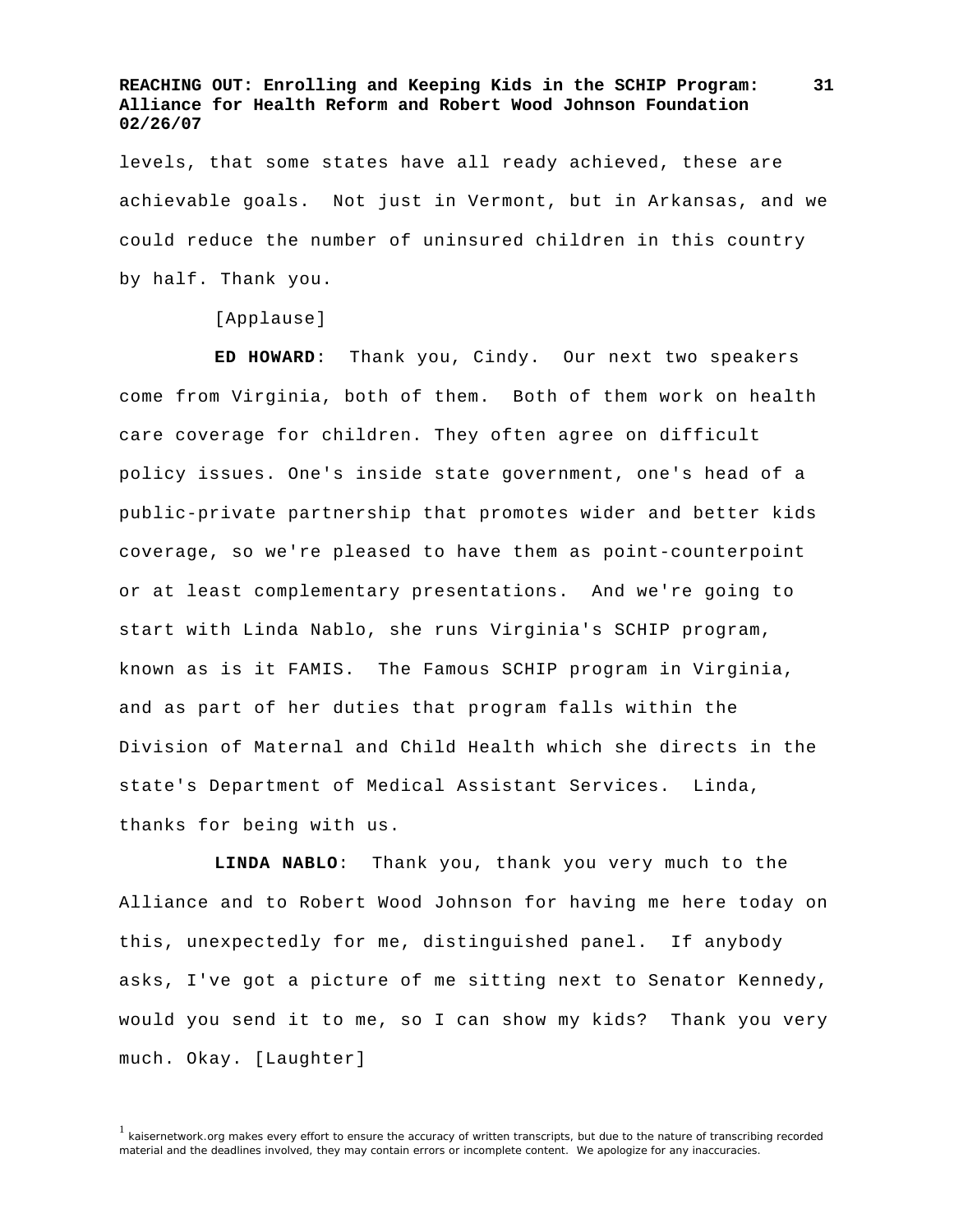I really want to pick up very much on what Cindy Mann was talking about, especially at the end of her remarks. It matters hugely how states administer these programs and what barriers there may or may not be in place as to how many other citizens or residents can take advantage of the program. Any state SCHIP director could be sitting here today in my place and talking about the importance of outreach and in simplifying the process in order to get kids enrolled. I think Virginia is here in part, besides the fact that we're close, I think it's also here in part to tell a story that illustrates how you can do it right or how you can do it wrong, and then how you can turn it around and fix it and do it right and what matters in accomplishing that.

 Virginia has actually had, sort of, three separate SCHIP programs in its short 10-year history. The first one was named CMSIP. I'll go to that in just a minute. That one didn't work very well. If that one didn't work very well, it was replaced in 2001 by the program FAMIS, obviously named by the same person who is not a marketing expert, because everybody does in fact, mispronounce it and doesn't know what it is. That's the first challenge we overcome in Virginia and then when the FAMIS program wasn't living up to hope for expectations, it was refined, if you will. We didn't change the name that time, but in my book, sort of, the son of FAMIS or new-and-improved FAMIS, that actually took effect in 2002.

<sup>1</sup> kaisernetwork.org makes every effort to ensure the accuracy of written transcripts, but due to the nature of transcribing recorded material and the deadlines involved, they may contain errors or incomplete content. We apologize for any inaccuracies.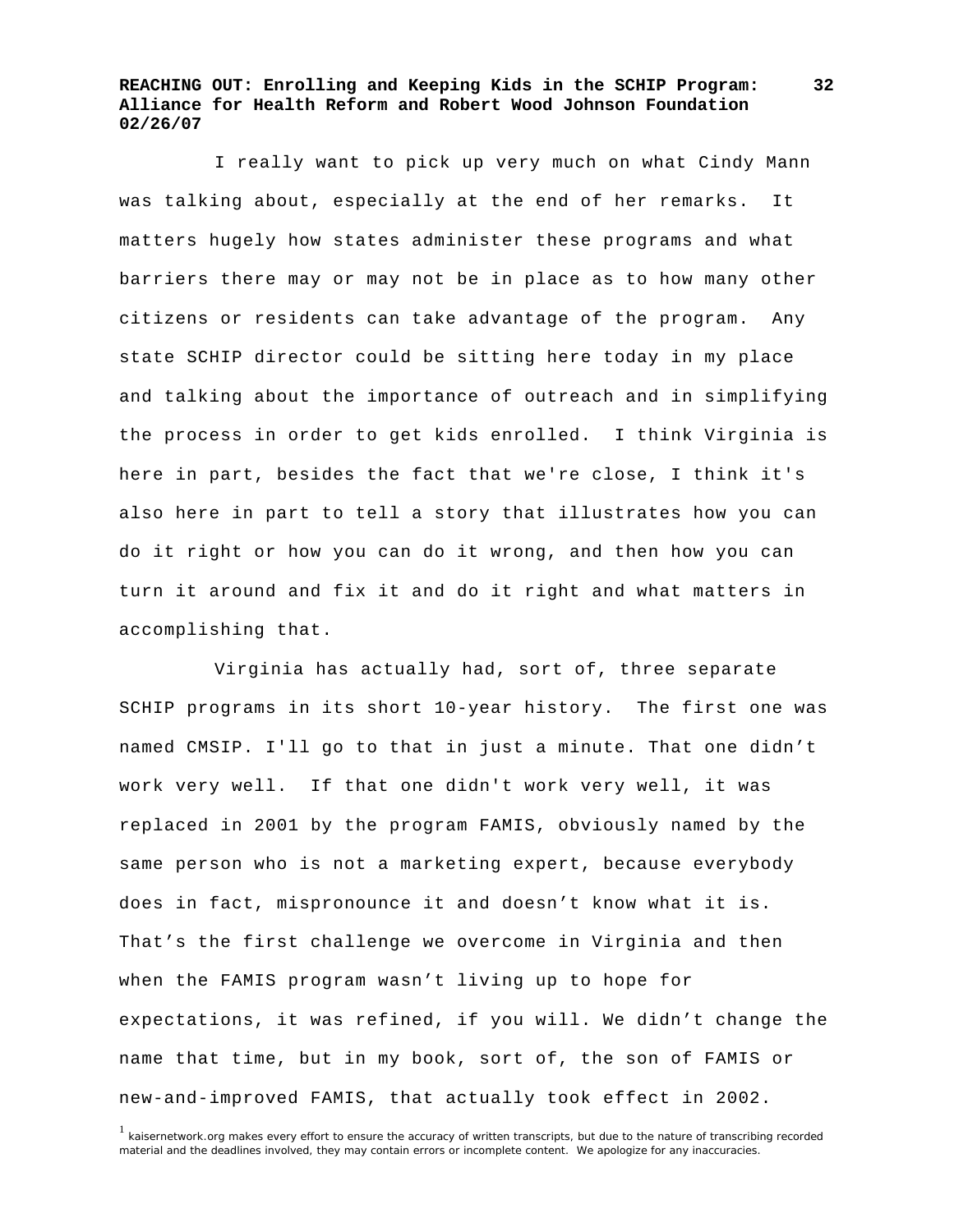Our first try, CMSIP, Children's Medical Security Insurance Plan, it was born from a very stormy state legislature session in Virginia. When SCHIP was passed at the national level and the money became available to the various states, the then-administration in Virginia did not look very favorably on this program. It was during the time right after welfare reform and in fact, our then-governor characterized SCHIP as backsliding on welfare reform, so it wasn't exactly embraced at the state level. However, the advocates got together, a wide and diverse coalition of advocates got together to push the Virginia legislature to pass the most possible generous SCHIP program which have been an expansion of the Medicaid program up to 200-percent of poverty. As I said, a very stormy session and, finally, in the veto session that year, since it was approved and it was implemented in October of '98.

 It was, sort of, a clone of Medicaid in terms of its benefits and how you got to it, but it did have some significant policy barriers embedded in it. Including for example, a 12-month waiting period since the child was last insured and several other barriers like that, that made it very difficult. There was also very little outreach, very little commotion of the program. Virginia did get a first round of RWJ grants, as all states did. It was then called covering kids. It was not handled particularly well. Some of the

<sup>1</sup> kaisernetwork.org makes every effort to ensure the accuracy of written transcripts, but due to the nature of transcribing recorded material and the deadlines involved, they may contain errors or incomplete content. We apologize for any inaccuracies.

**<sup>33</sup>**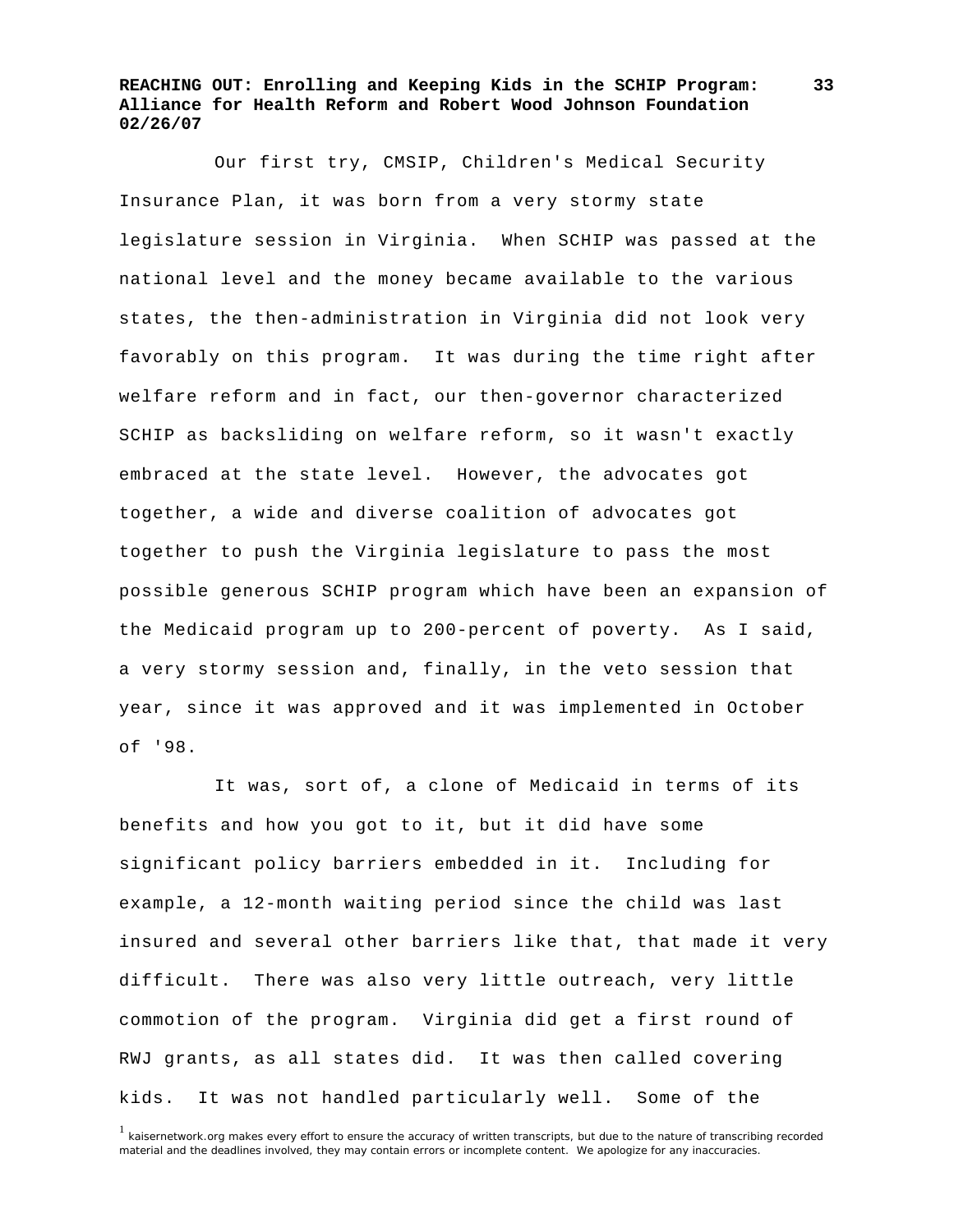initiatives that were funded by that first round of money never really came to fruition and pretty much was squandered, that money, I think, in the first round of grants. No surprise then, enrollment was very low in Virginia and we became what some would call a donor state.

 We began to, after the first three years, according to the SCHIP formula, it never spent all your money, you give it back, or at least you give part of it back to those states who are in fact enrolling children. And so, Virginia became one of those states that other states liked a whole lot, because we kept giving back federal money instead of spending it on Virginia kids.

 So, on a second try, this obviously began to build some political pressure because Virginia was not enrolling kids, was not spending federal dollars on Virginia kids and was, in fact, helping to provide coverage to North Carolina and Maryland and other state kids. Other contiguous states to us. That built political pressure, the governor and the legislature agreed to change the program, they changed it to more of a private health insurance-based program. It was modeled after the state employee plan at that time. It did have comprehensive benefits, but not as generous as Medicaid. It did have at that time monthly premiums and co-payments, and you couldn't get to it any longer through your local Department Of Social Services. It was totally severed from the Medicaid program.

<sup>1</sup> kaisernetwork.org makes every effort to ensure the accuracy of written transcripts, but due to the nature of transcribing recorded material and the deadlines involved, they may contain errors or incomplete content. We apologize for any inaccuracies.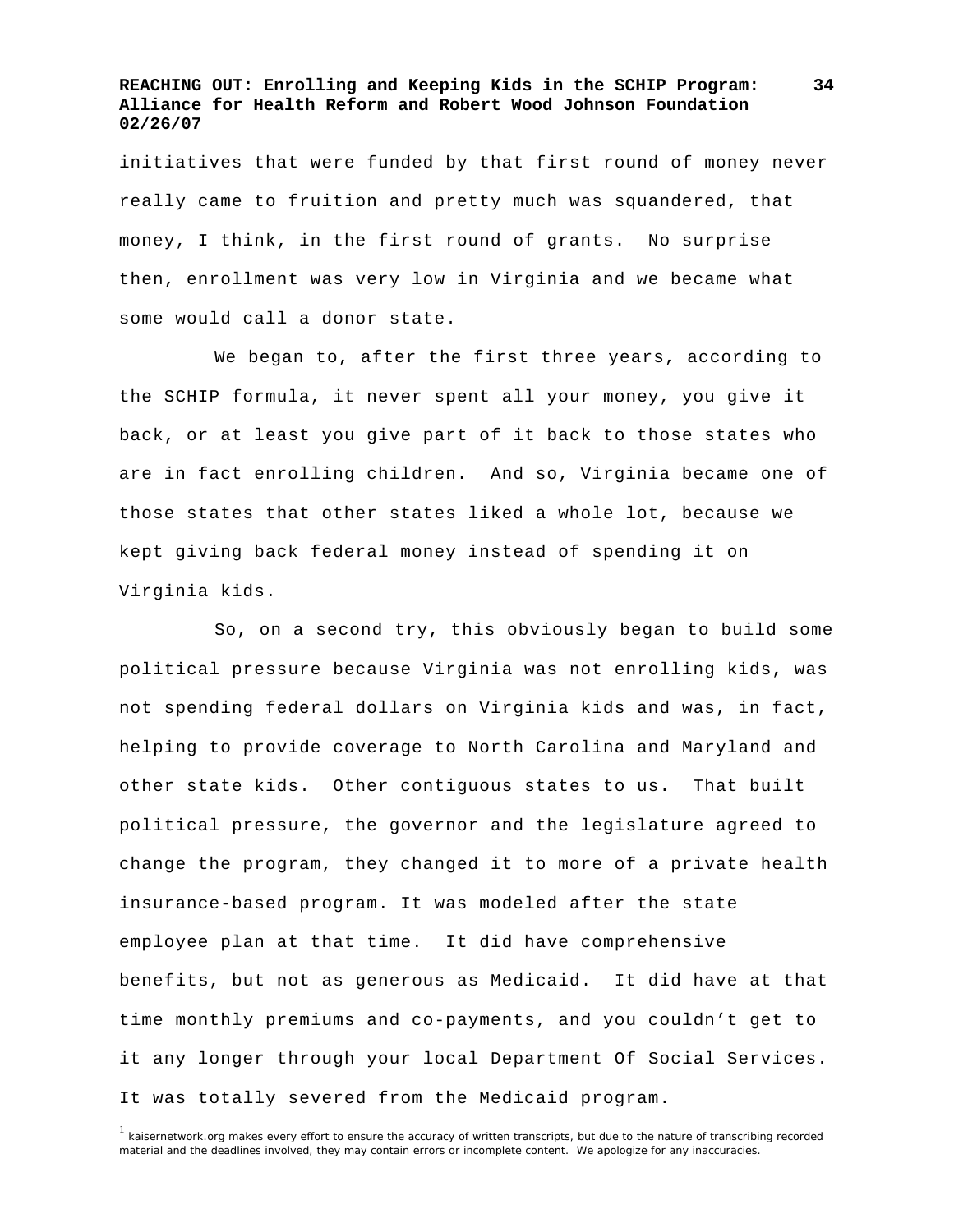If you went to Social Services and applied for your children, about 45 days later, you'd find out you were \$1 over the level and you'd be told to go elsewhere and fill out different forms, come up with different documentation, and apply to a different source to the SCHIP program, at which was at that point established to a central process inside because you got through mail and phone calls.

 A lot of families gave up, or delayed the process out of frustration until their child got sick. So, there was some improved outreach in the FAMIS program, but still enrollment was disappointing in Virginia. So, along came a gubernatorial campaign, I don't know if you are aware or not, but Virginia is the only state in the union that has a one-term governor. So, it became a campaign issue. The candidate running, Mark Warner, pledged to get out kids enrolled, he was elevated and we set about much more aggressive outreach, especially with the help of the second RWJ grant, which was far more successful and we ultimately came to much improved enrollment.

 And these are some of the kinds of things, Cindy Mann alluded to these. These are things other states had done before Virginia, but in terms of simplifying the process, making it much easier for people to apply, reduced waiting periods, we did create a Medicaid expansion as well as a separate SCHIP program. We allowed people to apply at either their local departments of social service or to the central

<sup>&</sup>lt;sup>1</sup> kaisernetwork.org makes every effort to ensure the accuracy of written transcripts, but due to the nature of transcribing recorded material and the deadlines involved, they may contain errors or incomplete content. We apologize for any inaccuracies.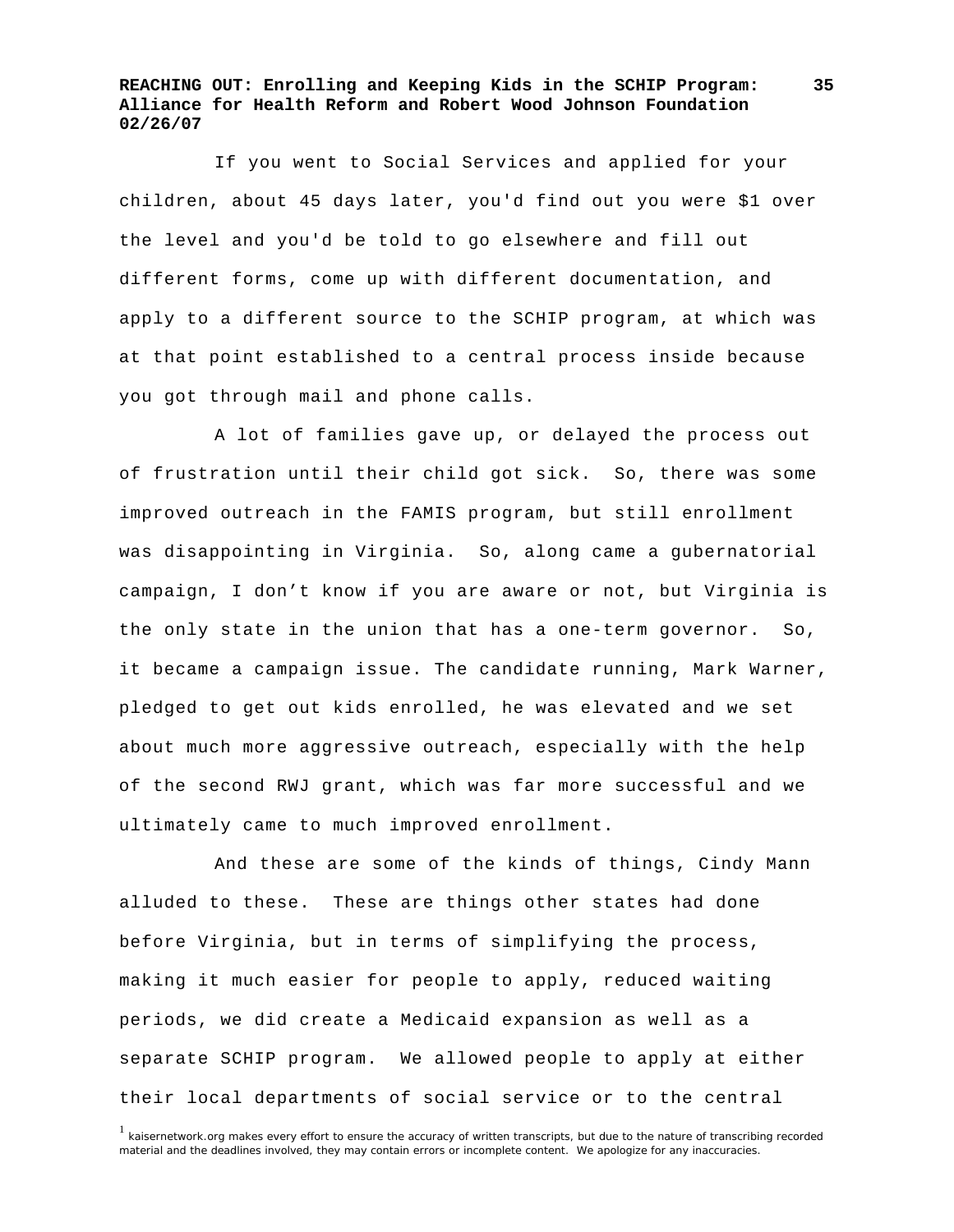processing site. We did very aggressive outreach, often involving the governor and special appearances, et cetera. And this was the immediate result.

 The yellow bar will show you the average monthly gain in enrollment, the average net gain in enrollment in the 13 months prior to the implementation of those changes in September of 2002. The blue bar shows you the average monthly net gain, for the 13 months following those improvements and the last two [inaudible] columns there will show you the combined SCHIP Medicaid. And you can see we more than doubled our monthly growth, just as a result of those simplification measures and aggressive outreach. We've continued to make improvements for the FAMIS program. Some of these things have come along after our big change in September of 2002, including changing the name of Medicaid to FAMIS Moms and instituting an electronic application. By the way, about 25-percent of the people now who apply, apply online and about 40-percent of new applications come to us online. A significant number of Medicaid applications come to us online.

 This is just a growth chart of what's been going on since September 2002, with our SCHIP program in Virginia. You'll see a very steady growth pattern. I'll come back to that a little bit later in this presentation. Virginia is also no longer a donor state. If we had to rely today, if our 2007 program had to rely on our 2007 federal allocation and state

<sup>1</sup> kaisernetwork.org makes every effort to ensure the accuracy of written transcripts, but due to the nature of transcribing recorded material and the deadlines involved, they may contain errors or incomplete content. We apologize for any inaccuracies.

**<sup>36</sup>**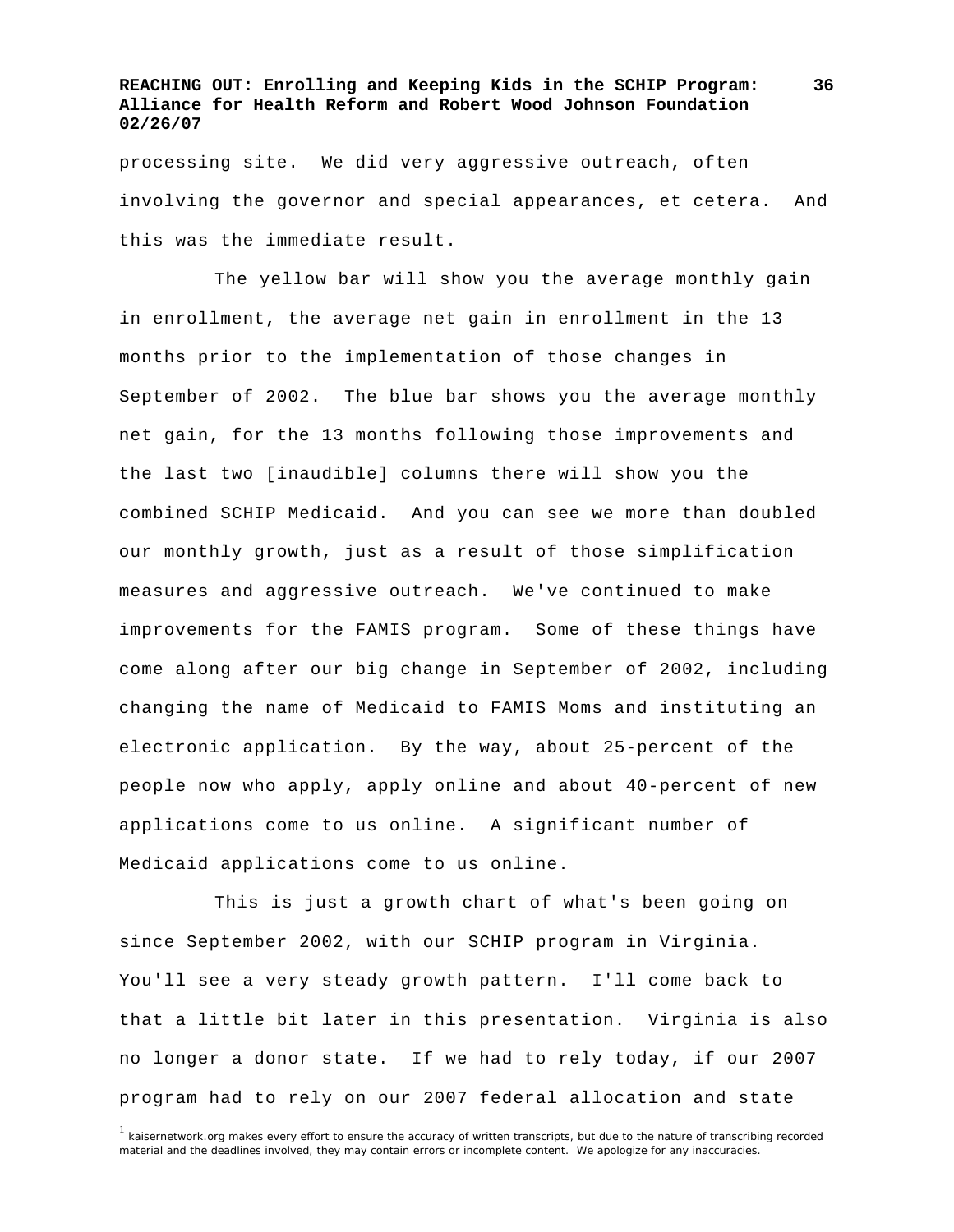matched, we too would be in shortfall this year. But because we got off to a fairly slow start, we did have carryover funds, and even at the beginning of this year we had a little bit of 2006 carryover money, so we are not in shortfall, but we are projected to be in shortfall by 2009, if we're level funded. And this from a state that runs a fairly conservative program.

 We cover kids up to 200-percent of poverty. The only adults we cover are a small group of pregnant women, from 133 to 166, so as you see it's even less than 700 women right now. Our heavily managed care state, we pay fairly low provider rates. Again, we had cherry over dollars and yet we too will be facing shortfall fairly soon if we don't get significant more dollars.

 We're here to talk a little bit about outreach. I just want to make the point that outreach is a multi-faceted thing. There's not just one way to do it. Different states have different needs, different populations have different needs. We do some media, but that of course is very expensive. Judith is going to talk to you about how we came up with our new Meet Julia campaign. We do fund some community projects as RWJ did but those tend to be an expensive way to go about it although a very helpful way to go about Outreach.

 We do annual campaigns every year. We do collaborate with other state agencies whenever possible. Some agencies you might not think of, like the Department of Taxation, if you

<sup>&</sup>lt;sup>1</sup> kaisernetwork.org makes every effort to ensure the accuracy of written transcripts, but due to the nature of transcribing recorded material and the deadlines involved, they may contain errors or incomplete content. We apologize for any inaccuracies.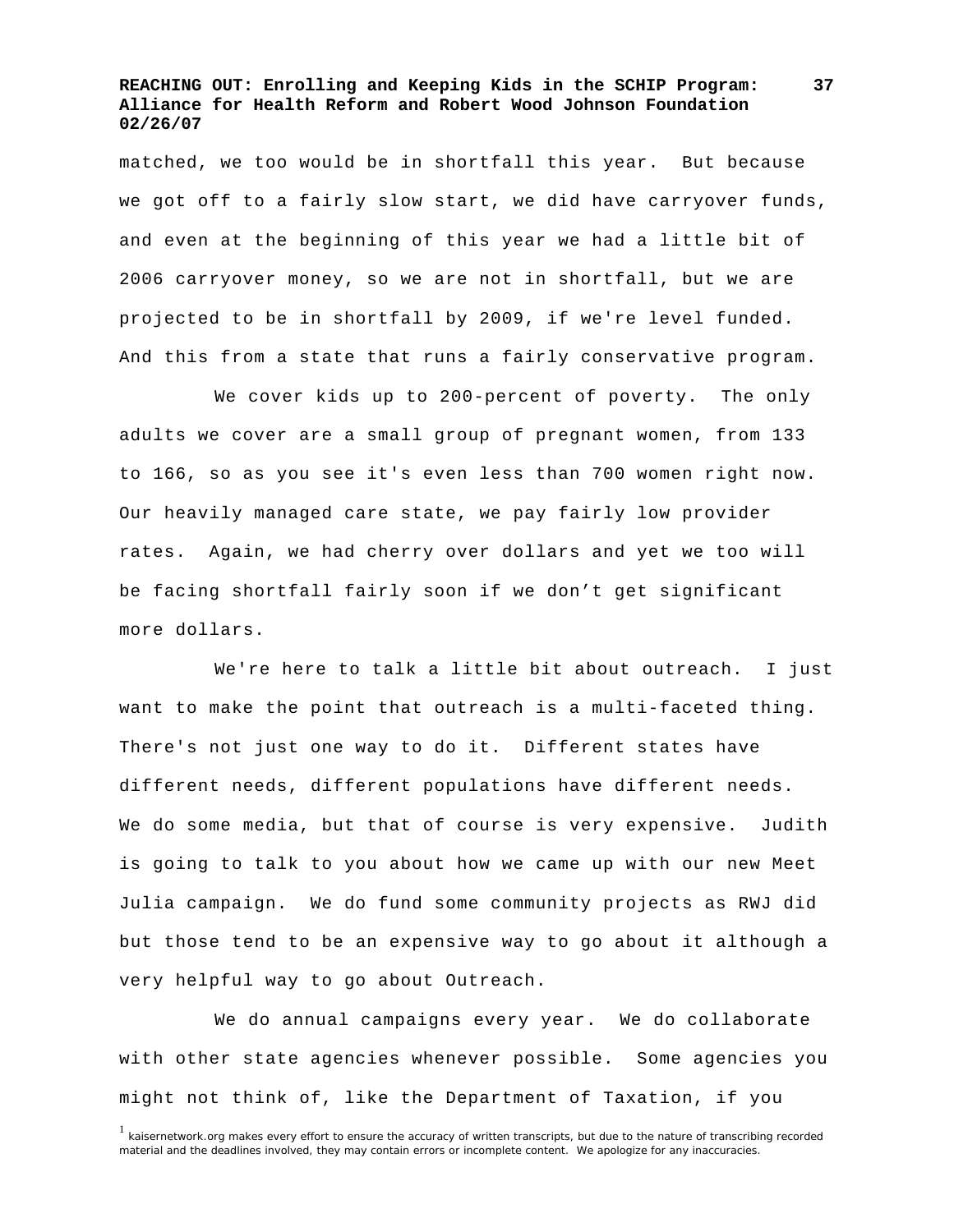call during tax season, if you call and get them on the phone and you're on hold for a long time, you'll hear a message about SCHIP. Any opportunity like that, that we can find with our other state agencies. Certainly with community programs, we do a lot of training for a project called Silent Now, they help through a foundation of ministers for us. And of course, lots of printed material and lots of things in other languages.

What we've learned is, money is absolutely essential, you can't do it without it, but leadership is key. After all, you can waste money, you know, if you're not careful. So, leadership, the right people and the right places with the right ideas are absolutely essential. Whatever you do will have a dramatic impact on Medicaid. In Virginia, it's easily two to one. We do that when we do outreach, we get two to one Medicaid SCHIP kids. There are states where it's even higher than that.

 Families absolutely need to hear the message more than once. Take a lesson from the commercial market. The reason they play those commercials at you over and over and over again is because you need to hear it more than once before it really sinks in. And we don't have the money to pay television commercials a lot, but if you hear it from the school nurse and you hear it from your health care provider, and you hear it on television and you see a poster somewhere, eventually the message does get through.

<sup>1</sup> kaisernetwork.org makes every effort to ensure the accuracy of written transcripts, but due to the nature of transcribing recorded material and the deadlines involved, they may contain errors or incomplete content. We apologize for any inaccuracies.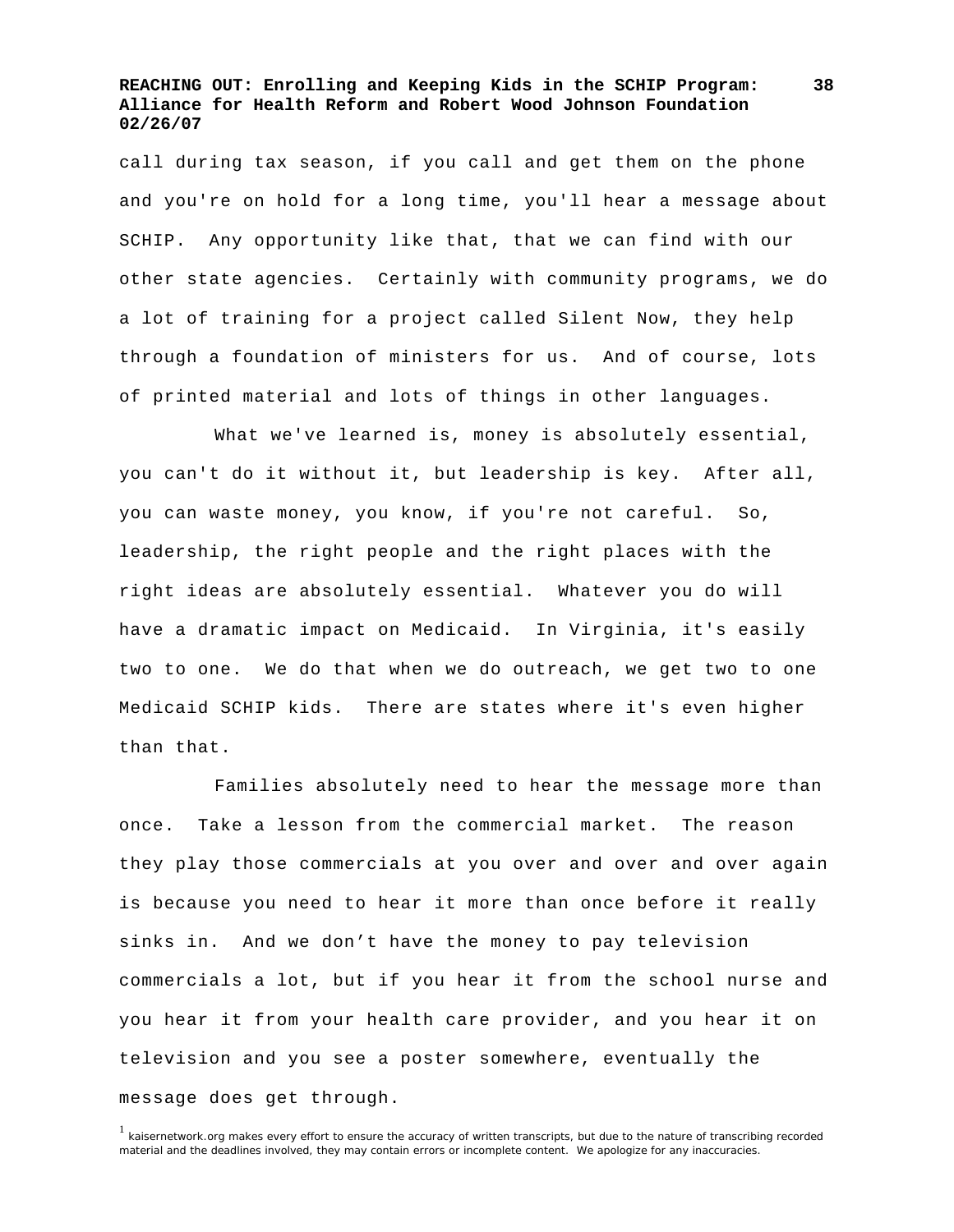Generally, states have learned over these past two years what works for the majority. So, how to reach people, how to make things more family-friendly, but there are some families who will always need some direct help, some handholding to get through what is essentially bottom line of bureaucratic processes, and every attempt to make it as easy as possible.

**ED HOWARD**: Linda, could you summarize in about a minute?

**LINDA NABLO**: Okay.

**ED HOWARD**: Thank you.

**LINDA NABLO**: Again, we've learned a lot of lessons, I'm sure all the other states have as well. What we need in the future is certainly adequate funding. No state needs to be able to have to make the choice between outreach or covering kids with medical care. And that's what states oftentimes come down to when the funding gets too tight. And that we need the ability to tailor our outreach to our markets to those kids who are left who are uninsured.

 We certainly need assistance with things like express lane eligibility, bringing different means-tested programs more in to alignment, so eligibility for one can serve for eligibility for another. How to target to different cultures and who those remaining uninsured children are, and how we reach them. That's not something you want to spend money on

<sup>&</sup>lt;sup>1</sup> kaisernetwork.org makes every effort to ensure the accuracy of written transcripts, but due to the nature of transcribing recorded material and the deadlines involved, they may contain errors or incomplete content. We apologize for any inaccuracies.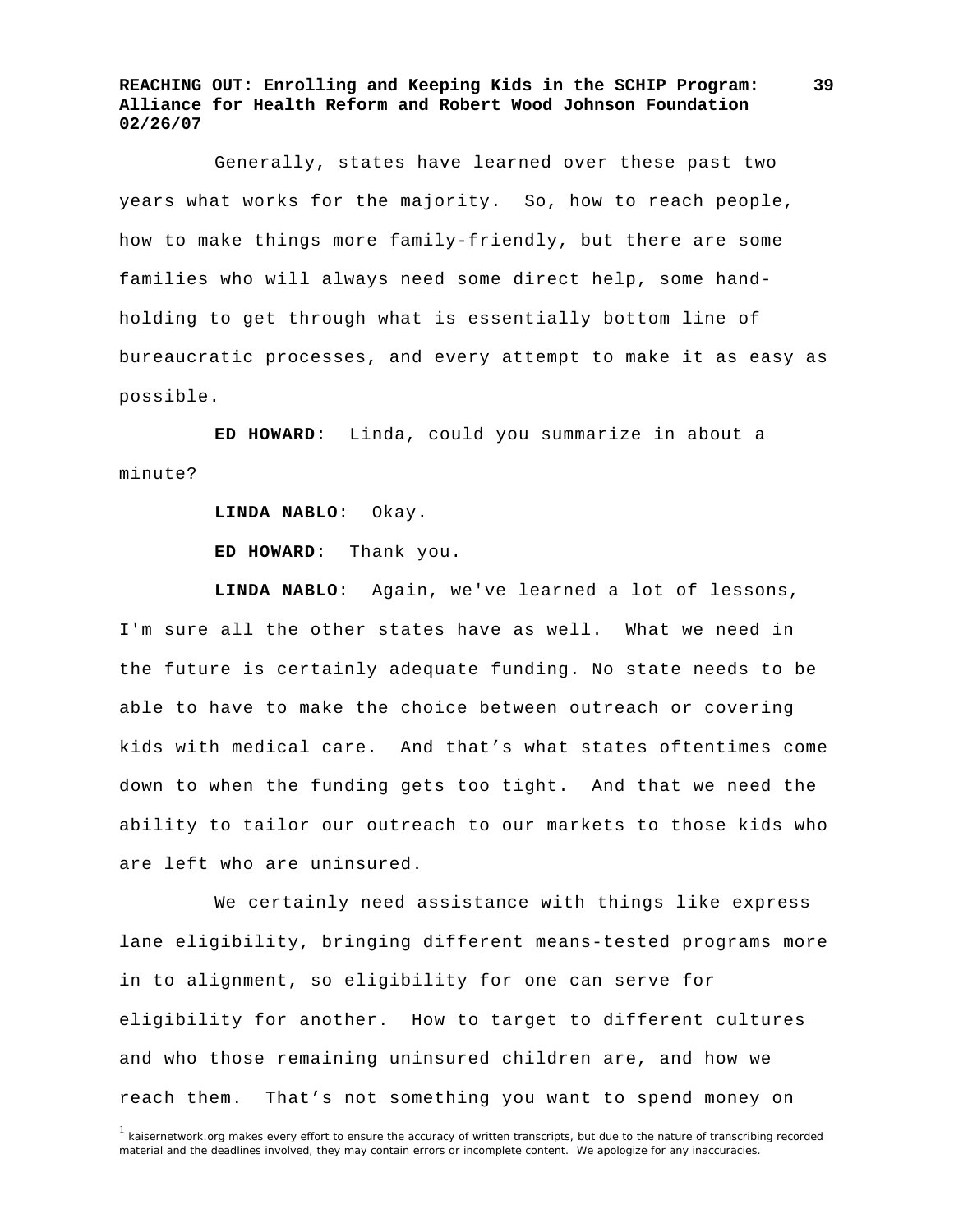individually 50 states, one at a time, really is a national role there at play with all of those.

 And I want to end this with, to make the point, the dramatic point, I think, that all the outreach in the world, as good as it is, cannot overcome the harm that can be caused by certain kinds of barriers. And as an example of that, I'll use the new requirement for U.S. citizen to document their citizenship and identity when applying for Medicaid which of course, has an impact of separate SCHIP program. Just these two comparison slides here. This has been our growth over just since September '04 in our separate SCHIP program FAMIS which is not subject to citizenship and identity and we'll see at the end the growth spurt from our Back to School Campaign.

 At the same time created this is kid from Medicaid subject and you'll see what happened to our one. We hope we're now beginning to come out of it, but in my book what we really did was delay U.S. citizen children from getting health care that they needed.

> [Applause] **ED HOWARD**: Great, thank you so much. [Applause]

 All right, next we're going to hear from Judith Cash. I think I may have promoted her inadvertently and I don't want to get her in trouble with her boss. She is the deputy director of Virginia Health Care Foundation, which is a non-profit.

<sup>&</sup>lt;sup>1</sup> kaisernetwork.org makes every effort to ensure the accuracy of written transcripts, but due to the nature of transcribing recorded material and the deadlines involved, they may contain errors or incomplete content. We apologize for any inaccuracies.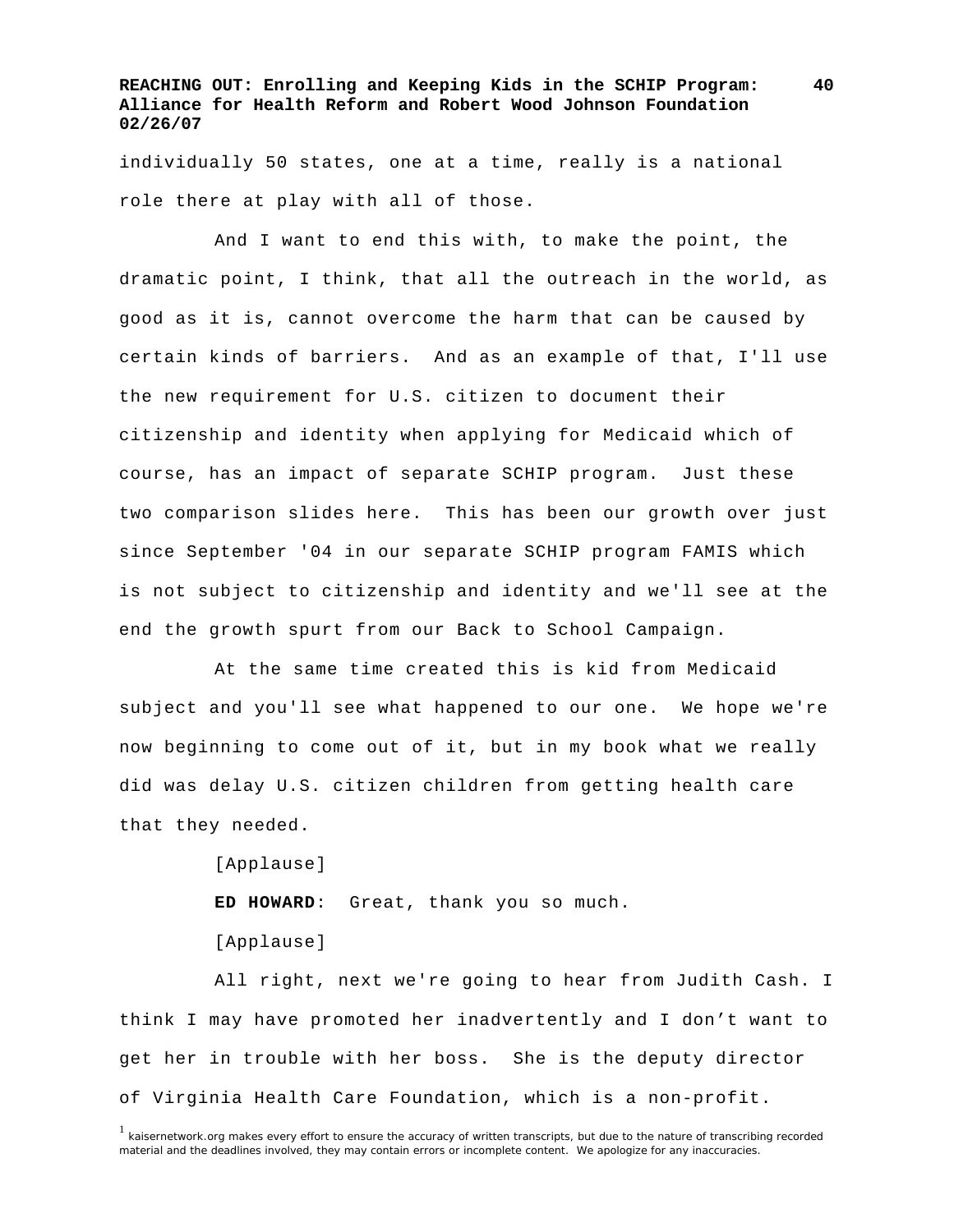That's the lead agency for Virginia's Covering Kids and Families Coalition. Covering Kids and Families may have been third is an initiative of the Robert Wood Johnson Foundation, so Judith, thank you for being with us to complete the story about Virginia.

**JUDITH CASH:** Thanks, Ed, and thanks to the Alliance for pulling it together. And thanks especially to Andy Hyman in the RWJ foundation for their leadership and partnership in this issue along the way.

 I'm going to talk quickly about the success that Virginia has had and, as Linda mentioned, Virginia is a good example of a state that really paid attention, so that lesson that we try to teach our children, we should have been hit when you've made a mistake, do what you have to do to fix and learn from those mistakes and we think we've done that.

 Some of the things that were most important in our success and outreach when we did begin to turn this big ship around, was strong leadership at the executive level as Linda mentioned. We had a governor come in who made this a campaign promise who said we don't want to be a donor state, we don't want to give money back to the federal government, we want to enroll kids, and from the very beginning of his campaign, through his administration maintained that level of leadership. He put knowledgeable professionals in key state positions. Those folks, including Linda, who were part of identifying what

<sup>1</sup> kaisernetwork.org makes every effort to ensure the accuracy of written transcripts, but due to the nature of transcribing recorded material and the deadlines involved, they may contain errors or incomplete content. We apologize for any inaccuracies.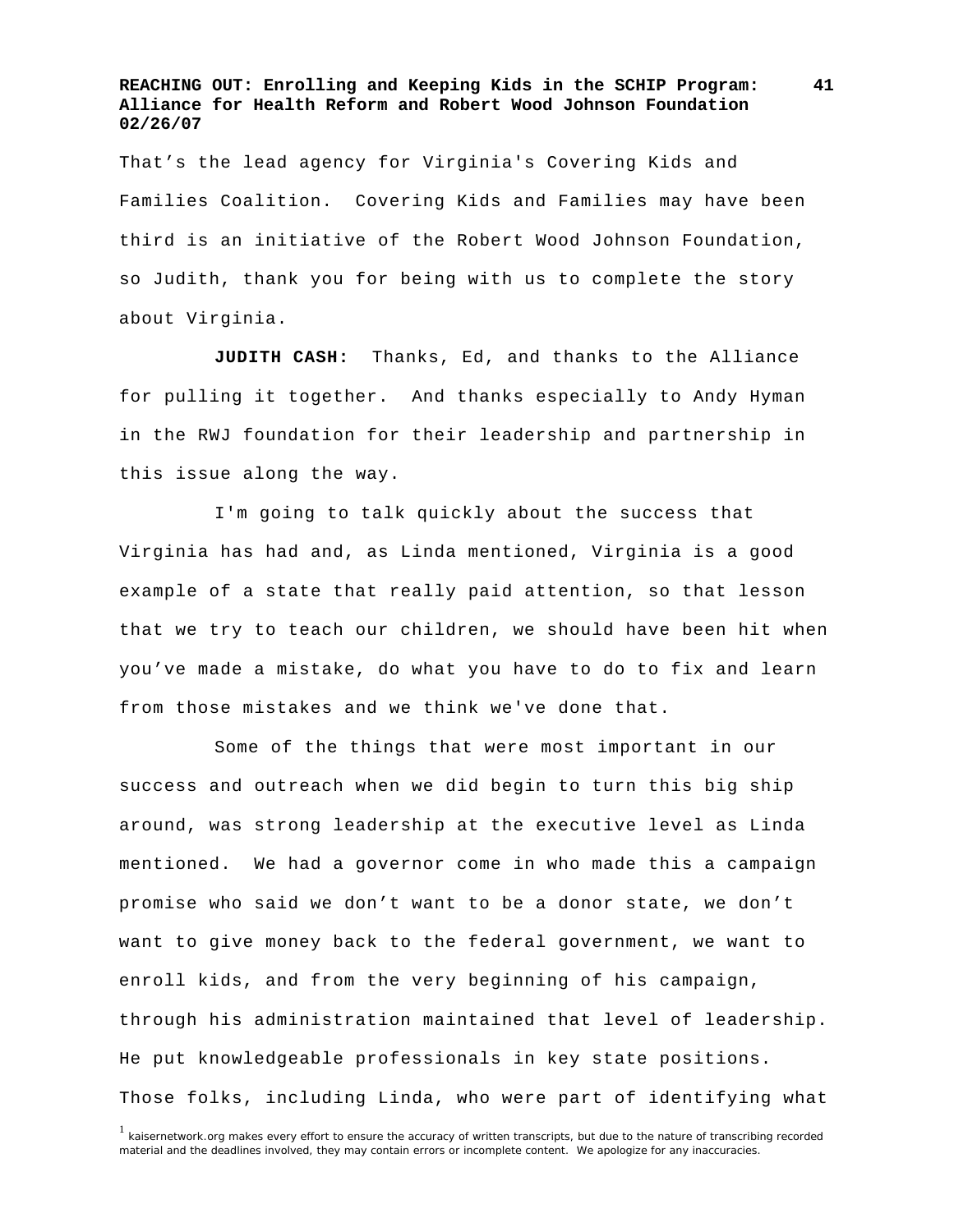we were doing wrong, came in then and he empowered them to fix it. We had private sector leadership, clearly that the Virginia health care foundation has been engaged in building and strengthening the help safety net for years, and we really did have a good understanding of what was going on at the local level, and the kinds of things the could help to make this successful.

 And then we included key state and local stakeholders all along the way from the very beginning, and those included state and local government folks to Indian-based organizations, advocates, providers health plans, all of those folks were engaged from the beginning. We also recognize that this was clearly something that required both public and private engagement, so that we had publications at the state level which in previous administrations have not been particularly transparent, who now were seeking out feedback from the public sector and from the local sector, to really tell them how things were going. We had leadership at the health plan levels. Clearly, the health plans have a stake in this. And they too wanted to be engaged in making it successful in Virginia, and all of our advocacy organizations stepped up to the plate as well.

 One of the clear future [inaudible] we keep an eye from the prize. We really knew that we had to focus on those numbers. We had regular data collection that told us how many

<sup>&</sup>lt;sup>1</sup> kaisernetwork.org makes every effort to ensure the accuracy of written transcripts, but due to the nature of transcribing recorded material and the deadlines involved, they may contain errors or incomplete content. We apologize for any inaccuracies.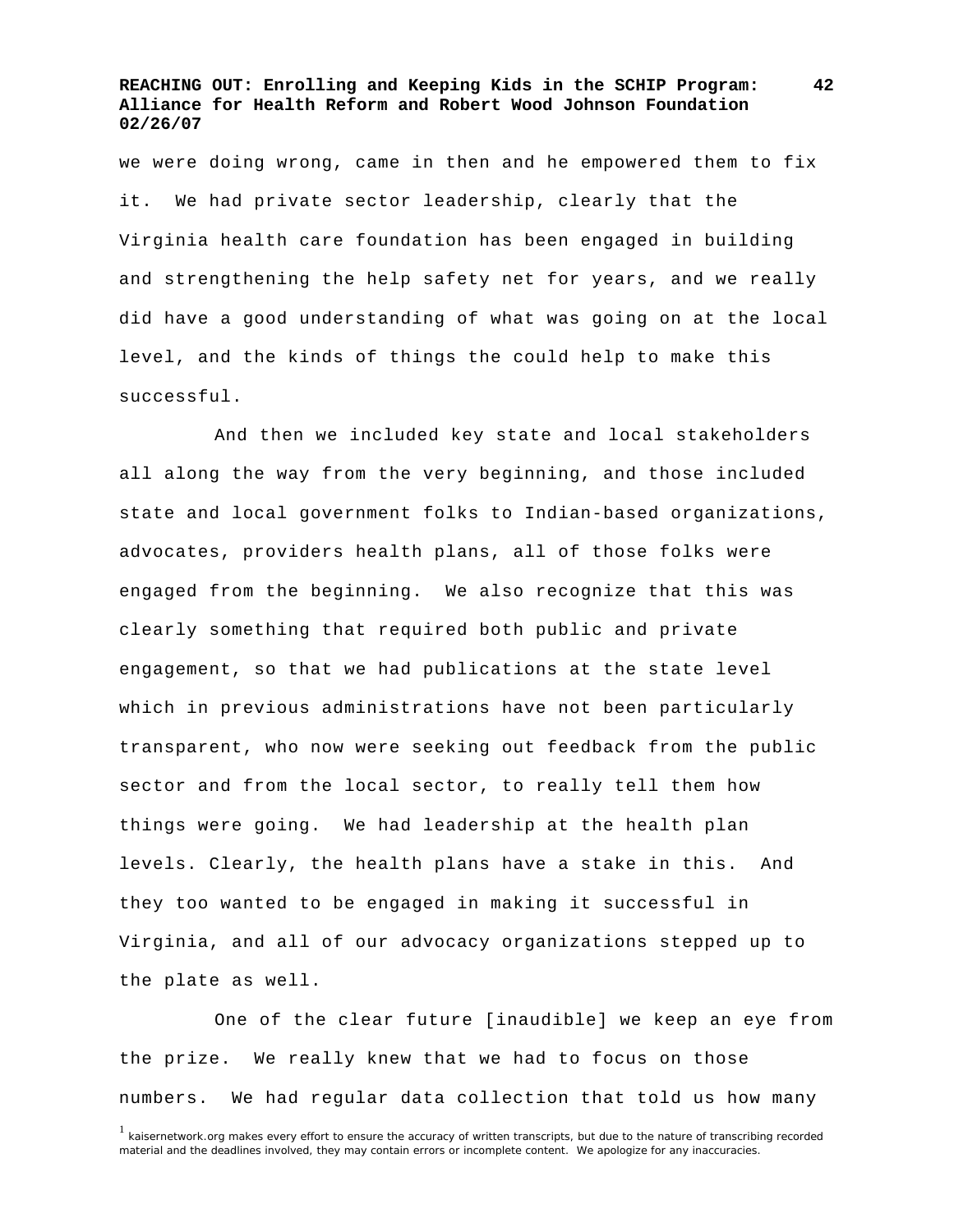children we were enrolling, we had set a goal for enrolling the remaining eligible uninsured kids, and we kept our eyes on that all along. I heard somebody say once that if you don't keep score, it's only practice. So we really did keep score all along the way and identify how many kids did we have to enroll yet and really where those kids were.

 We had regular coalition meetings both at our statewide coalition and at the local levels and we publicly acknowledged when we were successful and when we had failed. We had lots of celebrations when we were enrolling more and more kids, and those celebrations often included chocolates, sometimes even champagne, but we also acknowledged when we didn't do things well. We had a local brantee [misspelling?] who was not having a lot of success, for example in one of their school-based efforts. We were able to say to the, we know this isn't working, let's look at how we can change it to make it work better. And everybody was engaged in that process.

 The three key components of the Covering Kids and Families Program imitative of the national level, for outreach simplification and coordination. And so we engaged in efforts in all three of those components to get more kids enrolled. In terms of outreach activities we knew from our earlier experiences, we knew from the work we had tried to do with CMSIP as well as the early covering kids program that one-onone assistance was critical. We still needed to sit down with

<sup>1</sup> kaisernetwork.org makes every effort to ensure the accuracy of written transcripts, but due to the nature of transcribing recorded material and the deadlines involved, they may contain errors or incomplete content. We apologize for any inaccuracies.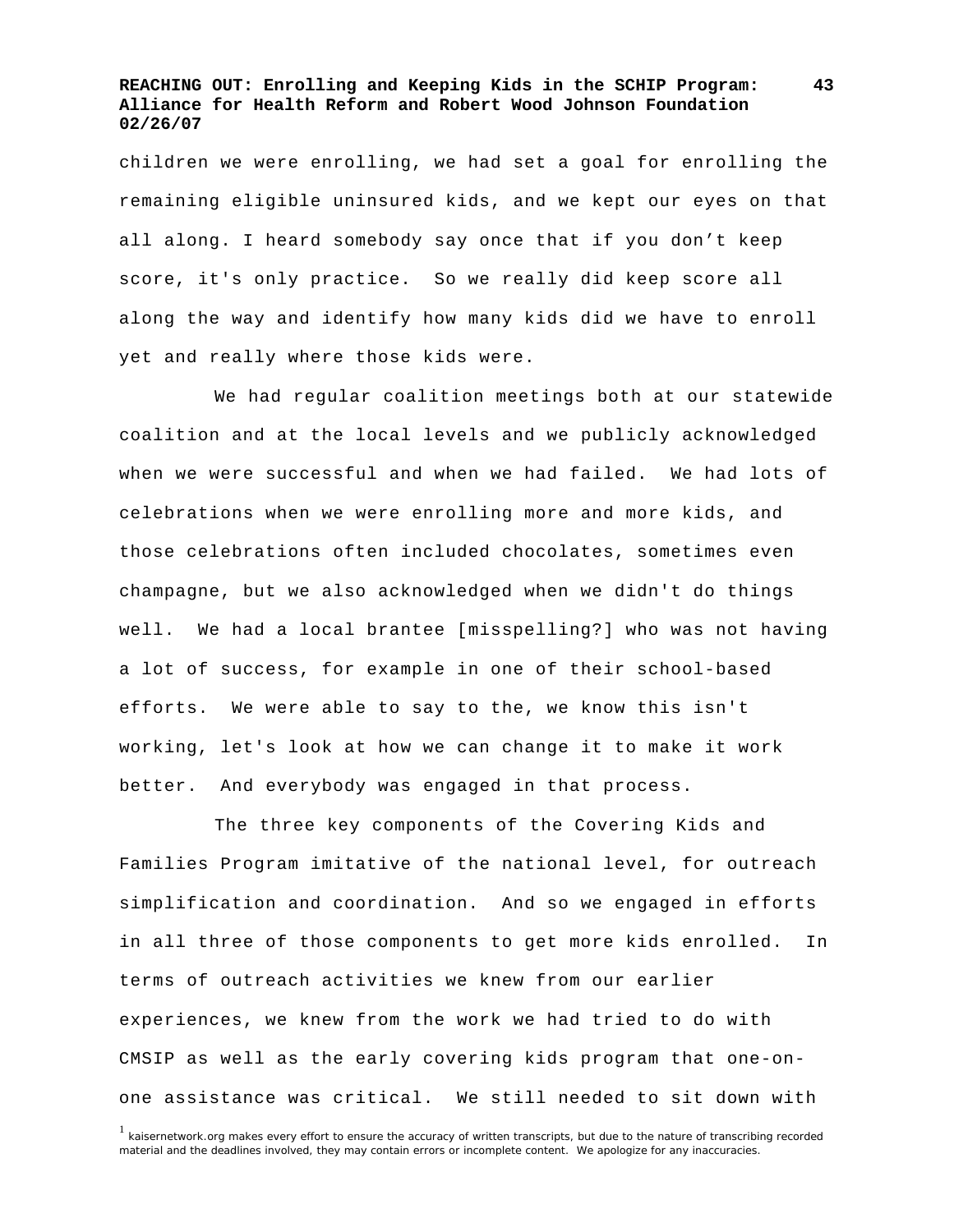families and help them to fill out those applications. And so we were looking at projects that could really make this successful. We looked at people who were in the community, who could identify families, bring them in and sit down with them.

 We knew we could do school-based partnership where our children are spending a lot of their time. And still, if you look at the remaining uninsured eligible children by age group, most of those children are school-age kids. So we knew that we had to focus on school-based partnerships and in public sector partnerships. For example, we have growing numbers of unemployed in parts of Southwest Virginia as we're seeing more and more of our plants closing. And so the Virginia Employment Commission engaged in a partnership with us in providing outreach on their rapid response teams, in providing outreach through their local VEC offices, so that people who were losing their jobs, coming in for unemployment insurance also knew their kids may be eligible for our FAMIS program and would be able to apply there.

 We had three of the best partnerships, we could [inaudible] outreach, and Linda made reference to what we have really recognized as an awesome marketing campaign. One of the things that came out of our Covering Kids and Families, one of our task forces, was a need to change our message. We really wanted to do two things with this message, we wanted to improve in enrollment and retention in the SCHIP program and we wanted

<sup>1</sup> kaisernetwork.org makes every effort to ensure the accuracy of written transcripts, but due to the nature of transcribing recorded material and the deadlines involved, they may contain errors or incomplete content. We apologize for any inaccuracies.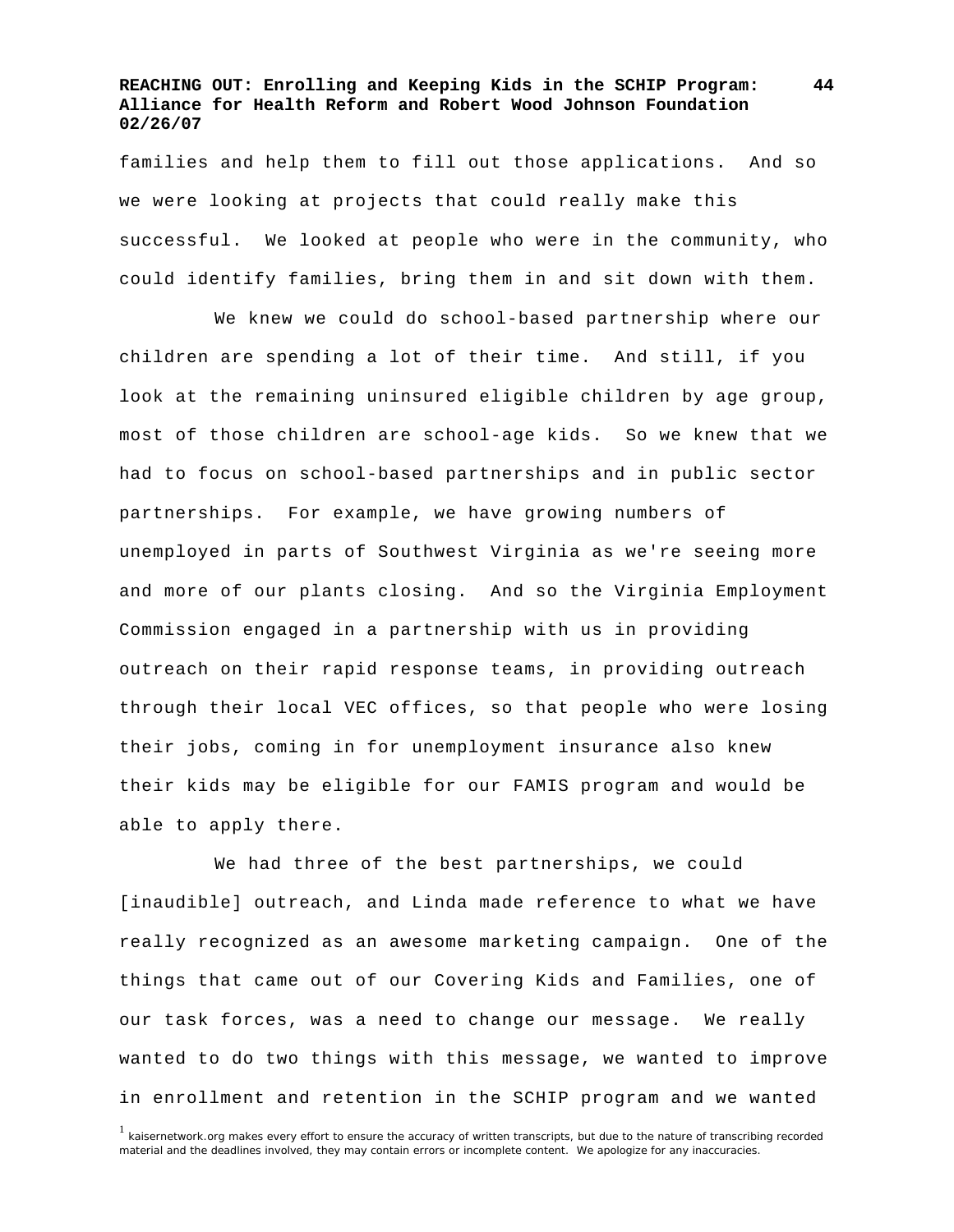to really influence opinion leaders with some positive branding.

 So, Anthem, one of Virginia's largest Medicaid managedcare organizations, offered some support and offered to give us some initial consultation with their advertising agency. And one of the first lessons we learned with that was that if you attempt to speak to everyone, you end up speaking to no one. So, we knew from that, that we had to do some market research.

 So, we commissioned some market research with some additional support from all of or MCOs from the Virginia Hospital Health Care Association and the Virginia Primary Care Association to do this market research. Surveying over 400 income-eligible families to find out their values about health care and health insurance, their opinions about government programs and whether they'd be interested in enrolling their children in them and their responsiveness in marketing.

 What kinds of strategies might work best for this population? And from that the market tiers then identified, population segments, two of which were most important to us. We identified one segment that the market tiers called the grateful beneficiaries. Those folks who have coverage for their children and they value what the government can do for them. And the other population that was a target for us was those that were dubbed the dependent worriers. And these are folks who really have serious financial concerns, don't know

<sup>1</sup> kaisernetwork.org makes every effort to ensure the accuracy of written transcripts, but due to the nature of transcribing recorded material and the deadlines involved, they may contain errors or incomplete content. We apologize for any inaccuracies.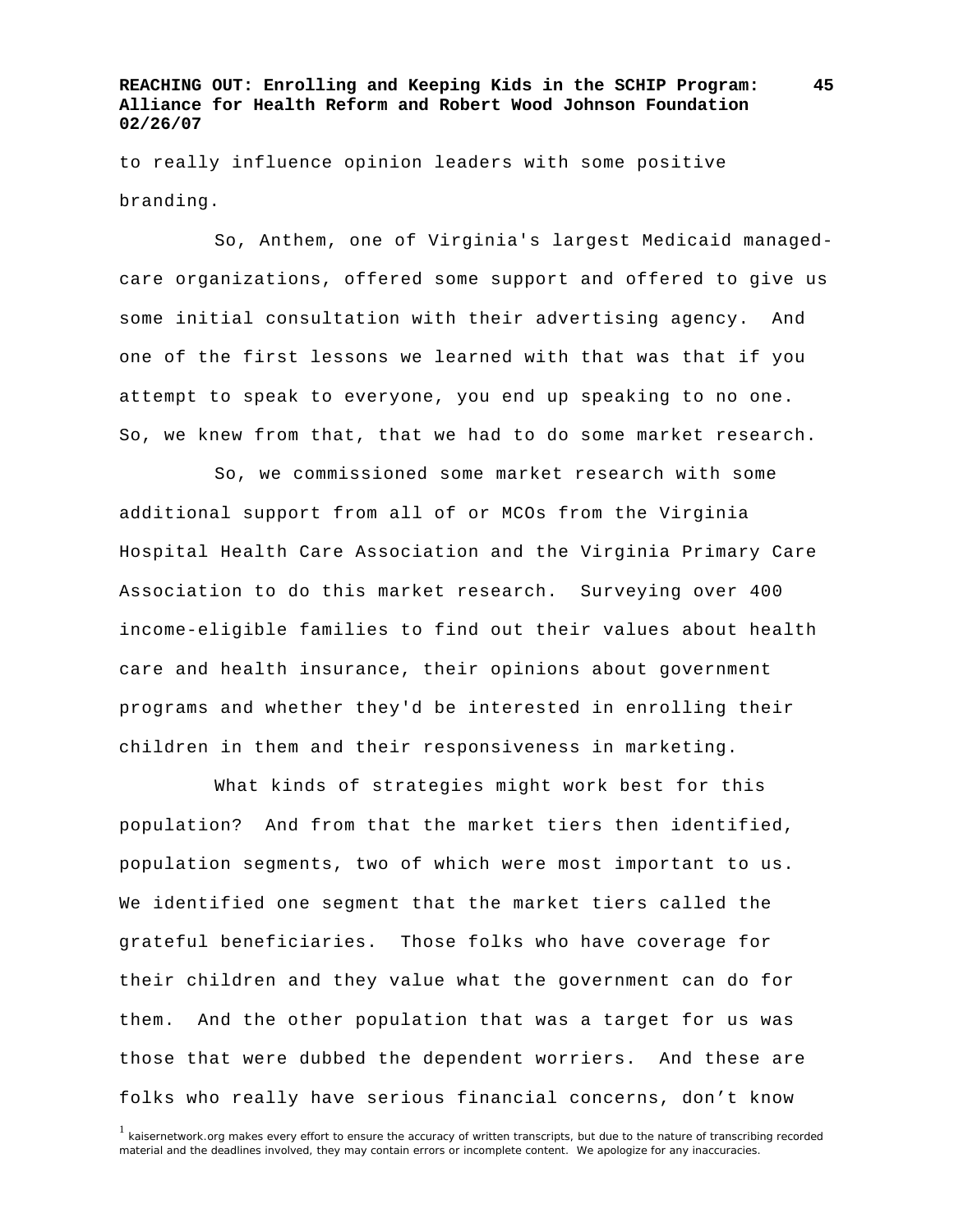where they're going to get their health care for this children but really want to be able to do that.

 So, we then, also learned from our market tiers that a second important lesson was people listen to people, not to products. And so, our plan then, was to find Wanda. Wanda was a name, I think, of the grandmother of one of the public relations folks we were working with, but we dubbed our plan to Find Wanda, which was to find a spokesperson who clearly could be one of those grateful beneficiaries to speak to those dependent worriers, those people that we wanted to bring in whose kids were eligible, didn't have insurance but were a little skeptical about what the government could do for them.

 Well, we didn't find Wanda, but we found Julia, and Julia became our face of FAMIS. Julia is a single mother of three children, working couldn't afford health insurance for her kids. But she found FAMIS and FAMIS worked for her and for her children. And she was a wonderful spokesperson. She was able to really get out there and speak to people's concerns and fears and bring them in. So, we ended up with Julia on our brochure, our posters, television commercials, radio ads, and a wonderful added benefit is that Julia is bilingual, so we were able to do our commercials in both English and Spanish and she really did become and has become the face of FAMIS. And that campaign truly worked. This was launched in our back-to-school efforts in September and from the previous September, we saw a

<sup>1</sup> kaisernetwork.org makes every effort to ensure the accuracy of written transcripts, but due to the nature of transcribing recorded material and the deadlines involved, they may contain errors or incomplete content. We apologize for any inaccuracies.

**<sup>46</sup>**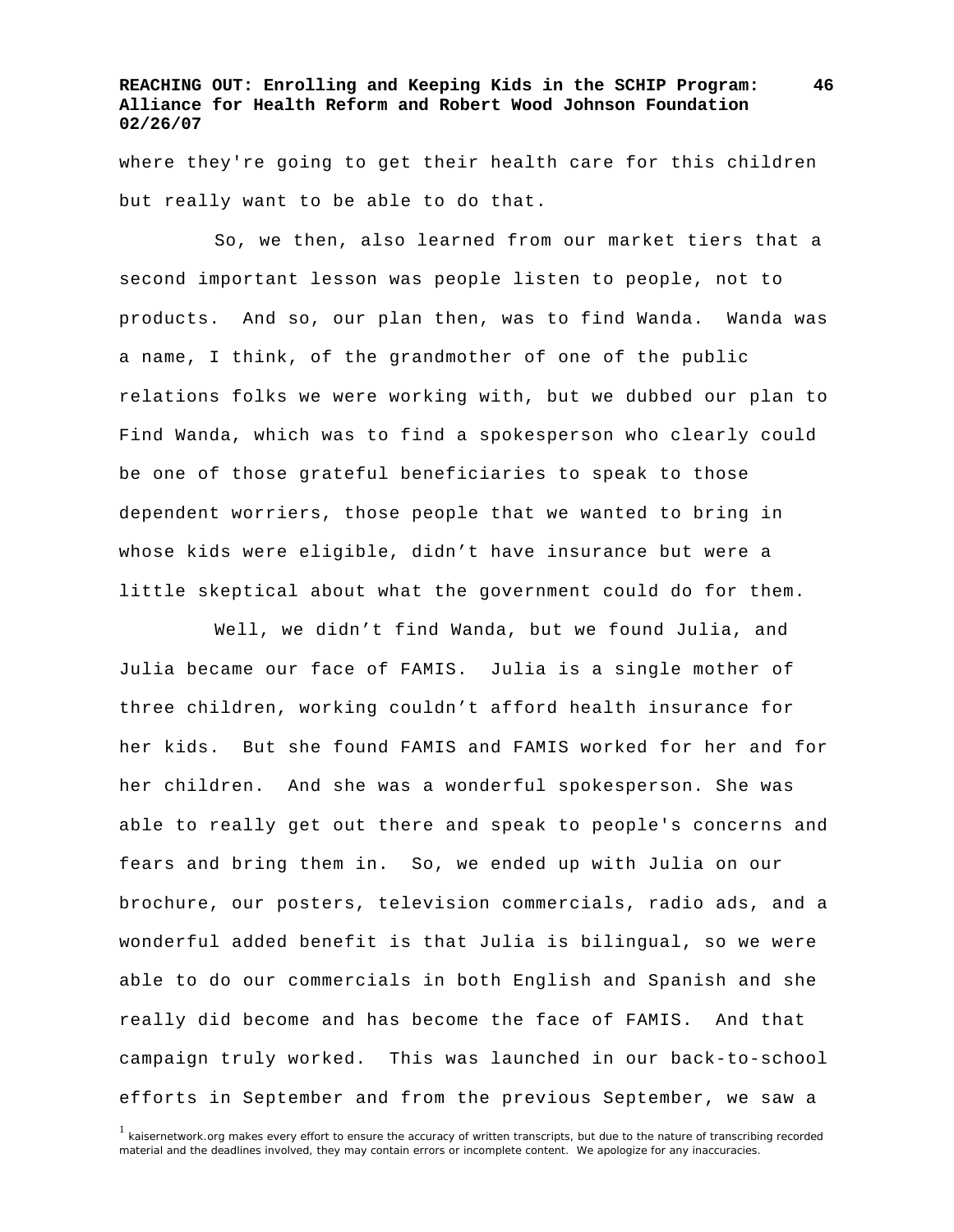27-percent increase in the applications that were requested and while we have had television ads before, this one was clearly much more effective in reaching the people that we wanted to reach.

 The second component after outreach, of course, is simplification, and Linda talked about the simplification efforts that we engaged in, in our plan to get more kids enrolled, and these are the things that go on our policies, policy wish list. These are the things that we said earlier on, we have to change these if we're going to really get children enrolled. So we did things like flatten the Medicaid eligibility across the line, so that we'd have families that would have all their children either in one program or the other, not split across two as what we had going in.

 I remember the premiums simplified the application process, as Linda mentioned, we implemented a 12-month eligibility and we changed our employer sponsored health insurance program and redefined that to a project that we call FAMIS Select. We still have two separate programs in Virginia. SCHIP and Medicaid are two separate programs, but we coordinated them to the degree that we could and bringing them under one umbrella name, using that no wrong door policy, so that families could apply either at the local Department of Social Services, which manages all of our Medicaid cases, or

<sup>1</sup> kaisernetwork.org makes every effort to ensure the accuracy of written transcripts, but due to the nature of transcribing recorded material and the deadlines involved, they may contain errors or incomplete content. We apologize for any inaccuracies.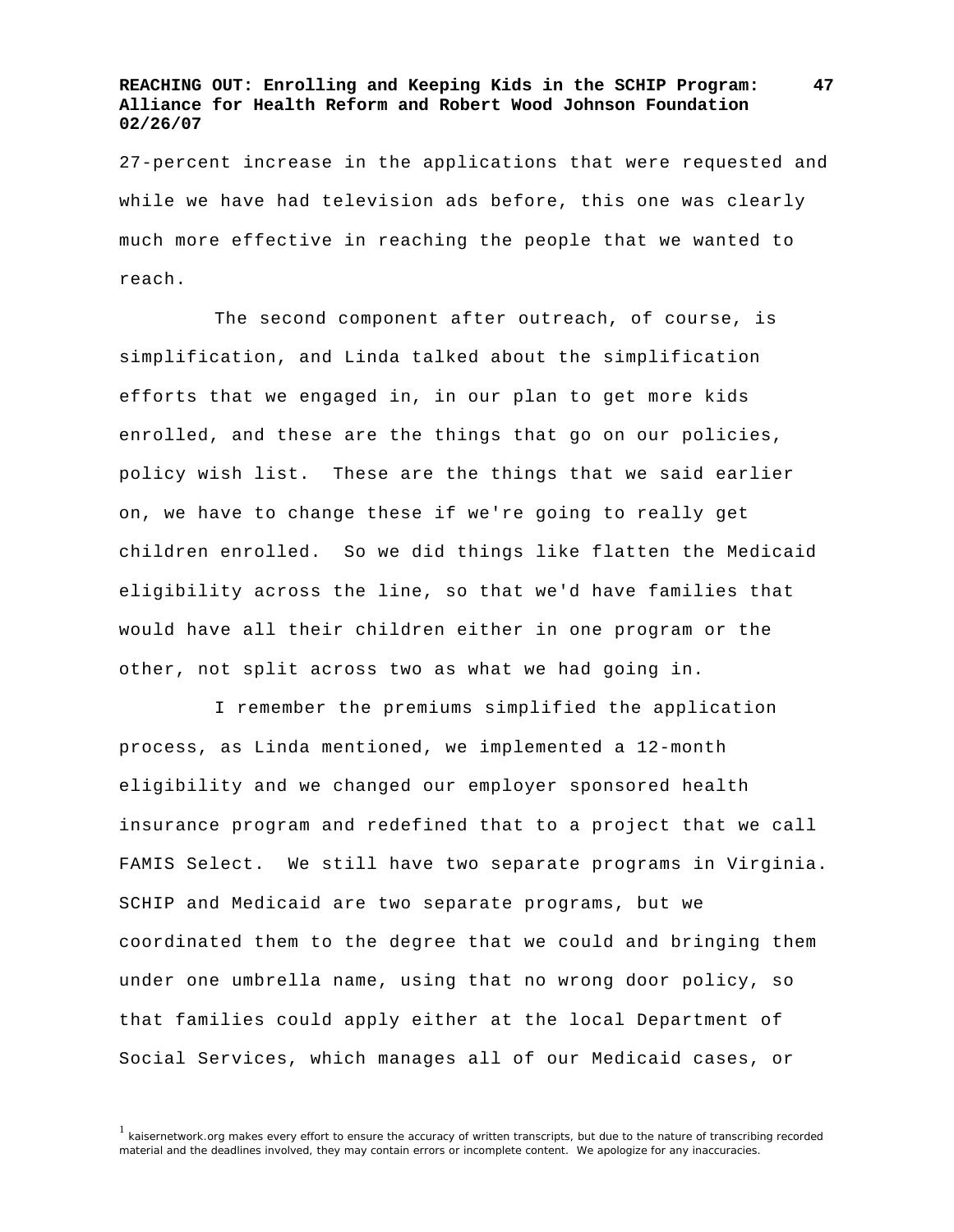the central processing unit, and we conformed the program to the degree the we could with a single application.

 I'm discussing this quickly. From that what we accomplished in the time period during which we had our Covering Kids and Families Program, 134,000 children were enrolled in Medicaid and SCHIP and that's more than the combined capacity of Virginia's football stadiums at our two major universities at Virginia Tech and the University of Virginia. We think that's pretty awesome. We also know we have better coverage and a better program for those children. And it continues to grow.

 But in moving forward, as we go beyond covering kids and families, our project ended in June. We worked hard in that last year to institutionalize our efforts to make sure that every local community took responsibility for enrolling kids in health insurance. This wasn't just the job of one or two Outreach folks in a community, but in fact everybody had a responsibility in that. We keep up the pressure at the state level, we have frequent conversations with DMack [misspelling?] and with out social services organizations to make sure that their still working to get kids enrolled. And we still have some outreach projects that are funded so that there is still some marketing done in the local communities.

 Just when we thought we were safe, we got hit with the government reduction act and see some concerns about that.

<sup>&</sup>lt;sup>1</sup> kaisernetwork.org makes every effort to ensure the accuracy of written transcripts, but due to the nature of transcribing recorded material and the deadlines involved, they may contain errors or incomplete content. We apologize for any inaccuracies.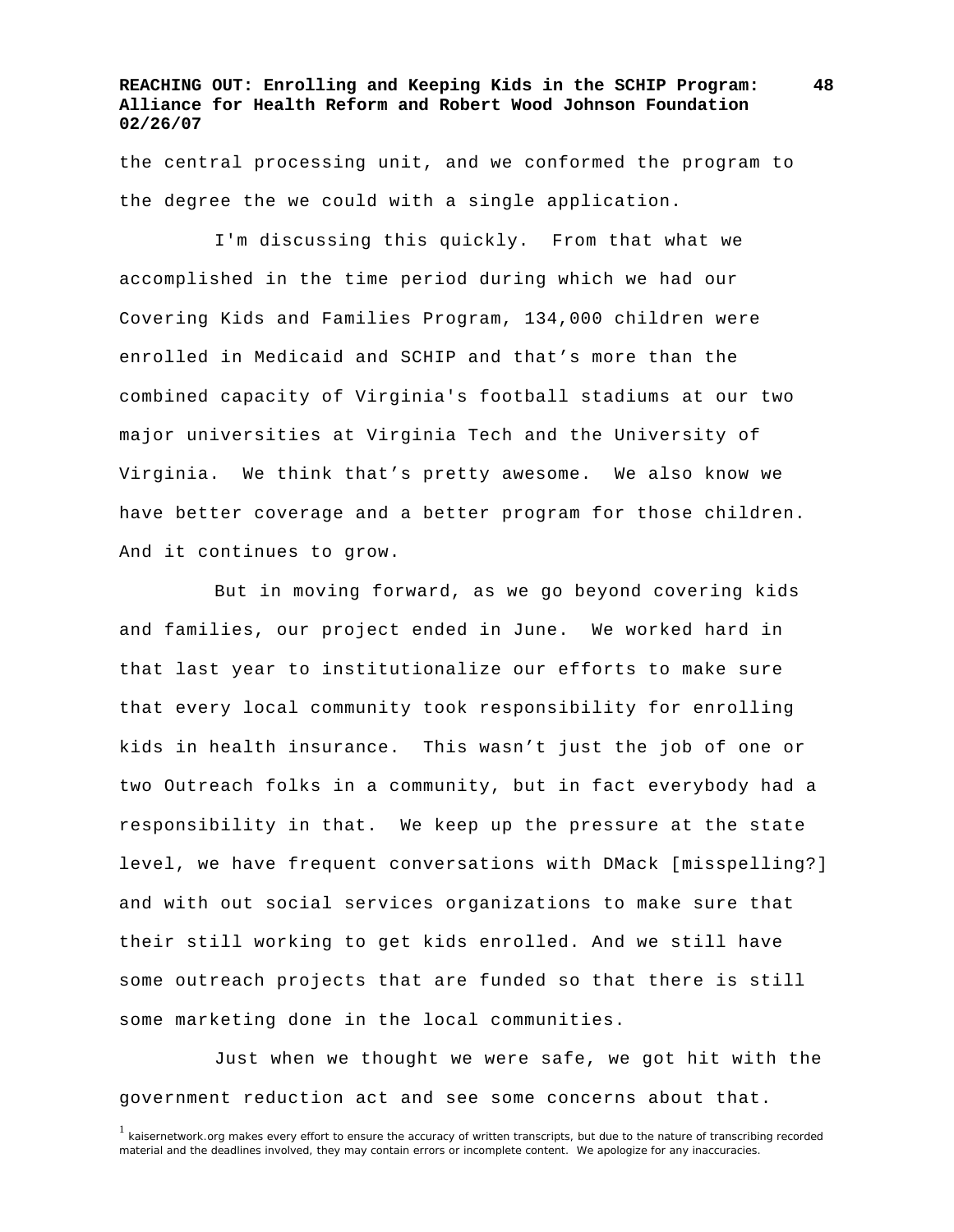We're moving forward in time to adjust some of those concerns. Finally looking forward to implications for SCHIP, despite the Senator Hatch said about we're not really here for the money, it is indeed about the money, and we need to make sure that there's adequate funding to keep all of our car kids enrolled and enroll the remaining eligible uninsured children.

 And finally, we really looked to national leadership. We know the states have been successful but they can't do it alone. We need flexibility so that states can do what works for them and some control over that, but also opportunities to pilot promising practices from one state to another, and to facilitate others' partnerships. Thank you.

[Applause]

**ED HOWARD**: Thank you very much, Judith.

[Applause]

 We promised them chocolate, we gave them chocolate, but there will be no champagne. [Laughter] Finally, as we round out our panel, we're going to have an abbreviated time for questions so I want you to prepare for that. And also take note of the fact that there is a [inaudible] evaluation form in your packets, which I would appreciate if you would pull out and start to fill out right now and we'll give you a chance to complete it later.

 Finally, you're going to hear from Judith Wooldridge. SCHIP has probably been one of the most evaluated programs that

<sup>&</sup>lt;sup>1</sup> kaisernetwork.org makes every effort to ensure the accuracy of written transcripts, but due to the nature of transcribing recorded material and the deadlines involved, they may contain errors or incomplete content. We apologize for any inaccuracies.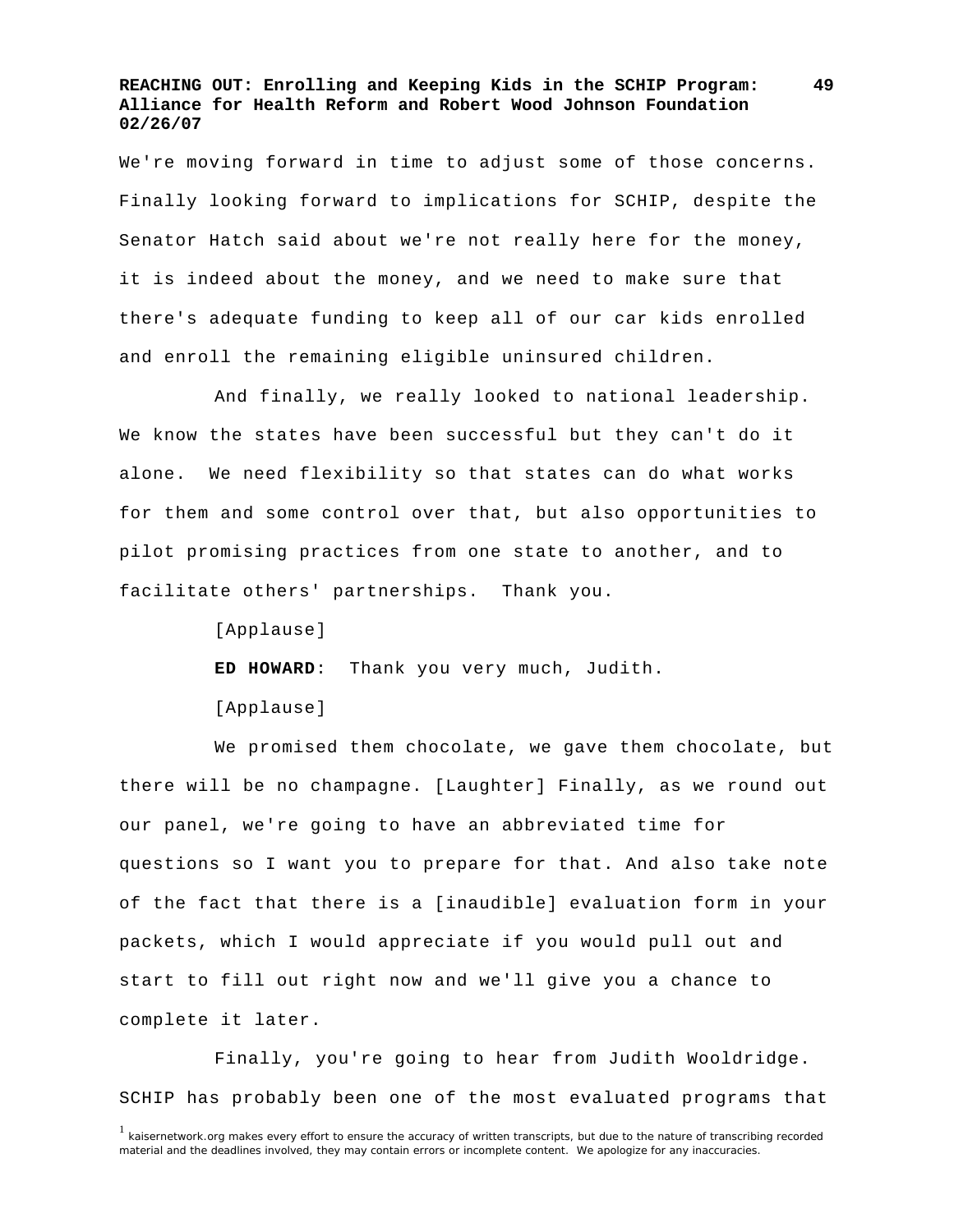the federal government's ever put together and our final speaker, Judith Wooldridge, has directed many of those evaluations. She's an official with Mathematica. These studies are commissioned by both government and private entities, including Robert Wood Johnson Foundation, and, Judith, we are looking forward to hearing the results of your evaluations and the recommendations for the [inaudible], thank you.

**JUDITH WOOLDRIDGE**: Okay, thank you. Hello, everybody. Today I'm going to tell you about some of the lessons from Covering Kids and Families Program through rolling in SCHIP and Medicaid and implications of that for SCHIP reorganization.

**ED HOWARD**: You might want to come and get another microphone—

> **JUDITH WOOLDRIDGE**: Can you walk? **ED HOWARD**: Yes. **JUDITH WOOLDRIDGE**: Okay, I [inaudible]. **ED HOWARD**: I can swallow it.

**JUDITH WOOLDRIDGE**: All right. And after Congress decided with SCHIP program in 1997, the Robert Wood Johnson Foundation [inaudible] initiative to increase children's enrollment in SCHIP and Medicaid. There was two fazes Covering Kids and subsequently Covering Kids and Families Program, which ran from 2002 through 2006. There were 46 city-funded state grantees, who in turn founded local grantees, 152 of them. The

<sup>1</sup> kaisernetwork.org makes every effort to ensure the accuracy of written transcripts, but due to the nature of transcribing recorded material and the deadlines involved, they may contain errors or incomplete content. We apologize for any inaccuracies.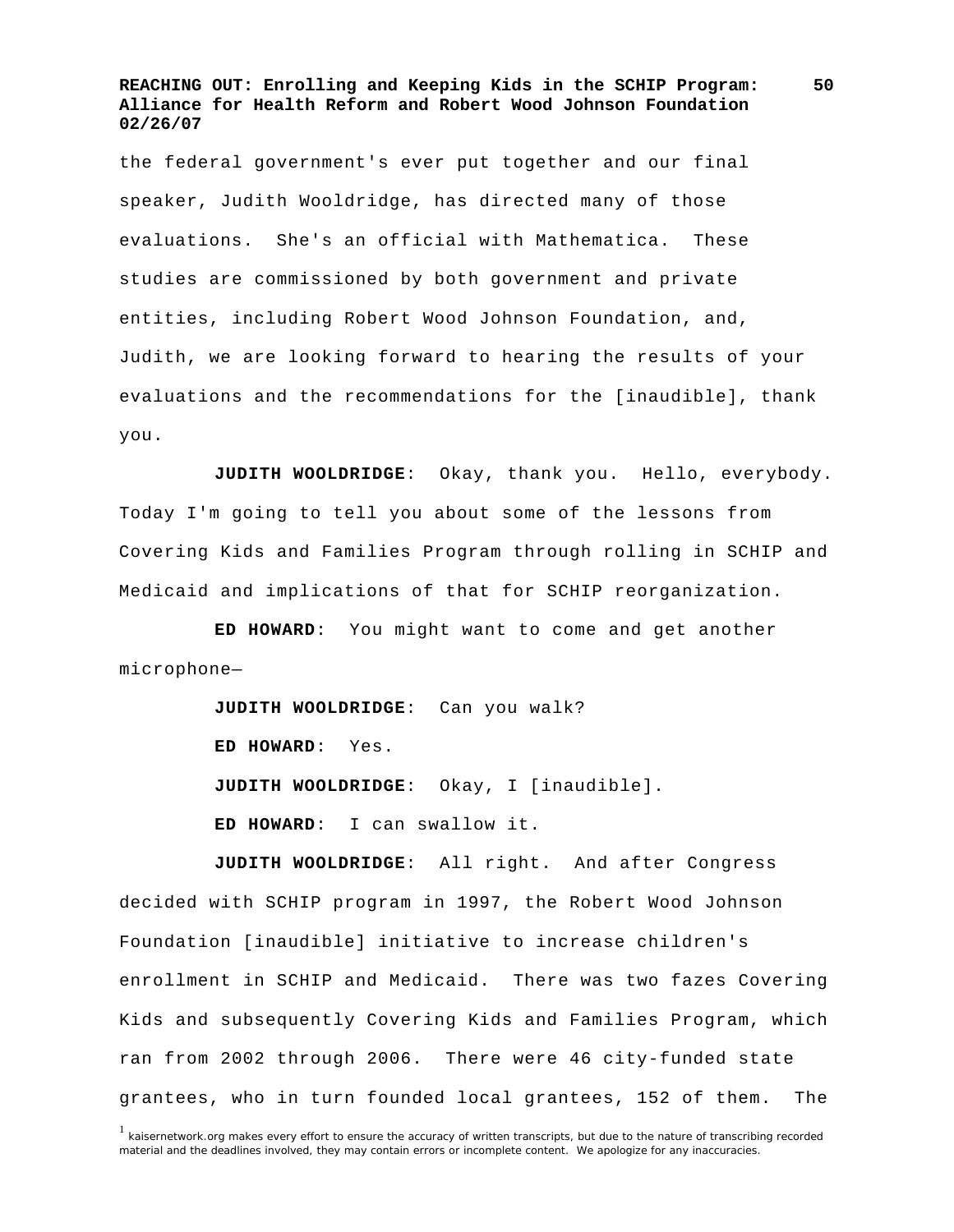foundation also funded an evaluation, which is what I'm going to talk about today and the problems with the evaluation health management services and [inaudible] institutes.

 When SCHIP gave the states new opportunities to enroll children and the opportunity to have a lot of flexibility in their program designs, the Robert Wood Johnson Foundation saw this as a real opportunity to, sort of, make the most of it. And they built a program of which [inaudible] four strategies, you've heard most of them, I think all ready. Outreach to inform families and enroll their children, simplifications to make it easier for families to enroll their children, coordination of SCHIP and Medicaid so that when their families' circumstances changed their children didn't fall off, but they would move from one program to the other. And finally, the program Covering Kids and Families, [inaudible] collaboration through coalitions, each granting what is required to have the coalition. Or which would include community based organizations, schools, businesses, advocacy groups and at the state level, state program officials, in Medicaid and CHIP whenever possible. So, our evaluation looked at these four elements and their implications for enrollment.

 So, lesson one: Sustained and comprehensive outreach is crucial for sustaining new enrollment. Let's take the case of California here as an example. California expanded eligibility and they simplified enrollment during the 2001 to 2003 era, yet

<sup>&</sup>lt;sup>1</sup> kaisernetwork.org makes every effort to ensure the accuracy of written transcripts, but due to the nature of transcribing recorded material and the deadlines involved, they may contain errors or incomplete content. We apologize for any inaccuracies.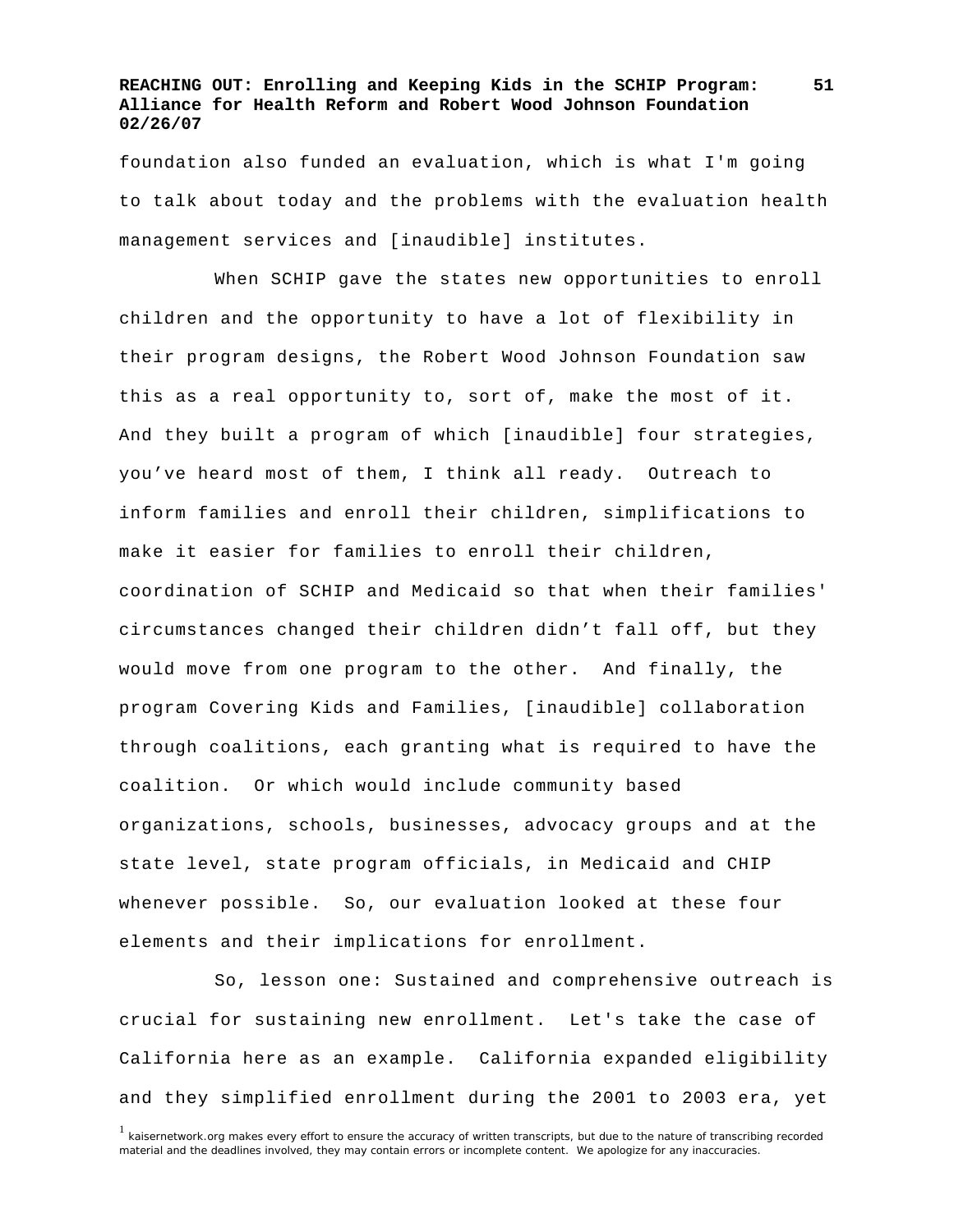new enrollment stagnated. Because of the economic downturn, the state [inaudible] for ad groups. For example, they cut back on the statewide media advertising that they had been doing and they ended support both for the certified application assistant program that worked with families who enroll in them and their programs in schools and community based organizations. Yet there were some parts of the state where new enrollment didn't stagnate and those parts were, for example, Sonoma County, where a very innovative group working together was able to sustain and increase the enrollment by [inaudible] state funds for Outreach and so maintain enrollment.

 And such programs got [inaudible] as well, Virginia was a case in point, where there was a program in Fairfax County where it was quite an intensive program in schools. Where uninsured children were identified, and they worked closely to get parents to get those children enrolled.

 Second lesson: As you would expect, when enrollment was simpler, more children enrolled. And examples you've heard about already but things like shorter forms, allowing families to mail their applications in and providing alternative bases to the welfare offices where families can go to enroll their children. And as you've already heard in some detail, Virginia changed their application process with SCHIP families. They no longer needed to go to the department of social services

<sup>1</sup> kaisernetwork.org makes every effort to ensure the accuracy of written transcripts, but due to the nature of transcribing recorded material and the deadlines involved, they may contain errors or incomplete content. We apologize for any inaccuracies.

**<sup>52</sup>**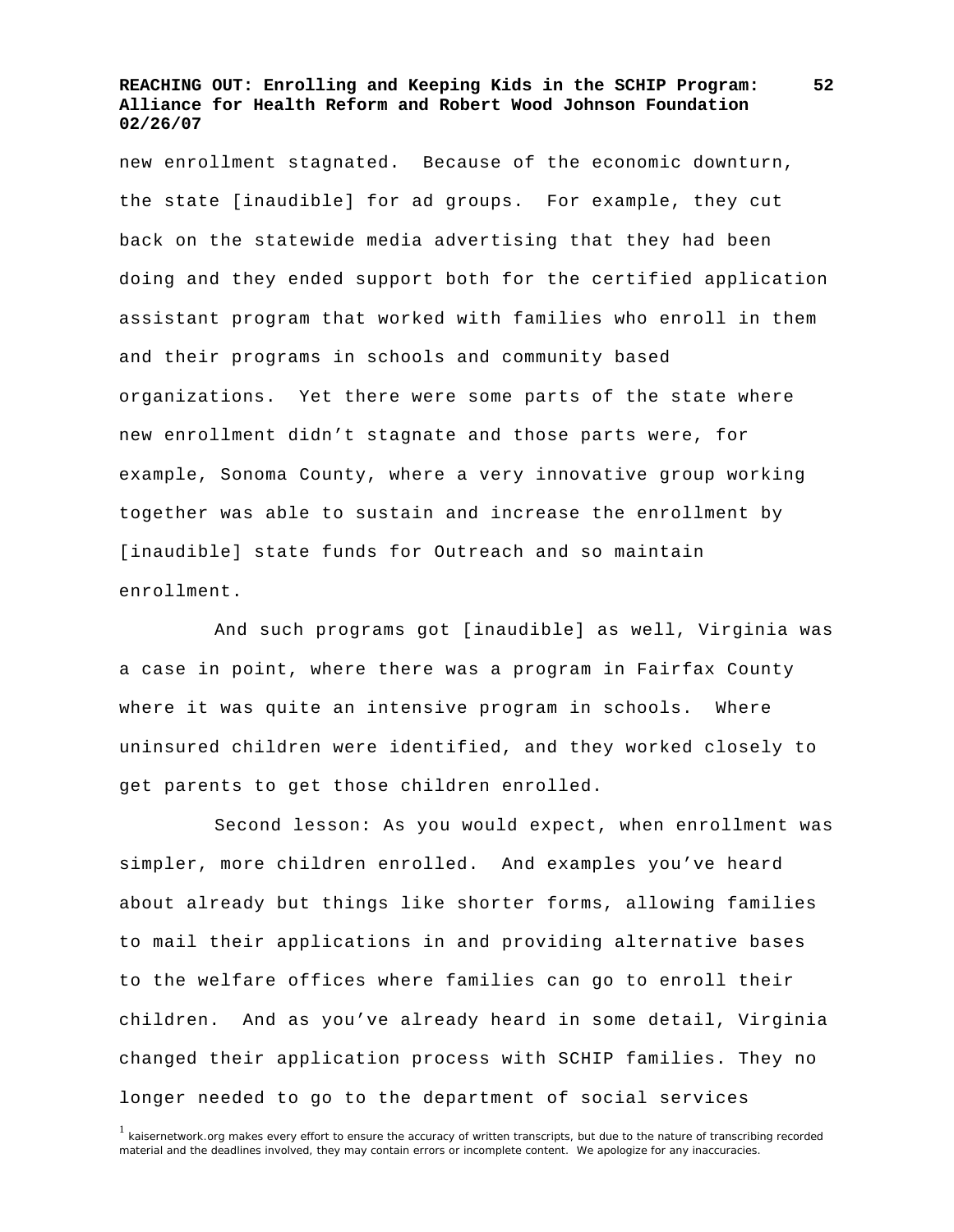offices to apply. And then subsequently, they did the same thing for Medicaid families. And the result of that was in both cases, when those changes were made, there was a sharp onset in new enrollment. Both, initially for SCHIP and subsequently for Medicaid.

 Third lesson: When you coordinate SCHIP and Medicaid, you can increase enrollment. Examples here are putting programs under a common name, so that people recognize them as one program. Having joint application forms. And in the case of Arkansas, which I've used for an example, this is exactly what Arkansas did. And in the year 2000, they renamed their program [inaudible] both components together, and simplified the enrollment process. Again with the [inaudible] enrollment increasing.

 Now, the fourth lesson's a little different. It's about collaboration. And collaboration-improved program implementation. Collaboration can provide sources of information that they would not otherwise had. And this helps them to make their policies more effective. And I want to talk about two issues in Covering Kids and Families Program, to promote collaboration.

 One of them was a collaboration across states and within states to try and improve offices enrollment and renewal. This was funded specifically for 22 of the 46 grantee states and this collaboration lasts to [inaudible] a one-year

<sup>1</sup> kaisernetwork.org makes every effort to ensure the accuracy of written transcripts, but due to the nature of transcribing recorded material and the deadlines involved, they may contain errors or incomplete content. We apologize for any inaccuracies.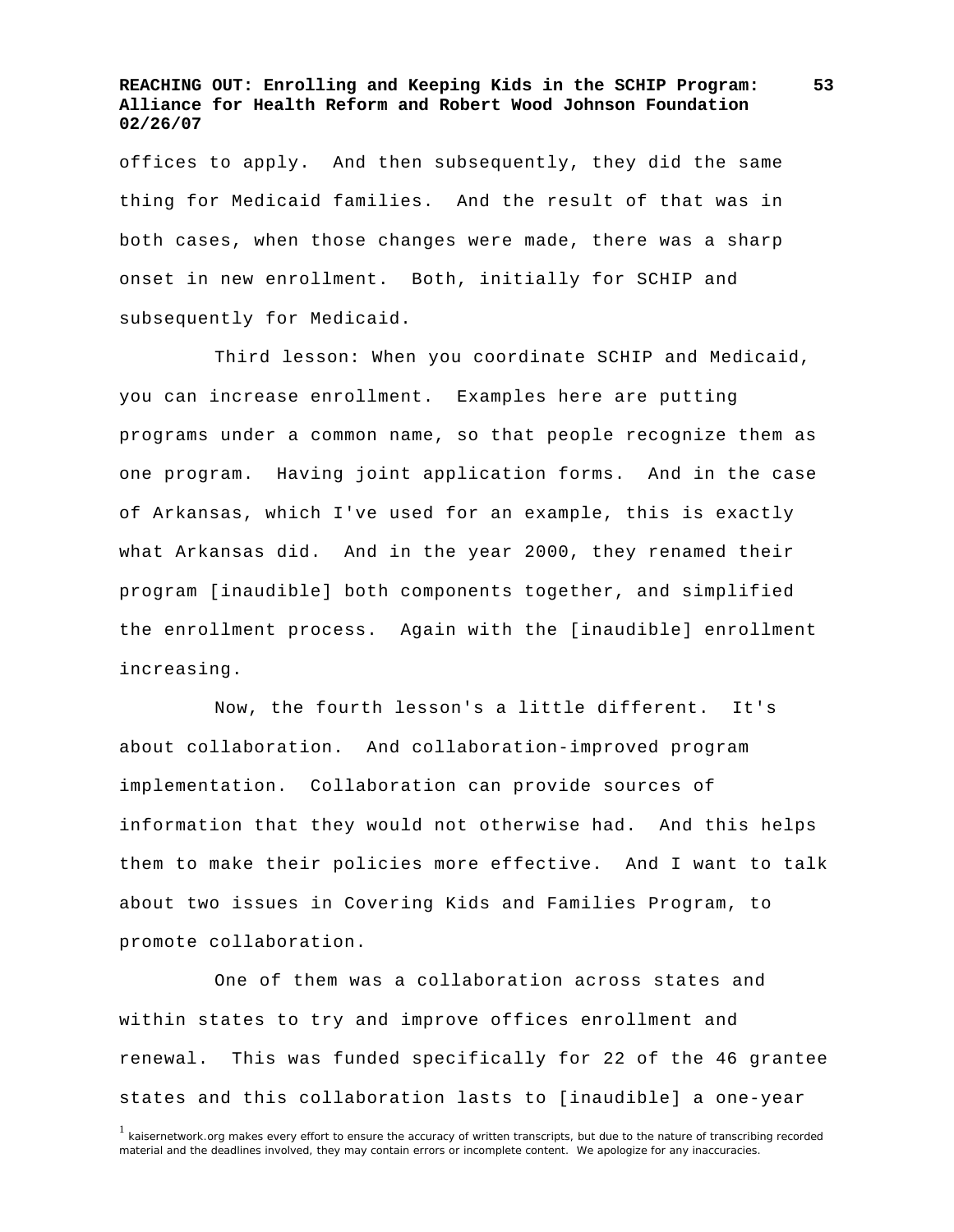period and what happened was that within the state, the state officials and the local [inaudible] eligibility workers worked together with Covering Kids and Families all on one team to try to improve the processes to make them more efficient, which would save the states money and to make them more accessible to families, so that more children could enroll. And this process of collaboration was so effective that some of the states who were involved in this aspect of the program have gone on to incorporate it in to all of their operations so that they always do process reviews on small-scale fashion before they make procedural changes, to make sure that they get what they wanted.

 The other component was, of course, the coalitions that I mentioned earlier but were embedded in Covering Kids and Families Program. When you provided the feedback mechanism, for states to hear a few front lines, what was happening, whether there were barriers to enrollment and what those barriers were. And I should say that we serve as state vehicles for SCHIP and Medicaid and they were virtually unanimous in saying that Covering Kids and Families had been effective through their culminations in improving state policies for CHIP enrollment and renewal. And Medicaid but that might [inaudible] for that matter.

<sup>1</sup> kaisernetwork.org makes every effort to ensure the accuracy of written transcripts, but due to the nature of transcribing recorded material and the deadlines involved, they may contain errors or incomplete content. We apologize for any inaccuracies.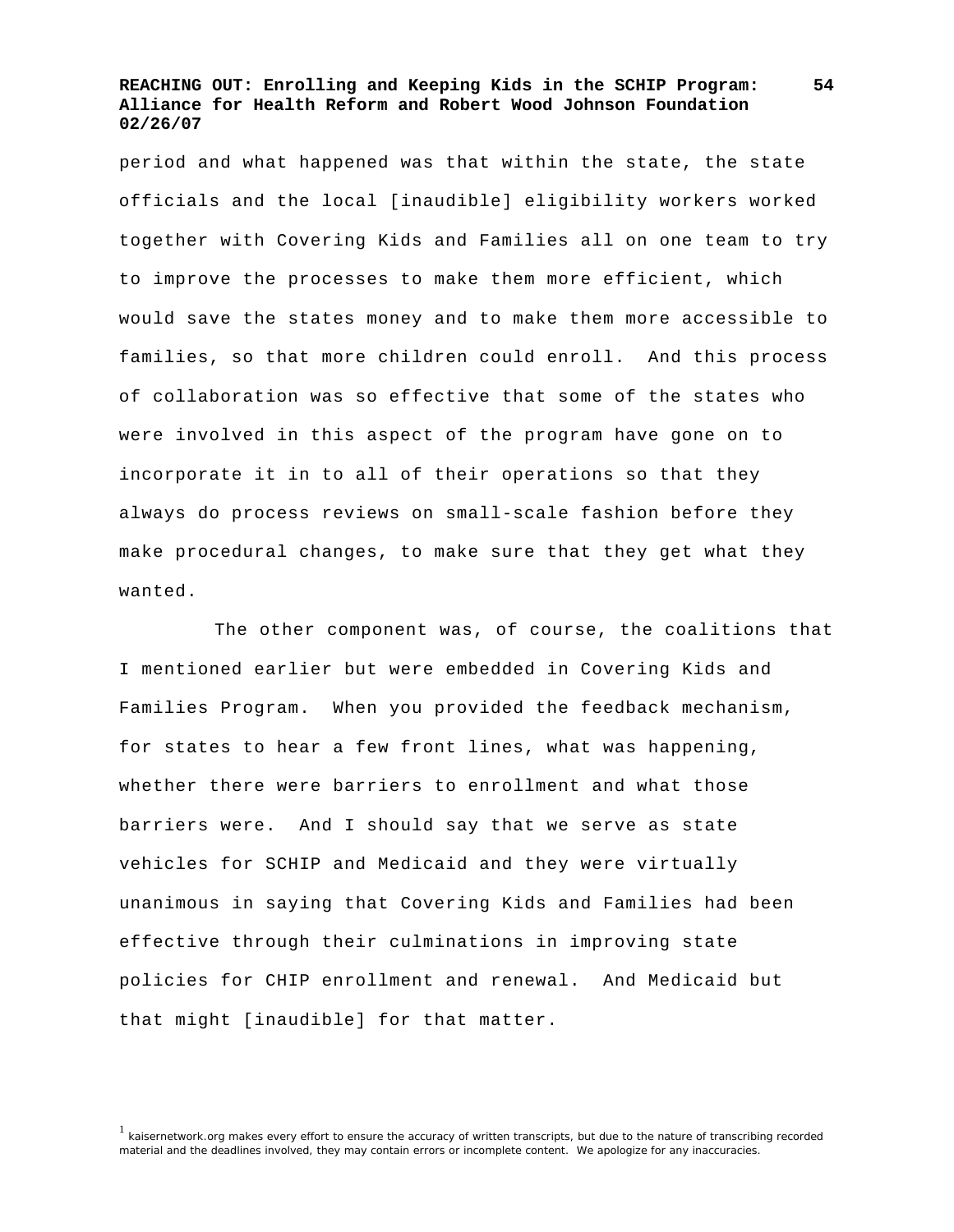And many of the changes that came about wouldn't have come about without Covering Kids and Families help. And they [inaudible] things were going to be sustained.

 So, what are the indications for reauthorization? If you want to insure that the SCHIP program [inaudible] reaches it's source potential, enrolling all the eligible uninsured children, it seems that these four elements that I just reviewed with you, do need to be present. They're a necessary condition of sustained enrollment. That's not to say that I'm recommending that they should be mandated in some form in the reauthorization, because I think it's very important that the states are able to maintain the flexibility that they've had because as you've heard from other speakers no one size fits all for any of these approaches outreach [inaudible] coordination. Now there will be [inaudible] when even in these necessary conditions for sustained enrollment just aren't enough. And our biggest example in reducing, there was a period of the year where after doing all of the right things, all of these things you have a very generous income eligibility besides. New enrollment sank and the reason was that there was a new vendor who was not prepared to handle the volume of applications, so those kinds of infrastructure issues are important as well.

 But perhaps more important and more widespread are the economic actions that everybody mentioned today. So during the

<sup>&</sup>lt;sup>1</sup> kaisernetwork.org makes every effort to ensure the accuracy of written transcripts, but due to the nature of transcribing recorded material and the deadlines involved, they may contain errors or incomplete content. We apologize for any inaccuracies.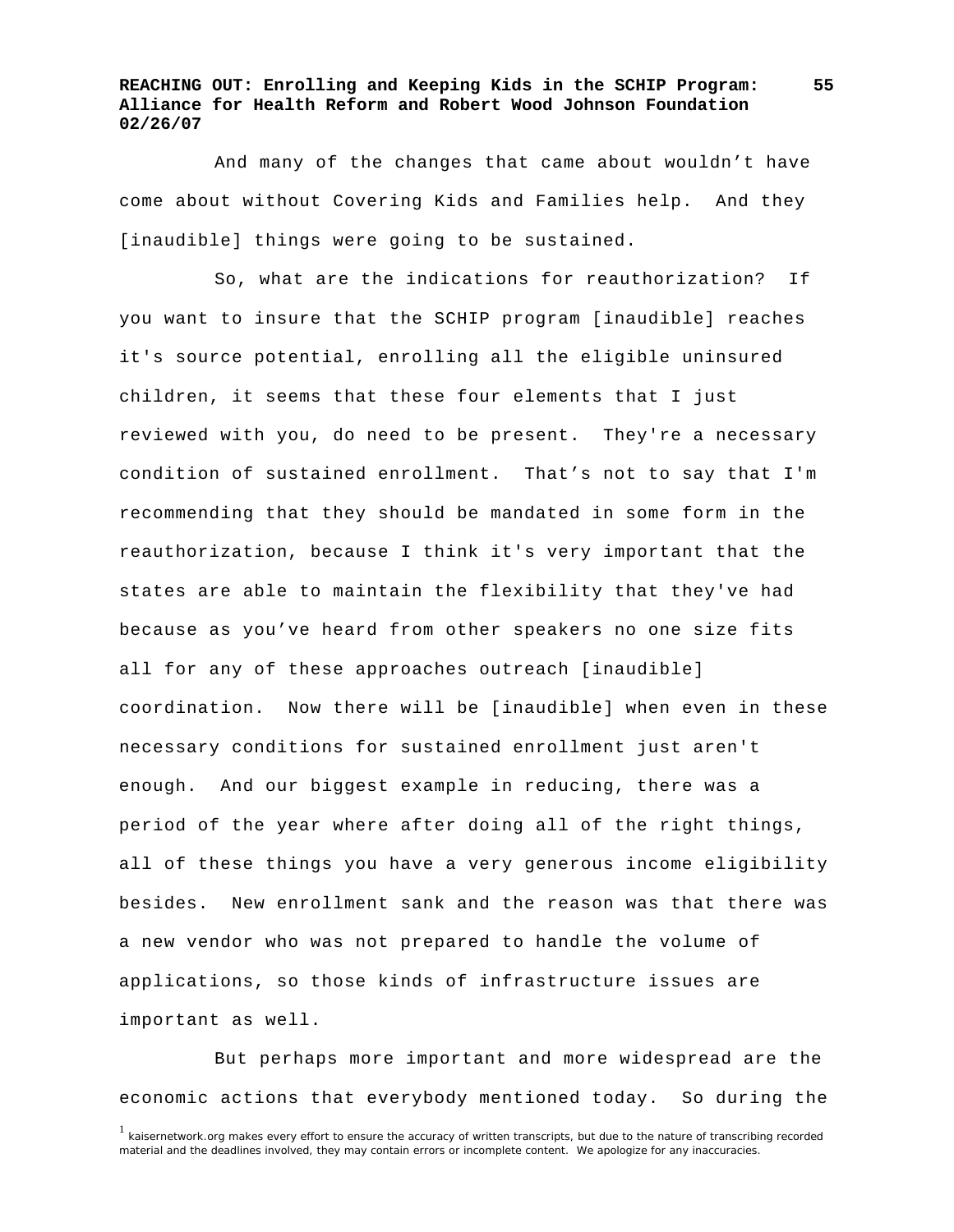economic downturns that we saw in 2001 through 2003 and onward, it was very difficult for states to maintain enrollment because they were making choices. And they if they [inaudible], they spent less [inaudible] outreach or [inaudible] improve eligibility just when more families needed coverage for their children.

 So, I should like to end by saying that SCHIP would benefit more children if it was structured to encourage states to enroll children just when the going is hardest, when there's less money and there's more uninsured children. Thank you.

[Applause]

**ED HOWARD**: Thank you. Thank you very much, Judith. Now we have about 15 minutes for questions. There are microphones to which you can repair, there are green cards in your packets that you can write on and let me remind you about those blue evaluation forms on the left hand side I guess it is. Yes, would you identify yourself, please.

**KAREN TEAL** [misspelled?]: I'm Karen. Is this turned on? I'm Karen Teal from Patton Bogs. I have a question about retention too difficult. It's the same enrollment. The figure that Senator Hatch quoted as 6.1 million children enrolled, means enrolled not state-enrolled, and we know from the Mathmatica 10-state study that the average length of time enrolled in the program is terribly short, actually, rather than what you'd love to see out sustained enrollment.

<sup>&</sup>lt;sup>1</sup> kaisernetwork.org makes every effort to ensure the accuracy of written transcripts, but due to the nature of transcribing recorded material and the deadlines involved, they may contain errors or incomplete content. We apologize for any inaccuracies.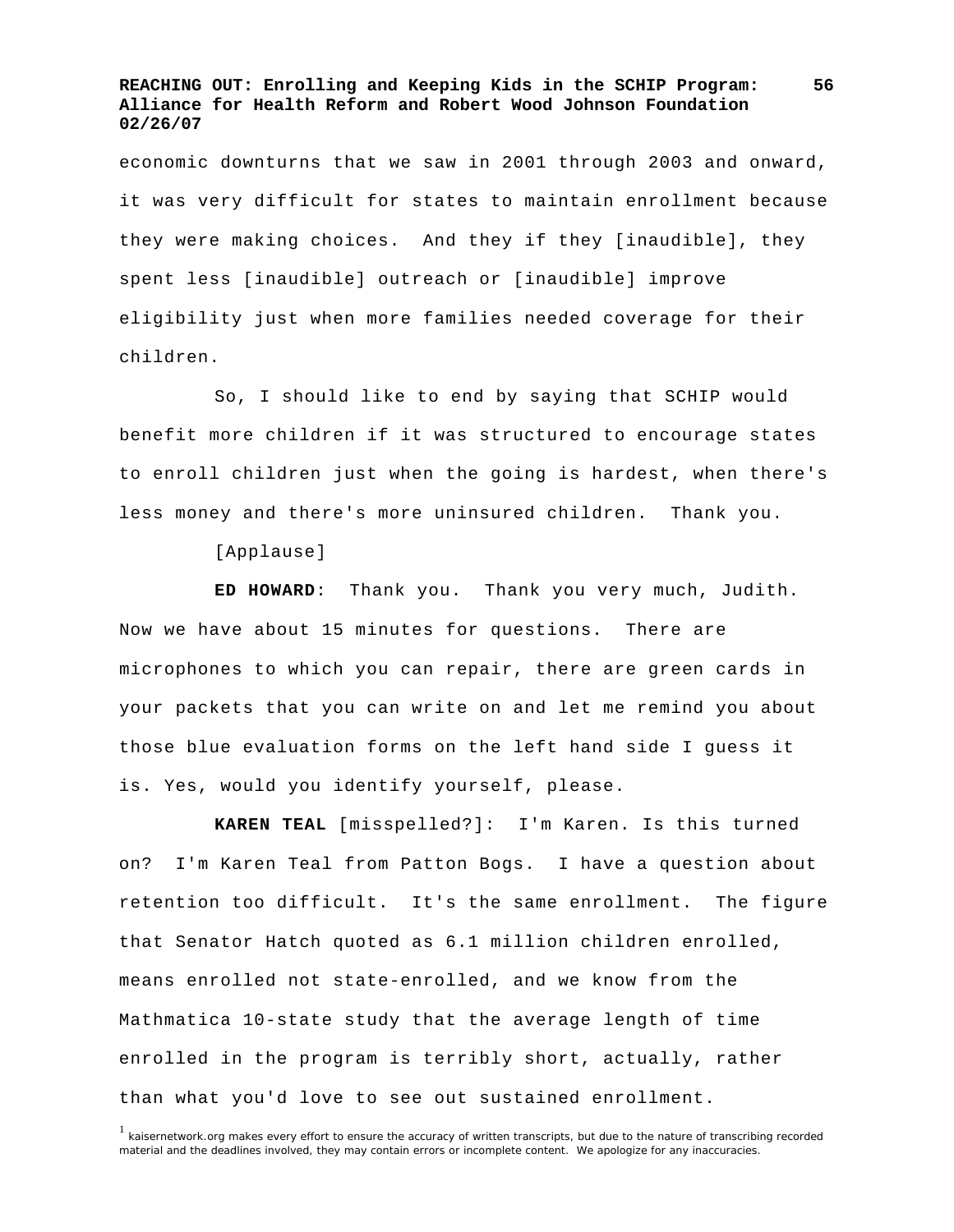And we also know of the studies of reducing enrolled children that a portion of those are going up in the private insurance or down in to Medicaid but a huge portion of those are still uninsured. So for the panel, the question would be, what can be done to enhance enrollment in the next 10 years of the program? Is it just administrative simplification or do we have to think about the type of ongoing services, like ongoing prevention and wellness services that we offer children, so that there's some reason to stay enrolled in the program?

**ED HOWARD**: Good day, question. Cindy, want to try it?

**CINDY MANN:** It's a great question. Retention is really, I think, very important and at the earlier years of SCHIP overlooked and until states began to realize they were getting the kids in and the kids were losing coverage. Most of the change in the enrollment levels that I showed in Louisiana was because they had really tackled aggressively the issue of renewals. One of the most successful things that they did that actually, in some respects, is required at least in the Medicaid program is that before a state takes steps to stop eligibility, they need to first see whether they have the information on hand to determine whether the child is eligible.

 And what Louisiana found when it's under this procedure is that in about 68-percent of the cases, they didn't need to send out a renewal form to the family because the family had been in to the agency or a related agency. Food stamps, child

<sup>&</sup>lt;sup>1</sup> kaisernetwork.org makes every effort to ensure the accuracy of written transcripts, but due to the nature of transcribing recorded material and the deadlines involved, they may contain errors or incomplete content. We apologize for any inaccuracies.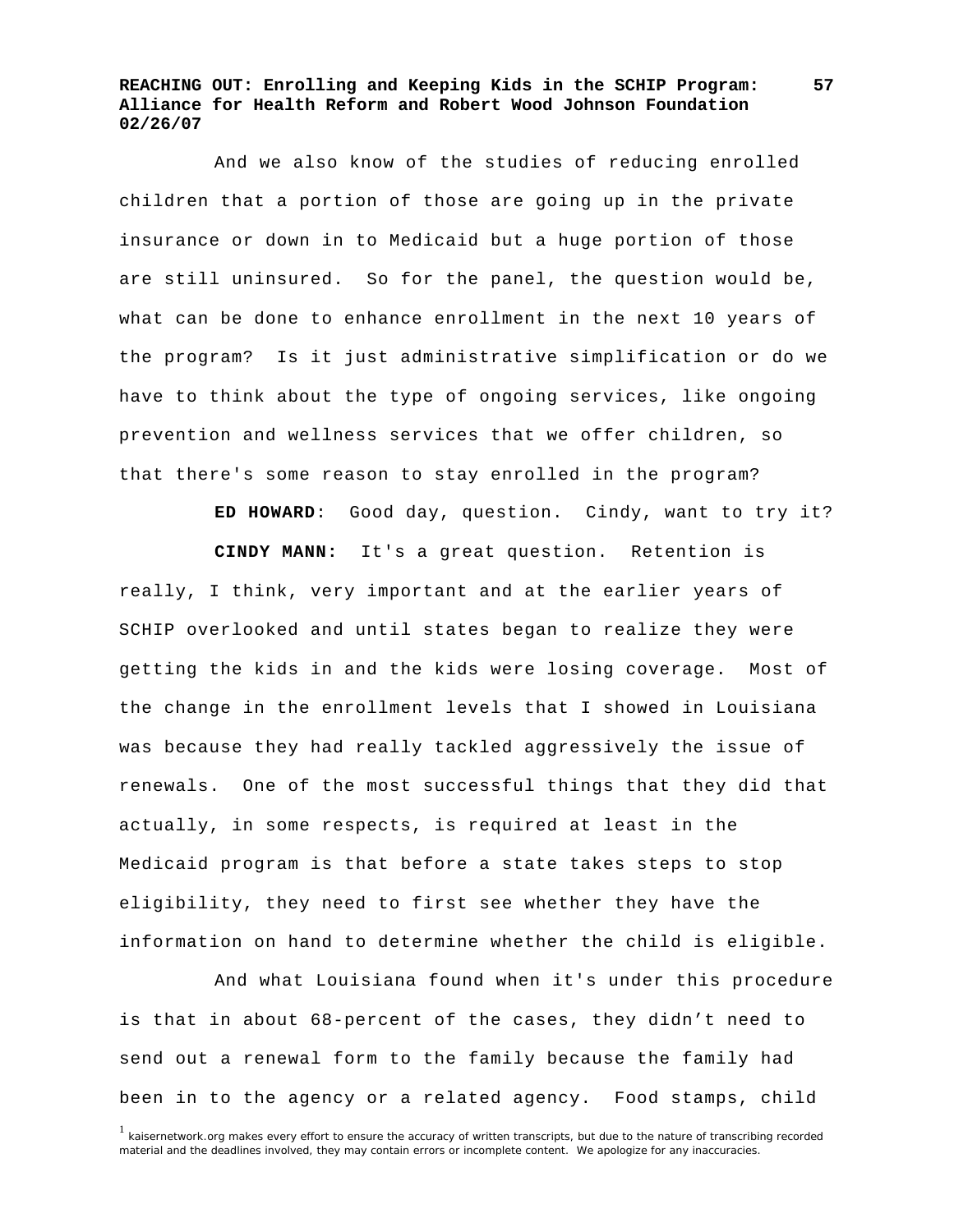support, child care agency. They had that information on hand, they could determine that the child is eligible, and their retention rate went up enormously and so did their enrollment.

 So, a lot of the same simplification steps that we're taking are for eligibility application process can be carried over to renewal but then some additional steps that you can take that really keeps the child in the system and presumes the child continues to be eligible unless you have information telling you otherwise.

**JUDITH WOOLDRIDGE**: I'd just like to point out the [inaudible] reports that they refuse to close the rate [inaudible] from about 25-percent of kids to about 6-percent as I really felt were paying close attention to their renewal process and they instituted a telephone renewal process statewide, which really made a big difference. They also tried calling families, which is also part of that too.

**ED HOWARD**: And I should point out that, that and the other fascinating information is in the issue brief in your packets that Judith Wooldridge authored and that Jeff Scott completed in the last few days that's in your packets.

 Actually, let me jump in with a question from a card. And it has to do with many of the tools that so many of you mentioned as ways of improving participation ways. Is there a correlation between participation and particular outreach for simplification steps? Are we at that stage?

<sup>&</sup>lt;sup>1</sup> kaisernetwork.org makes every effort to ensure the accuracy of written transcripts, but due to the nature of transcribing recorded material and the deadlines involved, they may contain errors or incomplete content. We apologize for any inaccuracies.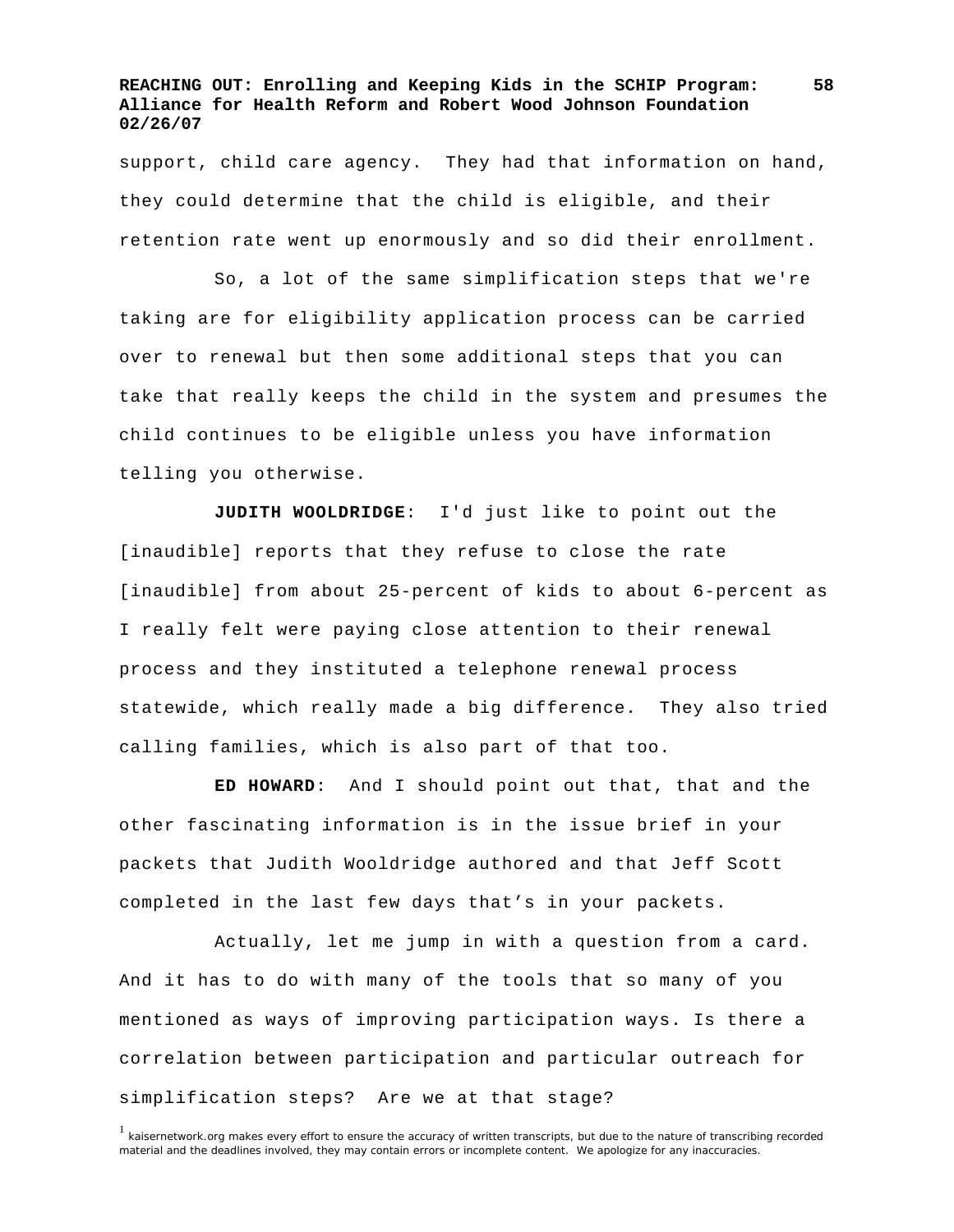**JUDITH WOOLDRIDGE**: Well, Covering Kids and Families [inaudible], we set out to try and lead specific Outreach approaches to enrollment events, and soon had to be just critically difficult for all kinds of technical reasons. What we do know is that  $-$  what we know that attempts to sustain Outreach does sustain with new enrollment. And when I say new enrollment, I mean new SCHIP enrollments who hadn't enrolled before, I'm not talking about the whole stock of the number of children who enrolled at a given time, I'm talking about just new enrollment. We know that but we don't know exactly which are the most effective outreach processes, and that's something that we would really like to know.

**ED HOWARD**: Linda.

**LINDA NABLO**: I'd like to jump in and say I think you have to say that for every piece of paper you eliminate, has just been a huge benefit for enrollment. And for every time you put somebody through some kind of an enrollment process or a renewal process, you've just made it more difficult. People are, myself included, I'm not particularly good at keeping documents paper, on hand, getting them, getting them copied, getting them mailed in when they get lost. Anything you put people through like that, costs you many months and many of thousands of children. So, simpler you can make it the more electronic you can make it, the more you can rely on other sources, the better off you are.

<sup>&</sup>lt;sup>1</sup> kaisernetwork.org makes every effort to ensure the accuracy of written transcripts, but due to the nature of transcribing recorded material and the deadlines involved, they may contain errors or incomplete content. We apologize for any inaccuracies.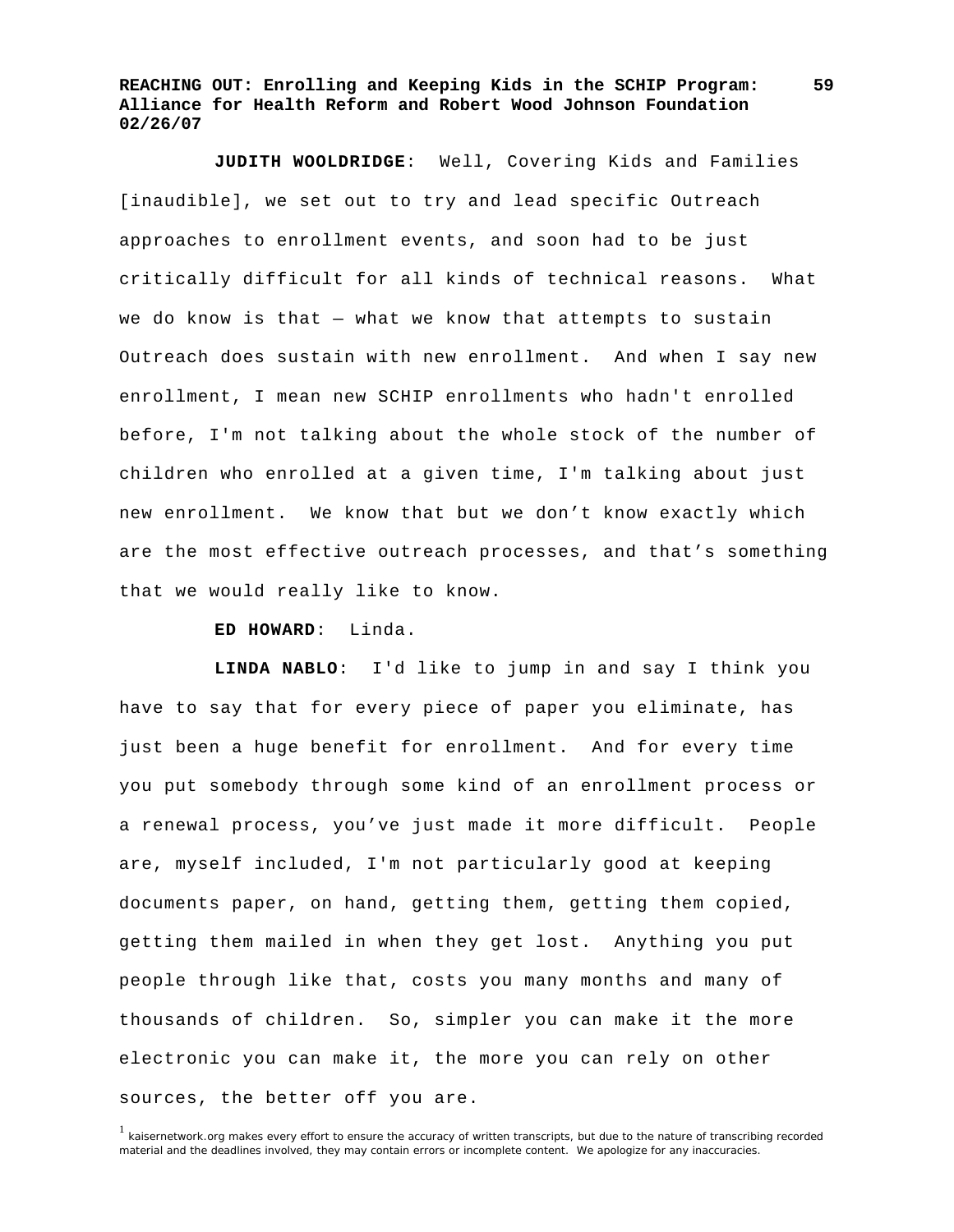In terms of outreach strategies, I'd have to say you'd have to go where the kids are. First, you go to the schools and next you probably go to health care providers because that's where you're going to get the families to pay attention.

**ED HOWARD**: Yes, Cindy.

**CINDY MANN:** We did a study with a number of different states, including Virginia, and looked at some of the literature particularly on this issue of churning where kids are on the program, off the program and it looked like they remained eligible. And we really found four key areas the seemed to make an enormous amount of difference and of course, lots of other steps were important as well. One was to really limit the number of renewals that happen. And it goes to Linda's point which is the more processes you have to put people through, the more opportunities there are risk factors that you're going to lose the kid.

 So, going to 12-month predeterminations, going to continuous eligibility. Keep the number of renewals down because renewals are the place where kids lose coverage. Use information on hand when you have it as in the Louisiana situation that I mentioned. Pay careful attention to premiums, states were adopting more premiums over time and sometimes the levels of premiums or the ways in which the premiums were collected were causing a lot of people who otherwise were eligible from kids losing coverage because their families

<sup>&</sup>lt;sup>1</sup> kaisernetwork.org makes every effort to ensure the accuracy of written transcripts, but due to the nature of transcribing recorded material and the deadlines involved, they may contain errors or incomplete content. We apologize for any inaccuracies.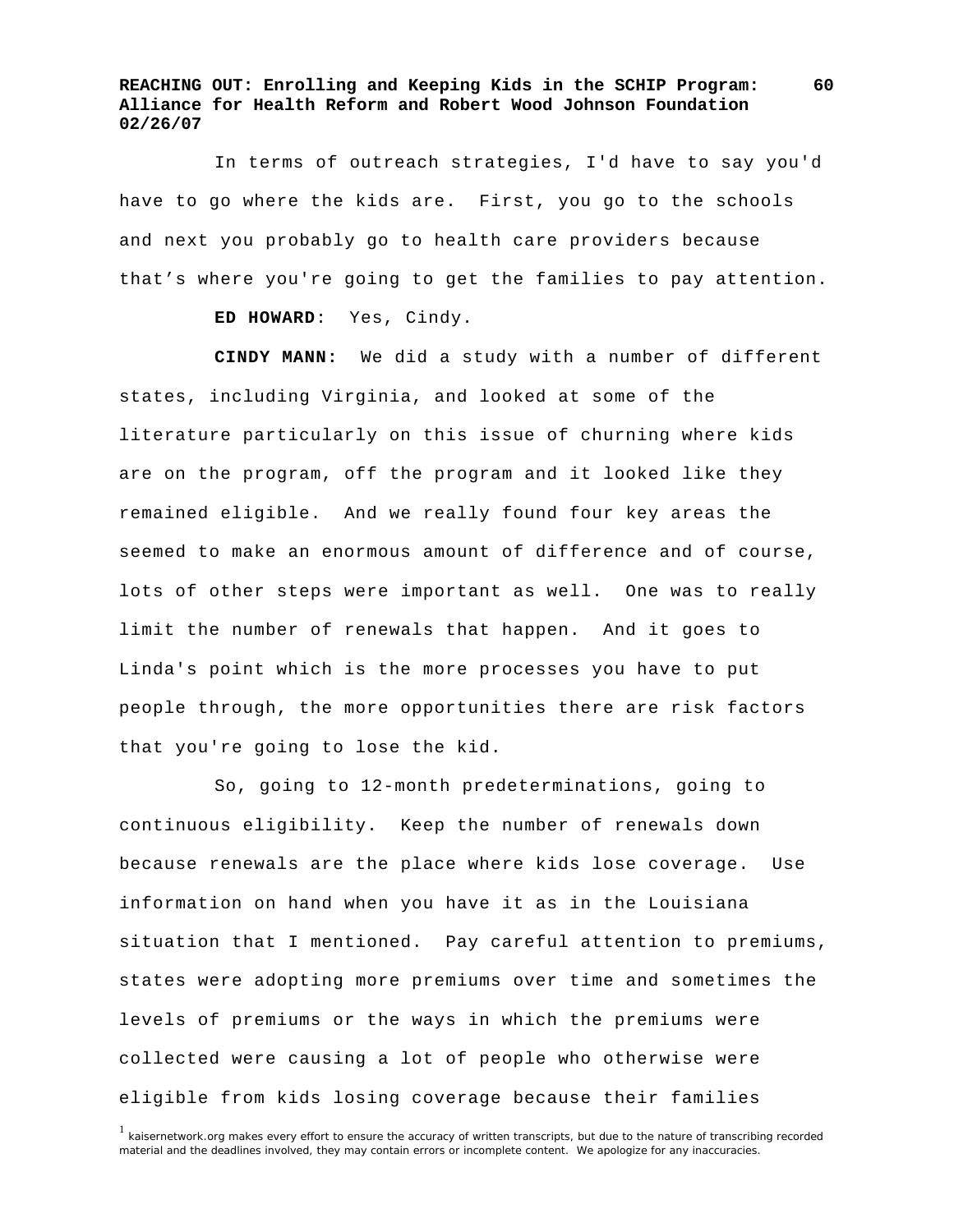couldn't afford the premiums or weren't getting them in, in a timely basis.

 And then, the flip side of the coordination is while it's important to coordinate with other programs, we also found in a number of states sometimes inappropriate coordination occurred. Which is that sometimes your eligibility for food stamps or cash assistance changed, sometimes you were losing your medical assistance coverage or your SCHIP coverage even though you remained eligible for health insurance. So really, making sure those systems knew when to coordinate and also knew when to trifurcate.

**ED HOWARD**: Okay. Yes, sir.

**MIKE BARTH [misspelled?]:** I'm Mike Barth of Healthy Steps for Young Children. I'm wondering what reading level Virginia's information is targeted to. And then, for anybody, if there's any research on what's the appropriate reading level for the SCHIP and Medicaid populations, assuming those two differ?

**CINDY MANN:** We try very hard in Virginia whenever we're creating any kind of written material or even on our Website. We try to keep things at the sixth-grade reading level or below. There's some built-in problems with that. The word eligibility alone can give you [laughter] difficulty, but with a few minor exceptions, we do try to keep the reading level sixth grade or below and it could probably stand to go

<sup>&</sup>lt;sup>1</sup> kaisernetwork.org makes every effort to ensure the accuracy of written transcripts, but due to the nature of transcribing recorded material and the deadlines involved, they may contain errors or incomplete content. We apologize for any inaccuracies.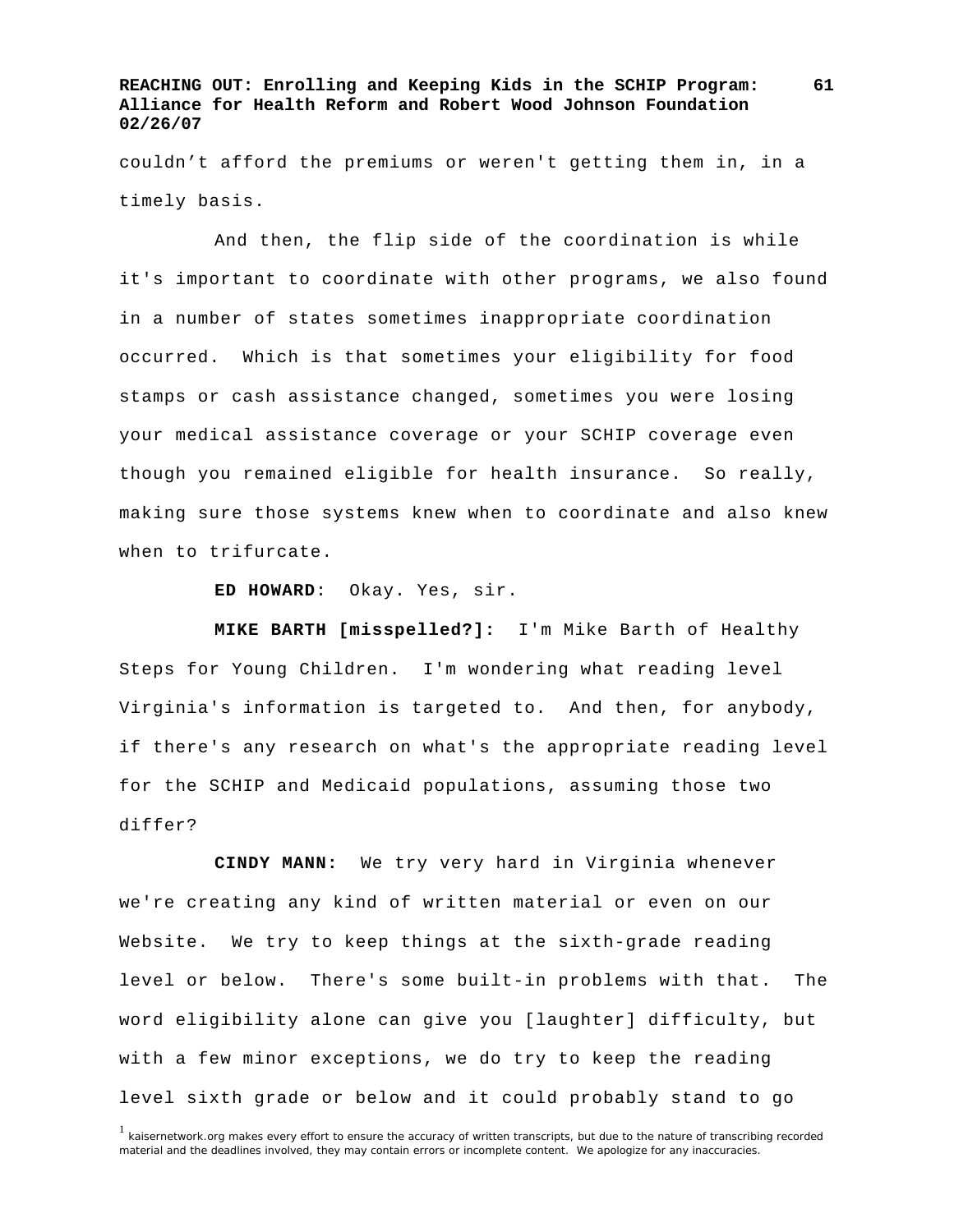below that as well. I'm not really sure what the literature says.

**ED HOWARD**: Judith Cash.

**Judith Cash**: Actually, I think most of what we found, from the research in what we were taught by our marketing post was that it was the sixth-grade level which they seemed to recommend most things be written at. And in fact, there's been a fair bit of work, down around Help Literacy, in trying to make applications for example as well as the brochures et cetera really accessible to people and that's really where they were recommended as well.

**CINDY MANN**: I just would add a related point, which is language translation is incredibly important and some of the most simple obvious steps in terms of making sure that information is available in different languages in the commercial really makes an enormous difference on addressing what people think with this [inaudible] our region, so-called hard to reach community sometimes really dealing with the language barriers are intended to make an enormous amount of difference.

**ED HOWARD**: I'd like to follow up on something that Judith Wooldridge said in her presentation. Judith, it's just about the last thing on your last slide when you talk about encouraging states to enroll children during economic downturns. How do you do that? Even the most enlightened

<sup>&</sup>lt;sup>1</sup> kaisernetwork.org makes every effort to ensure the accuracy of written transcripts, but due to the nature of transcribing recorded material and the deadlines involved, they may contain errors or incomplete content. We apologize for any inaccuracies.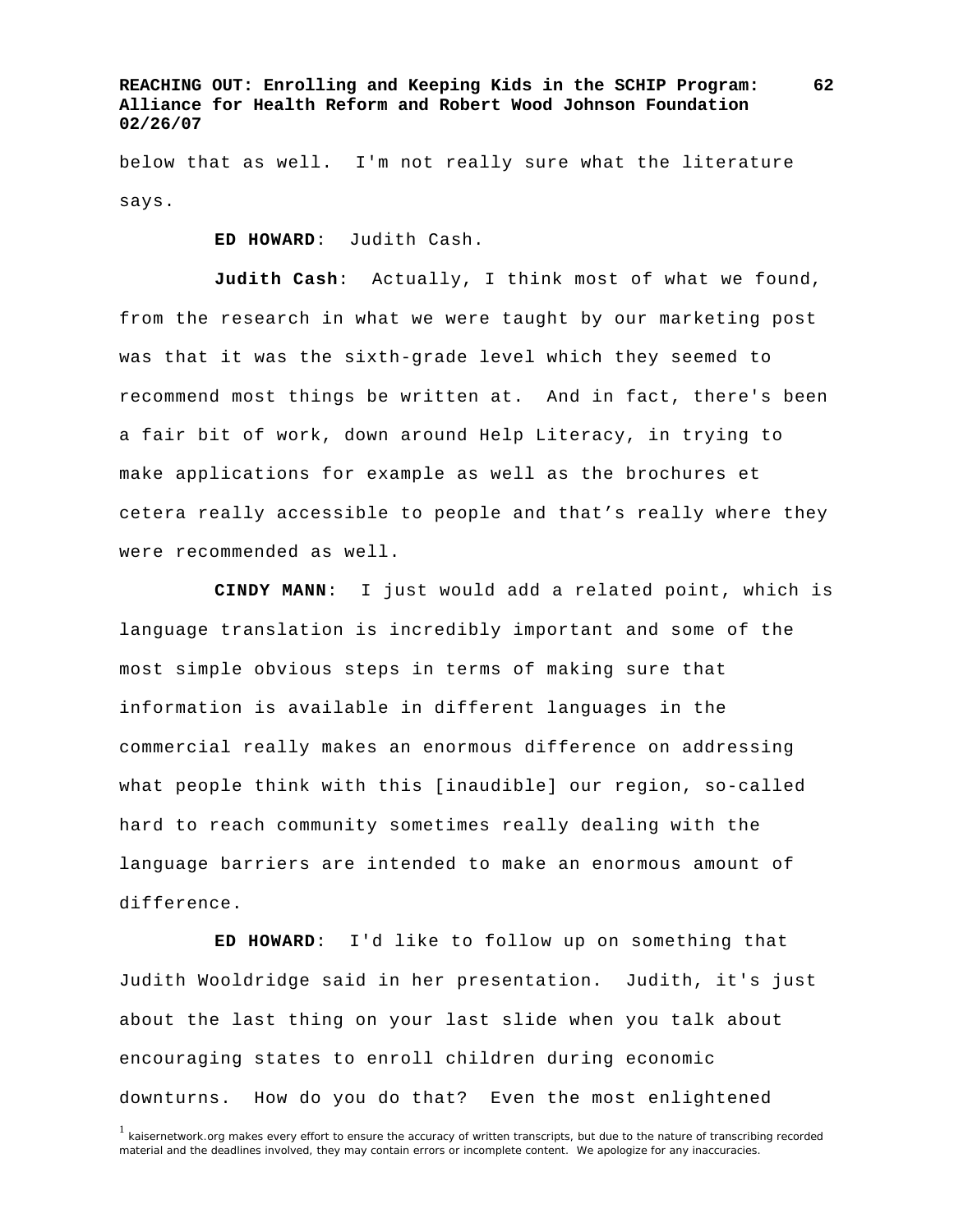legislature and governor have to have a balanced budget in 49 of the 50 states, so what do you have in mind?

**JUDITH WOOLDRIDGE**: That's a good question, of course, I don't have the answers. The only thing that I can think is that if you could build an [inaudible] that the federal matching rate went [inaudible] under those circumstances, but maybe that could be got to work. I don't know if it could be got to work right now. Where we are today, it seems to me to be a potential solution.

#### **ED HOWARD**: Cindy.

**CINDY MANN:** I think that's exactly right. We had that situation in the Medicaid program during the recession earlier around 2002, where we were seeing states having to cut back on eligibility, benefits and Outreach activities. The Congress implemented an increase or adopted a small increase for 18 months in the match rate for Medicaid program with a provisional that if you want this increase and match rate, each man change your eligibility levels, and in fact, it had a very significant effect as indicated by both the enrollment levels and by states own sense of what needed to be done.

 So, I think that changing the match rate for economic sensitive times can really make a big difference. And the other issue I think is just, when you enroll more kids. There are more coverage costs, so even when you don't have a very

<sup>&</sup>lt;sup>1</sup> kaisernetwork.org makes every effort to ensure the accuracy of written transcripts, but due to the nature of transcribing recorded material and the deadlines involved, they may contain errors or incomplete content. We apologize for any inaccuracies.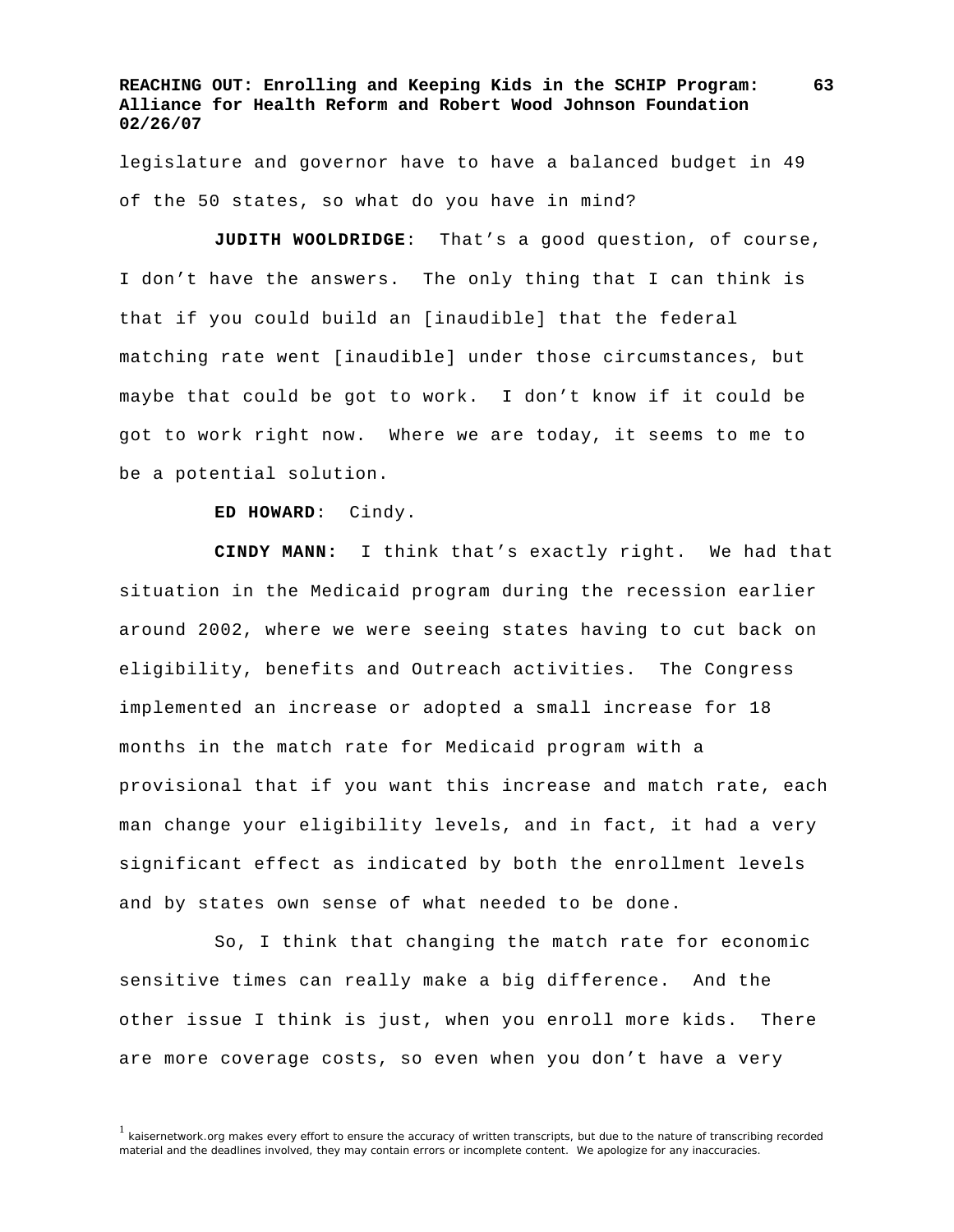difficult fiscal environment, it's still a lot of costs that states sometimes are unable or unwilling to bear.

 So, I think one of the considerations that I know is being debated around SCHIP reauthorization is whether a state that improves its participation rate or maintains a high participation rate ought to be able to get some more help with those coverage costs from the federal government. Again, in the form of an added match rate.

**ED HOWARD**: Related question. There was some talk about, I guess it was in Judith's official brief about the importance of involving in the state coalitions, state officials with the power to actually do something about what came out of those meetings and I wondered, how many state coalitions were able or are able to really involve state coalitions are able to involve state officials at that level?

**JUDITH WOOLDRIDGE**: Actually, the large major did but not all. And the ones that were had better coordination and [inaudible] together and if they work on the collaborative program that special supplement that they talk about, it was critical to have that kind of state leadership involved, otherwise nothing could be made to happen.

**ED HOWARD**: Panelists' final words? Andy?

**ANDREW HYMAN, J.D.**: Just on that same point, I mean, it's pretty clear that there's still a lot to be learned about what is successful and [inaudible] quantify each of the various

<sup>&</sup>lt;sup>1</sup> kaisernetwork.org makes every effort to ensure the accuracy of written transcripts, but due to the nature of transcribing recorded material and the deadlines involved, they may contain errors or incomplete content. We apologize for any inaccuracies.